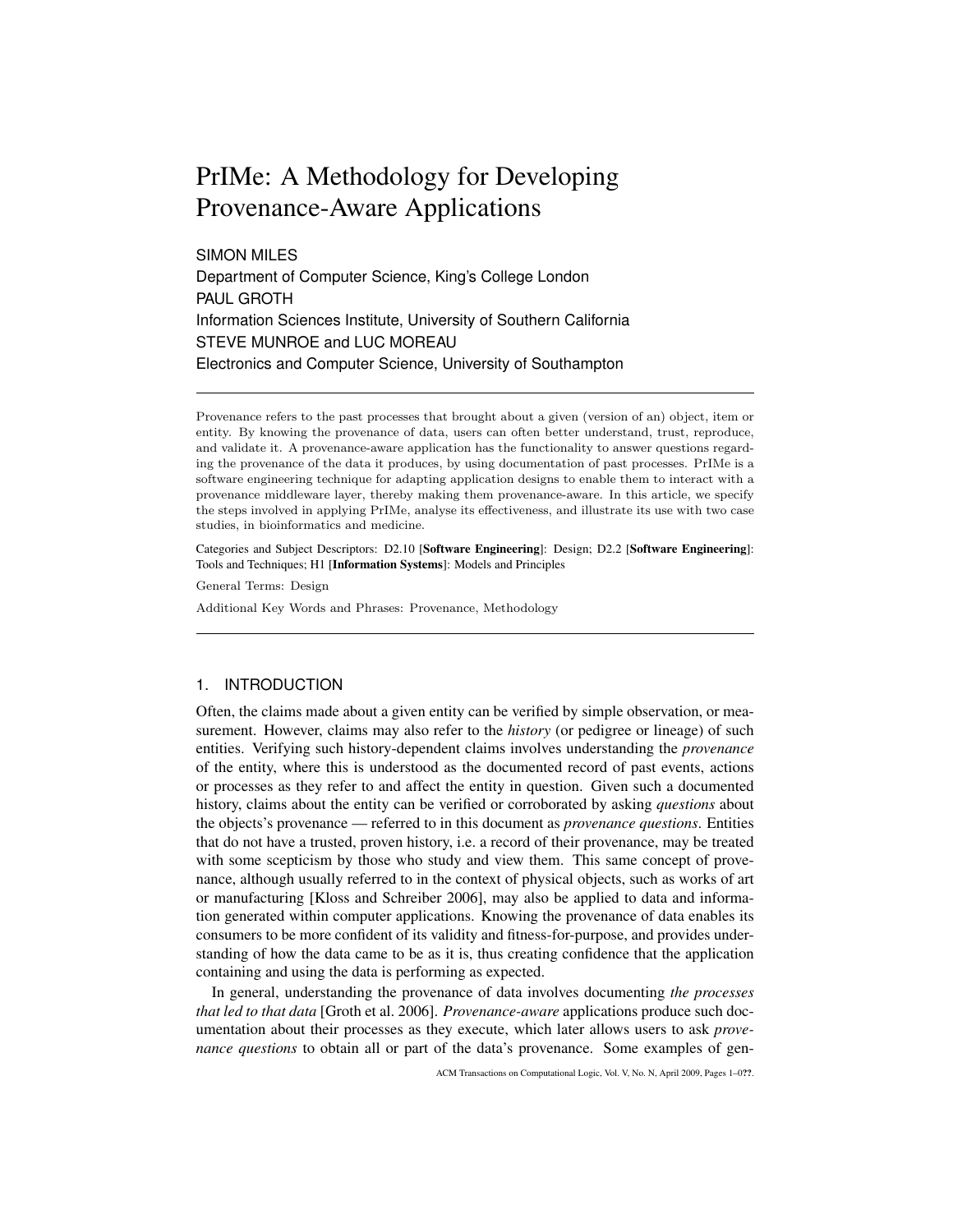eralised, non application-specific provenance questions are: "what was the process that produced a given piece of data?", "Two processes, thought to be performing the same steps on the same inputs, have been run and produced different data. Was this difference caused by a change in the inputs, the steps making up the process or the configuration of the process?", "Did the process that produced this data use the correct types of information at each stage?" or "Did the process that produced this data follow the original plan?"

Answering these queries involves analysing the provenance of the data item(s) of concern by examining documentation on the processes that produced it. Such documentation is called *process documentation* and is comprised of a set of *assertions* about processes. One difficulty that remains is to ensure that the *right kind* of process documentation is captured so provenance questions can be answered.

This article presents PrIMe, a software engineering technique for making applications provenance-aware, i.e. for identifying what documentation is needed to answer provenance questions, analysing application designs to determine at what points process documentation will be recorded, and adapting application designs to produce process documentation. It requires the developers to consult the users of the application in order to understand what kind of provenance is required, and at what level, and provides a general approach not tied to any particular application domain or technology and can be used to adapt already existing applications or used during the development of new applications.

In the remainder of this document, PrIMe and how it can be applied to computational systems is described in detail. The following structure is followed. In the next section, we describe the motivations behind our development of a specific technique for adapting applications to be provenance-aware and, in Section 3, PrIMe is introduced and we outline the assumptions adopted by PrIMe as well as its overall structure. In Section 4, an example application from bioinformatics is introduced in order to ground the subsequent discussion and explanation. The data model in which process documentation is stored is specified in Section 5. In Section 6, the process for identifying provenance questions is described. Section 7 then describes how to decompose applications and how to map out the flow of information within them. Section 8 goes on to describe different kinds of adaptations that can be made to applications in order to facilitate the recording of process documentation. In order to assess the benefit of our new approach, we perform a comparison with an existing, aspect-oriented approach in Section 9, and a more general assessment of PrIMe is given in Section 10. Section 11 discusses some related work and, finally, Section 12 offers some concluding remarks and discusses future work.

The work described in this article was undertaken in the context of a major research investigation on provenance, which resulted in a novel approach to provenance that it is not constrained to a single technology or application domain: instead, this provenance vision and its software realisation are independent of execution environments, and thus allows the provenance of electronic data to be found even though it may be produced by multiple, distributed programs implemented using different technologies [Moreau et al. 2008]. This technology-independent design and its implementation was rolled-out to multiple applications bringing very different requirements: bioinformatics [Groth et al. 2005; Wong et al. 2005], aerospace engineering, medical domains such as Organ Transplant Management [Moreau et al. 2008] and functional magnetic resonance imaging [Moreau et al. 2007]. These wide-ranging applications have led an extensive requirement capture [Miles et al. 2007], comprising well over 30 different use cases related to Provenance, followed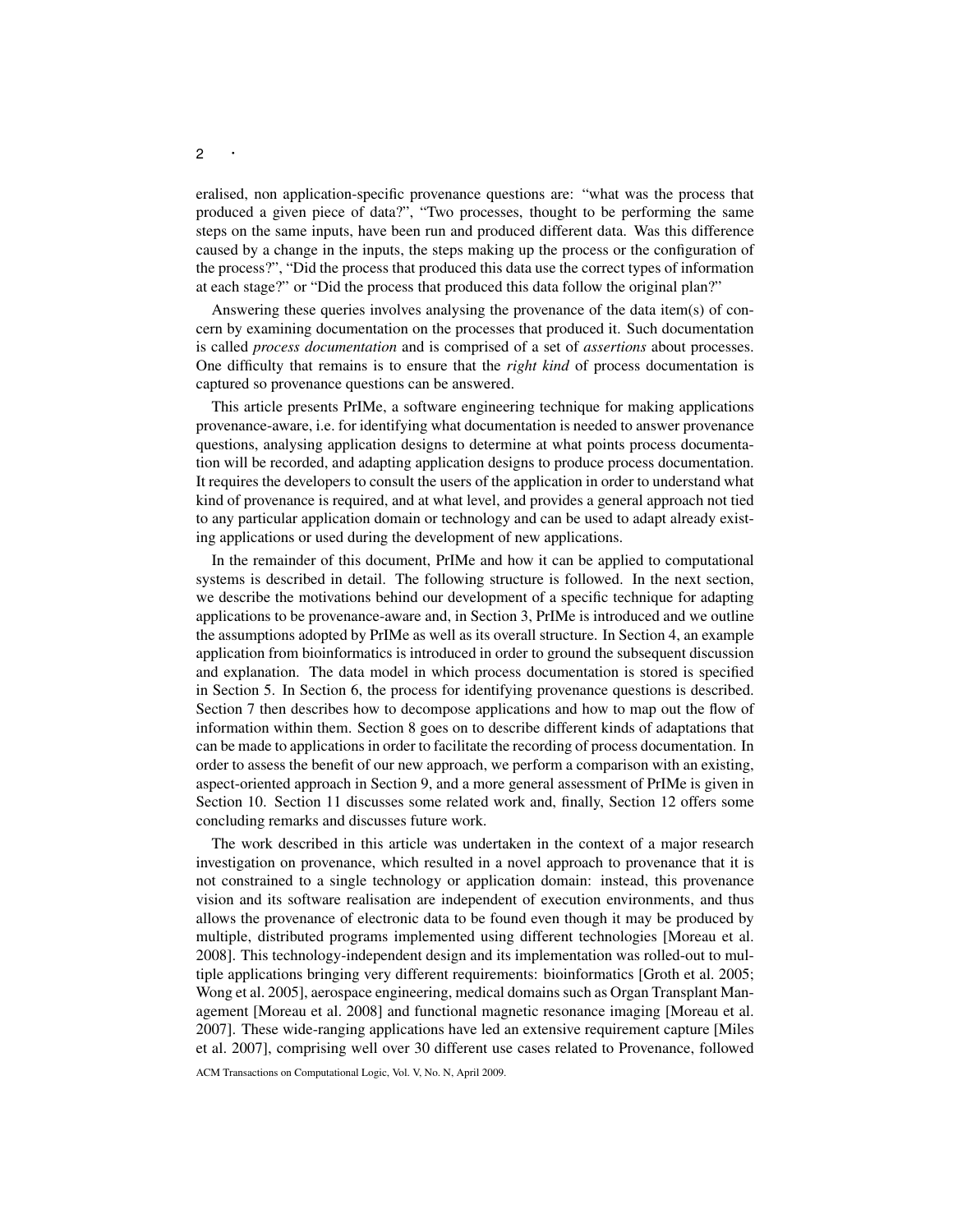by a provenance model [Groth et al. 2008], a provenance recording protocol [Groth and Moreau 2008], a provenance architecture that met applications' needs [Groth et al. 2006], and an open specification, based on Web services technology [Miles et al. 2006].

This article extends and gives a more detailed analysis of a preliminary discussion of PrIMe presented at the Sixth International Software Engineering and Middleware Workshop 2006 [Munroe et al. 2006]. Specifically, in this paper, we expand upon the key steps of the methodological approach, we discuss their novelty in the context of alternative approaches, we apply them to two applications, which allows us to develop an analysis of the effectiveness of PrIMe.

## 2. MOTIVATION

We undertook a study of provenance-related requirements in a range of science-based applications [Miles et al. 2007], and it is helpful to draw examples from these to understand the motivation for specialised techniques for engineering provenance-awareness. First, we can note that provenance questions, by their nature, concern processes potentially a long time after they have occurred. For instance, a team of biologists performing experiments to identify proteins in samples presented the following case. When conducting a new experiment, they wished to re-use machine settings (voltage etc.) for successful past experiments of a similar kind. Given that the success or otherwise of identifying a protein was based on several experiments, the connection between the final result and the initial settings used in experiments is not straightforward to capture and, without having considered the issue in advance, the biologists were not capturing these connections at the time of running the experiment. A long enough period, in which machine settings would be changed multiple times, would elapse between experiments so the biologists could not fulfil the use case.

One reason that ensuring provenance-awareness is non-trivial is that past processes may be remote and independent from the user asking the provenance question. For example, the Atlas experiment at CERN will produce (and has been simulating the production of) vast amounts of data from high-energy particle collisions. Scientists around the world use this data but, due to the size and breadth of the data, it must be filtered, annotated and otherwise pre-processed centrally before it can be used for analyses. The provenance of the particle collision data is important for the physicists to understand how the data they receive has been pre-processed. In particular, a physicist may not wish to rely on data processed using a given library that they believe to have bugs [Branco and Moreau 2006]. In this distributed application, the provenance questions concern (at least in part) remote, independent processes which must have been adequately documented centrally for the remote scientist to receive an answer.

Issues of trust and reliability can add to the difficulties in obtaining suitable answers to provenance questions. For example, we discussed, with bioinformaticians, a case in which a biologist attempts to patent a new drug. As part of the check on this application, reviewers ensure that the experiments determining the drug's potential function was not discovered using any databases that are free only for non-commercial use. Where the documentation about the experiment process exists but can be modified by the scientist, its reliability may be called into question. Ideally, the reviewers would wish to see the accounts of both scientist and databases regarding the experiment process. To connect the records in such a way that the relevant provenance questions can be answered is, again, non-trivial, and guidance in the form of an engineering technique can be usefully applied.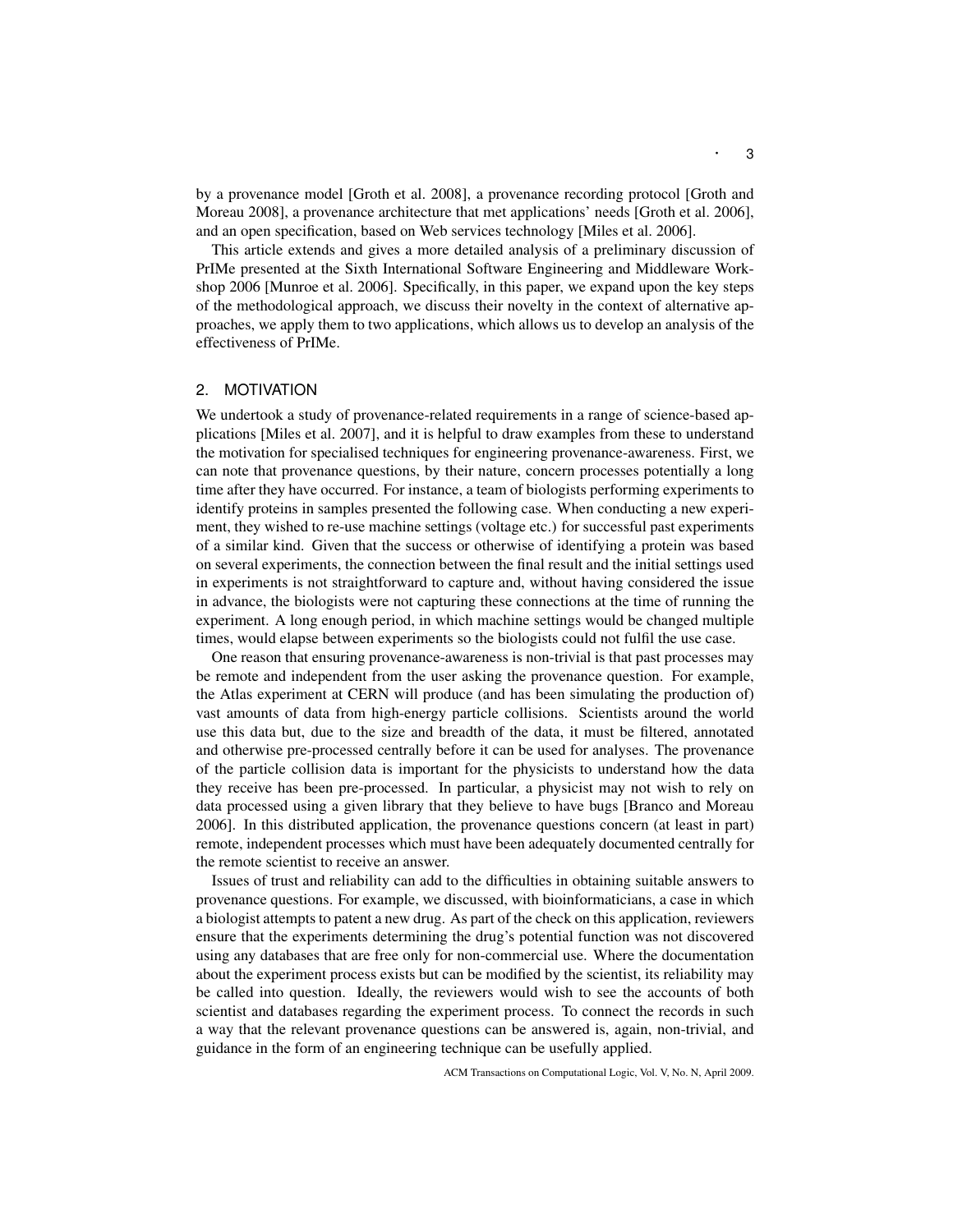Finally, we have to consider what is recorded about a process. There are a potentially large number of factors that can influence some processes, even in a purely software-based process (concurrently running processes, faults that have occurred, the full contents of a database etc.) Any of this data could be the subject of a provenance question but not all of it can be recorded. We need a principled way of setting out what should be captured and what should not. The results of this analysis will necessarily be highly dependent on the application, and on the users influencing the design process, but it is still valuable to provide generic guidance for how to relate provenance-related requirements to the data about a process included or excluded for capture.

In summary, from our analysis of provenance-related requirements in a wide range of applications, there is a clear need for guiding techniques to know what to record about a process, and how to adapt the application to do so, in order to answer future provenance questions. Futher, the major issues that such techniques must address go beyond those of generic methodologies, i.e. in considering access to attributes of long-past, independentlycontrolled processes with non-trivial connections to the data available to those users trying to obtain access.

# 3. OVERVIEW OF PRIME

PrIMe is a guided approach for making applications *provenance-aware*. This is achieved by exposing application information that is then documented through a series of *analysis steps* and well-specified *adaptations*, which are application modifications (supported in implementation by elements of a *provenance architecture* [Groth et al. 2006]) to record documentation of processes as they execute.

As with software engineering techniques in general, in developing PrIMe, we aimed for criteria such as *effectiveness*, that PrIMe should enable the recording of *useful* process documentation, *usability*, that PrIMe should be easy to apply, *traceability*, that all design decisions made using PrIMe should be traceable back to one or more use case requirements, and *applicability*, that it should be possible to successfully apply PrIMe to a wide range of applications. Considering these criteria, we assess the value of PrIMe in Section 10.

# 3.1 Overview of the Provenance Architecture

The *provenance architecture* [Groth et al. 2006] is a technology-neutral data model for provenance and specifications of a *provenance store*. A provenance store is a (databasebacked) component providing functionality for recording and storing process documentation, and for performing queries over this documentation in order to obtain the provenance of data items. The architecture more generally addresses concerns such as scalability and security. It adopts the following definition of provenance:

DEFINITION 1 PROVENANCE OF A PIECE OF DATA. *The provenance of a data item is the process that led to that data item.*

Here, we take 'process' to mean 'a succession of actions' as defined in the Oxford English Dictionary. Note that, while the provenance of a piece of data is itself conceptual, the methodology is concerned with the recording and extracting of documentation representing that provenance.

The architecture has been strongly influenced by the service-oriented architectural style [Booth et al. 2004; MacKenzie et al. 2006], according to which services, also referred to as *actors*,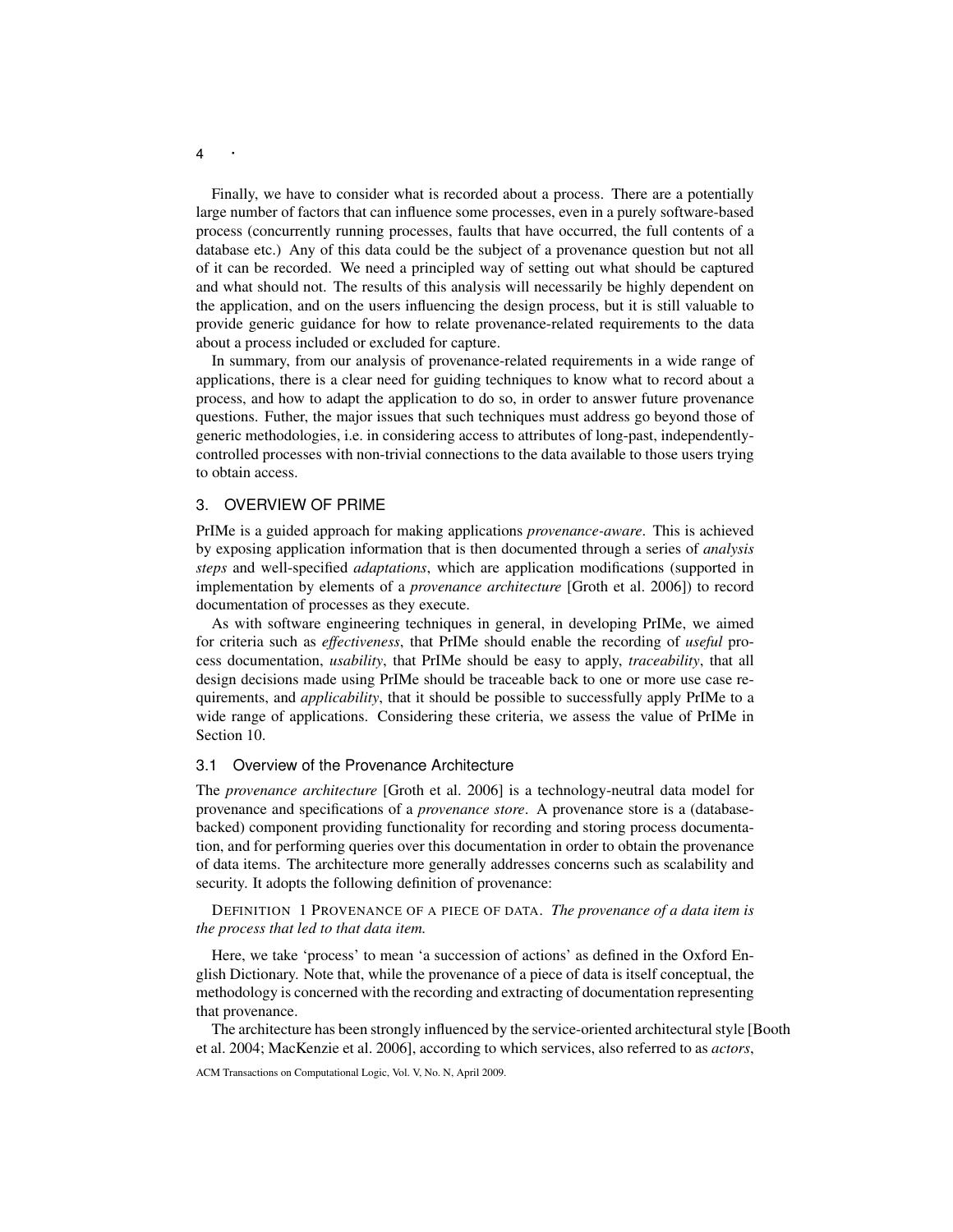interact with each other by exchanging messages. We have examined a range of applications, including those discussed in the preceding section, with very different structures and implementations, and found each to be mappable to a service-oriented style. This is because, as the service-oriented approach argues, all processing of data can be described as the processing of inputs to produce outputs at an abstract level, i.e. the level of a service description, and that further detail about such processing can be expressed by decomposing the abstract description into a set of other input/output processing, i.e. one service's operation can be described as the interaction of multiple other services. This description can be applied to workflows (where data flows in and out of workflow steps), databases (where queries and updates apply to the database or a relation or a value, depending on the level of description), distributed system communication (where each node in a network acts as a service taking input and producing output) etc.

The provenance store supports two operations: recording and querying process documentation. Querying the provenance of a given data item involves identification of the data item at a specific point during execution (e.g. when it was created, stored or presented to the user), and *scoping* of the query to specify what aspect of that item's history is relevant for the querier (there may be a vast amount of documentation somewhat connected to the item's production). The output of a query is a subset of process documentation representing a portion of the data flow graph, denoting the processes leading up to the specified point in execution, i.e. the data item's provenance.

Process documentation is structured as a set of *assertions* about processes at particular instants, which we call *p-assertions*. P-assertions are asserted by, i.e. recorded into a provenance store by, the actors involved in the process about which assertions are being made, during (or shortly after) execution. Briefly, three types of p-assertions are defined as follows. *(i) Interaction* p-assertions record the messages sent between application components, and so provides a model of information flow between components. *(ii) Relationship* p-assertions record the relationships between a component's incoming and outgoing messages, and so provide an abstracted model of information flow within a component. *(iii) Actor state* p-assertions record the state of actors as the time at which a message is sent or received, and so provide additional data on the components involved in a process. We note that the combination of interaction and relationship p-assertions provide an integrated account of an application's data flow. Technical details and examples of the data model are described in Section 5.

Recording copies of application data in p-assertions, means that data which exists *transiently* is now not only stored, but is stored in a way which places it in the context of application processes. Together this enables us to perform queries of a particular kind, *provenance queries*, and so answer questions about the history of data produced in those processes. Note that the data which is recorded in p-assertions does not *have* to be transient: for a permanently kept file, for example, the data in a p-assertion will be a snapshot of that file at a given instant, i.e. a version of that file.

# 3.2 The Effects of Applying PrIMe

In order for an application to use implementations of the provenance architecture, developers apply PrIMe to the application's design and, by doing so, enable the integration of their application with the provenance architecture.

Applying PrIMe to an application produces two distinct *views* of the application as we shall now discuss. Recall that the provenance architecture assumes that an application can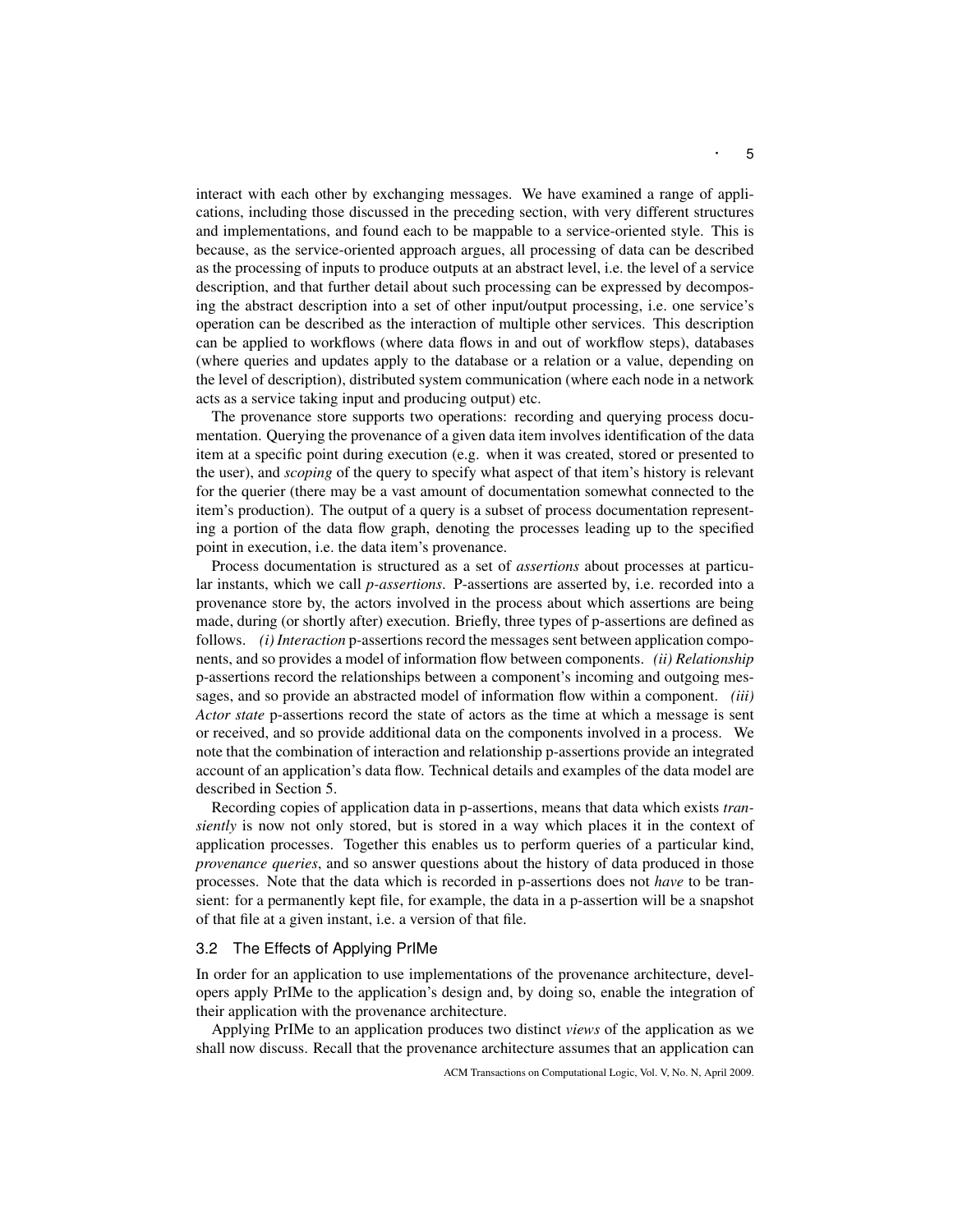be seen as being composed of *actors* that *interact* with one another through the exchange of *messages*. If the application is not designed from this viewpoint or with this terminology, the process of applying PrIMe essentially re-conceptualises it in these terms. Therefore, the first effect of applying PrIMe is to produce an actor-based view of the application (see Section 7). The key aspects of this actor-based view are described below.

—All changes in an application state are produced by the actions of *application actors*.

- —All actions by an application actor are triggered by the receipt of new information/data by that actor.
- —All information received by an application actor is sent by one or more other application actors.
- —All process documentation is created by application actors that have direct access to the information being asserted, i.e.
	- (1) If an actor receives or sends data, it can assert and record that data.
	- (2) At the time of receiving/sending, an actor has a given state and so can assert and record details about that state.
	- (3) An actor can know, and so assert and record, how the information in two messages it has sent/received are related, e.g. one is in response to another.

For example, a *data compression service* (an actor) is sent uncompressed data (an interaction) by a client (another actor), compresses it (relationship between compressed and uncompressed data), and returns the compressed data (another interaction). At the time of returning the data, the compression service is using a particular compression algorithm and has a particular time on its local clock (both examples of actor state).

The second view of the application that results from applying PrIMe is generated once all of PrIMe has been applied and the application has been made provenance-aware. Here, once the provenance-aware application has finished execution, descriptions of its execution will have been recorded into a provenance store, which effectively represents an abstract description of the execution of the application, and thus provides another view of the application. Applying PrIMe to an application produces an actor-based view, or model of the application which, in turn, leads to a process documentation model of the application being stored in a provenance store.

### 3.3 The Structure of PrIMe

The overall structure of PrIMe is shown in Figure 1. Each oval in the diagram corresponds to a distinct step within the methodology and the lines between each step indicate how they are related. The dashed ovals delimit three different phases of the methodology, comprising, from top to bottom: Phase 1, the identification of use cases termed *provenance questions*, which should specify the data items for which provenance is sought as well as the form, or kind, of provenance sought (termed the *scope* of the question); Phase 2, the decomposition of the application into a set of actors and their interactions (this phase is iterative for reasons described in Section 7.5) and; Phase 3, applying a set of principled adaptations to the application to expose the information necessary to obtain answers to provenance questions.

Traversing this process, PrIMe starts from the application design itself, and it is assumed that the structure and purpose of the application is known beforehand. This does not mean that the application design must already exist completely, but that the overall functionality

ACM Transactions on Computational Logic, Vol. V, No. N, April 2009.

<sup>6</sup> ·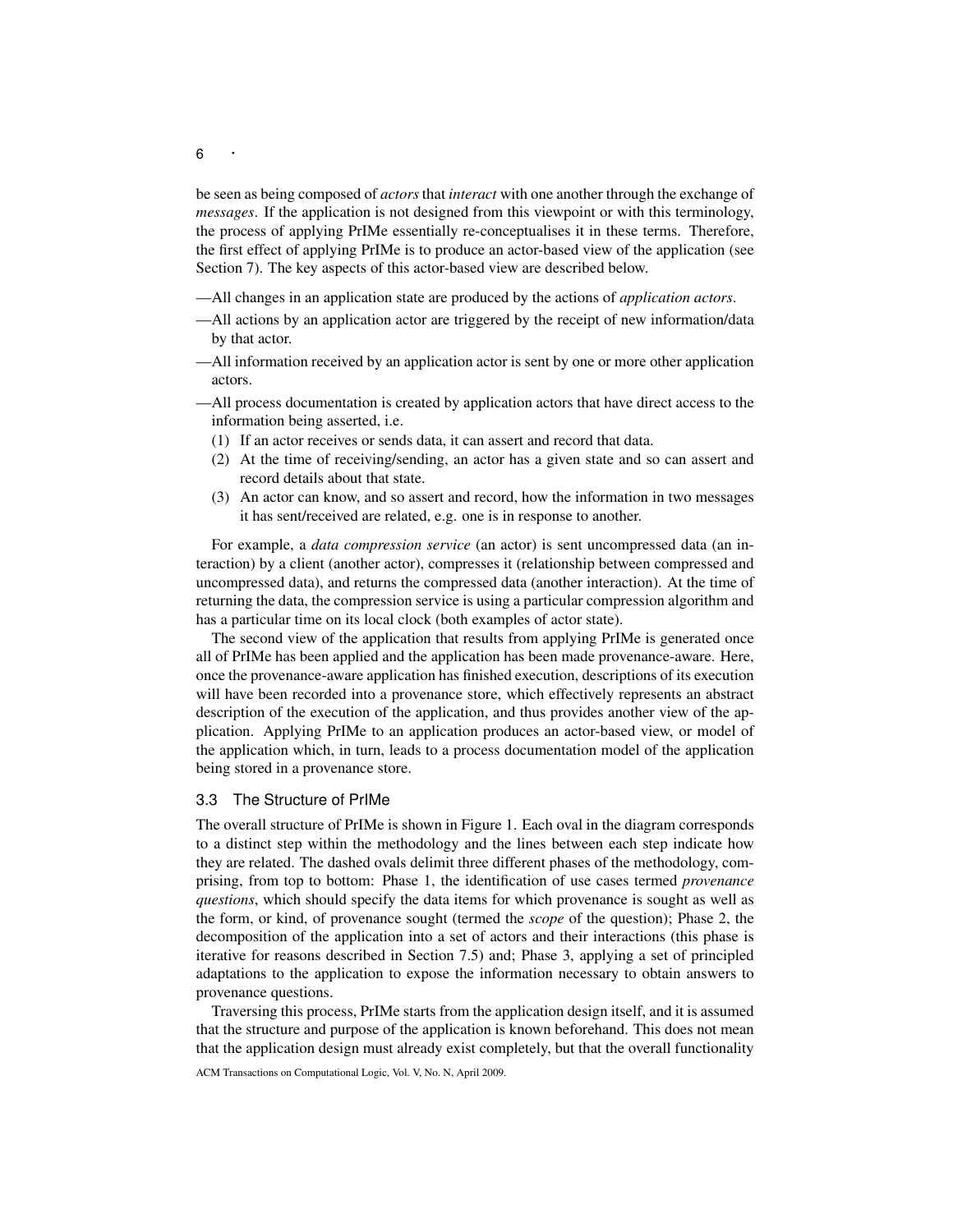

Fig. 1. Overall structure of PrIMe

has been identified and the general structure has been determined. Given this assumption, a designer applying PrIMe performs the following steps (which we expand on later in the paper).

First, an analysis is performed to identify the set of *provenance questions* that are to be answered by the provenance architecture (Step 1.1), then the *data items* (pieces of information) for which provenance is sought are identified as well as a *scope* for the answer (Step 1.2). The application structure is then examined to identify the *application actors* (Step 2.1), and from here the *interactions* between application actors are mapped out and the relationships between interactions are detailed, thus revealing the information flow through the application (Step 2.2). Once this is done, it is then possible to determine which application actors are potentially implicated in the provenance of a given data item: these actors are called *knowledgeable actors* (Step 2.3). At this point, it may become clear that the decomposition of the application into actors has not been at the right level of granularity; this is apparent when it is found that it is not possible to locate either the data item for which provenance is sought and/or part or all of its provenance within the current model. In this case, the process of identifying actors and interactions is repeated until either the data item in question and/or part, or all, of the provenance can be located within the interactions of identified actors and the relationships between those interactions (in Section 10, we describe an procedure for this iterative process that guarantees that such data items and provenance will be discovered in the application if they exist). Once the correct level of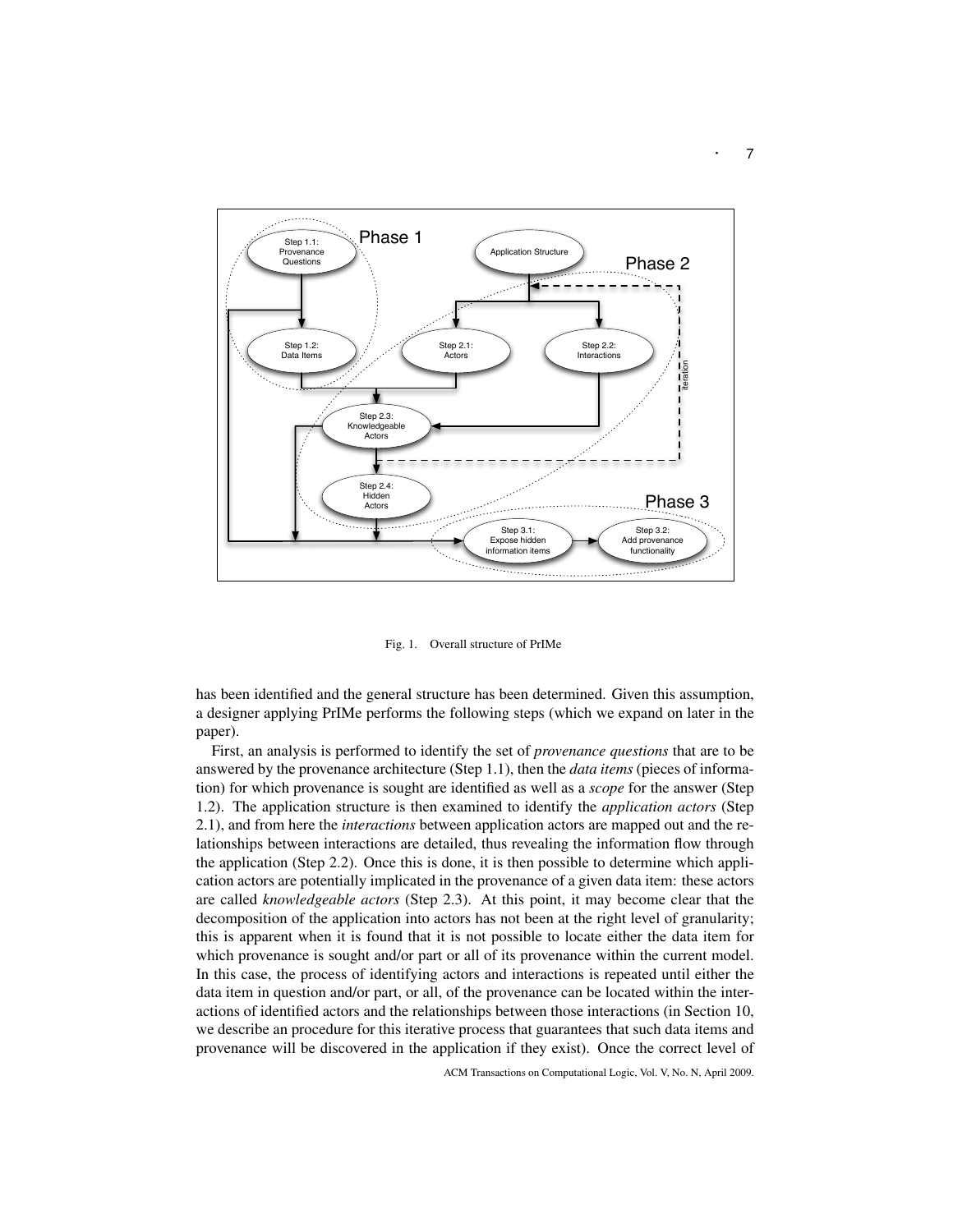granularity necessary to answer provenance questions has been discovered, it is important to consider which actors cannot be adapted to record documentation (Step 2.4). Finally, *adaptations* are introduced into the application in order to expose information necessary to obtain the provenance (Step 3.1), and to add recording functionality to the identified actors (Step 3.2). This last step involves giving actors the capability to record *process documentation* so that it can be produced and stored in provenance stores to allow actors to perform queries on the documentation in order to answer provenance questions.

PrIMe explicitly only addresses one factor of an application's design, provenance, allowing it to build in assumptions which aid the designer in satisfying use cases related to this factor. This means that every other factor of an application must be addressed by other techniques. As we cannot predict by what methods a designer will address these other factors, or whether provenance-related requirements will be addressed at the same time or later than others, we have endeavoured to ensure PrIMe is as independent of other techniques as possible. What this means in practice is that, in analysis, applying PrIMe involves building models of the application and performing analysis on the models particular to PrIMe, rather than relying on the prior existence of an appropriate design. Clearly, where there are existing design models which closely match those used in PrIMe (particularly a service-oriented view of the application), they can be re-used to the designer's benefit. In later phases, PrIMe causes the adaptation of the application design to address the provenance use cases, but again we try to ensure that the effect on the prior design is minimal by relying on *wrappers* around existing components.

This section has provided a brief overview of PrIMe. In Sections 6 to 8, we provide the steps by which PrIMe can be applied in detail. In particular, we describe how PrIMe is used to identify what kinds of information within an application should be the focus of such p-assertions, and how they can be captured. However, first we introduce an example application that we will use later to ground the discussion.

# 4. THE AMINO ACID COMPRESSIBILITY EXPERIMENT (ACE)

We applied PrIMe to an existing bioinformatics application [Groth et al. 2005] for which the primary user wished to be able to ask a number of provenance questions regarding their data. The experiment is outlined below, then used as a running example to illustrate PrIMe in the following sections.

## 4.1 The Biology

Proteins are the essential functional components of all known forms of life; they are linear chains of typically a few hundred building blocks taken from the same set of about 20 different amino acids. Protein sequences are assembled following a code sequence represented by a polymer (mature messenger RNA). During and following the assembly, the protein will curl up under the electrostatic interaction of its thousands of atoms into a defined but exible shape of typically 58 nm size. The resulting 3D-shape of the protein determines its function. Amino acids can be grouped together by their chemical or physical properties. Those in the same group can often be substituted for one another in a protein sequence and the sequence will, in many cases, fold in the same manner. The ability to substitute amino acids is useful when trying to change or modify protein function. The aim of the Amino acid Compressibility Experiment (ACE) is to find other possible groups of amino acids that can be substituted for one another.

ACM Transactions on Computational Logic, Vol. V, No. N, April 2009.

<sup>8</sup> ·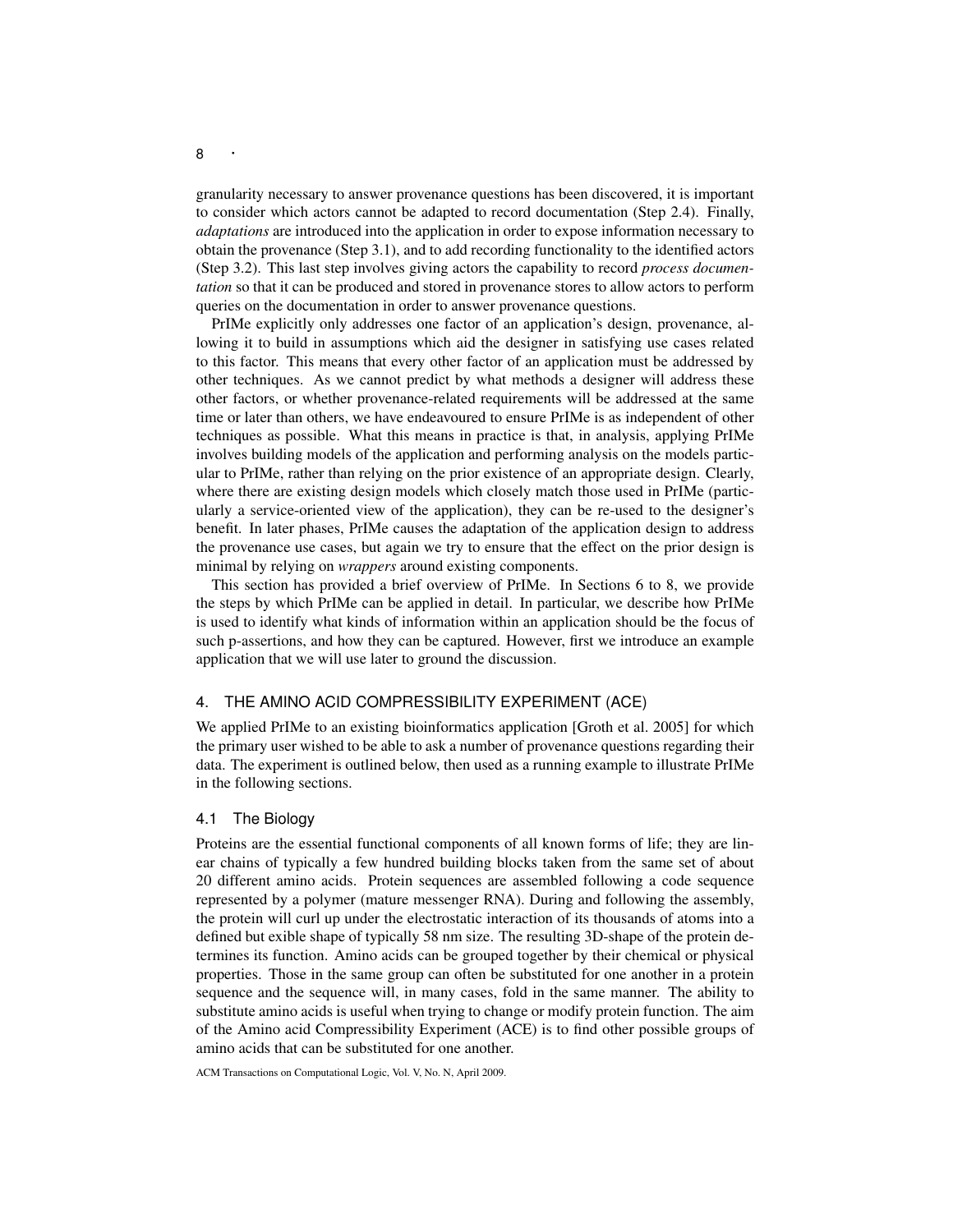## 4.2 Experiment Description

In this experiment, it is assumed that protein sequences that occur in nature are efficient, i.e. they use the least number of amino acids possible to represent their function. Based on this assumption, a group is tested for interest by substituting the amino acids specified by the group with a symbol representing the group and then measuring the efficiency of the recoded sequence. The efficiency of a protein sequence can be quantified in a computational setting through compression. If a sequence compresses well then it is not efficient, whereas if the compression causes little reduction then the sequence is efficient. The ACE, therefore, uses compression to attempt to find possible groups of interest. The workow for the experiment is shown in Figure 2. It starts with the creation of a sample, which is composed from individual sequences obtained from sequence databases made available on the Web (see www.ebi.uniprot.org). This collation provides enough data for the statistical methods employed by the compression algorithms. The experiment requires that the samples be composed from dissimilar sequences. This dissimilarity is determined by using a culling service such as PISCES [Wang and R. L. Dunbrack 2003]. Once a sample is created (Collate Sample), the information efficiency of the sample can be calculated (Calculate Efficiency).

The efficiency calculation can be broken down into a smaller workflow shown in Figure 2(b). First, the symbols in the sample are substituted with those of a given group (Encode). This recoded sample is then compressed with compression algorithms, e.g., gzip, bzip2 or ppmz, to obtain the length of the compressed sample sequence (Compress). The Shannon entropy is then computed on the recoded sample to provide a standard for comparison (Compute Entropy). This standard removes the inuence of two factors from the calculation of compressibility: the particular data encoding used to represent the groups, and the nonuniform frequency of groups. From the results, an information efficiency value is computed for the sample that is relative to both the compression method and group coding employed and takes into account the size of the sample (Information Efficiency Calculator).

After the information efficiency values for different groups have been produced by the workflow, they can then be plotted to find those that are largest and thus are good candidates for further investigation.

#### 4.3 Experiment Enactment

The experiment is run as a workflow script, calling each of the services in Figure 2, passing outputs from one service onto the next as depicted by the arrows in the diagrams. The first act of the workflow is to send a request for sequences to the Sequence Database, which triggers the rest of the experiment enactment. The user provides the Group argument for encoding sequences, and the final result, Information Efficiency, is returned to the user on completion. The inputs to the Calculate Efficiency sub-workflow (Sample, Group) are provided by the Calculate Efficiency service, which invokes each service in the subworkflow in turn, and receives the Information Efficiency value in response.

# 5. A DATA MODEL FOR PROVENANCE

Earlier, we introduced the notion of documenting a system's execution and defined three kinds of assertion, which comprise process documentation. Specifically, documentation about the interaction between actors (interaction p-assertions), documentation about the internal processing of actors (relationship p-assertions), and documentation of the state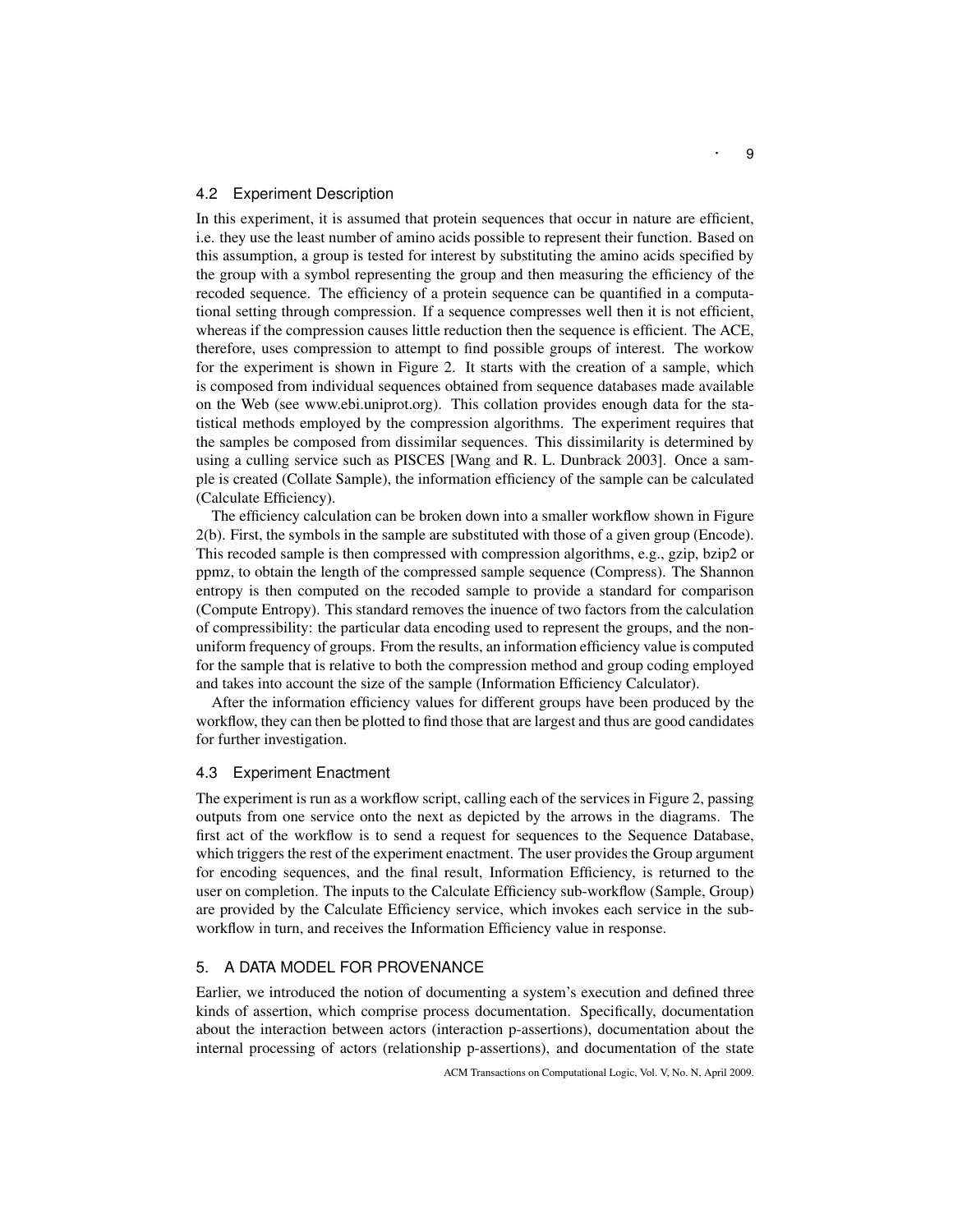

Fig. 2. The ACE application

 $\langle$ ps:pstruct $\rangle$ 

 $+\langle$ ps:interactionRecord $\rangle$  $\langle$ /ps:interactionRecord $\rangle$  $+\langle$ ps:interactionRecord $\rangle$  $\langle$ /ps:interactionRecord $\rangle$  $+\langle$ ps:interactionRecord $\rangle$  $\langle$ /ps:interactionRecord $\rangle$  $+\langle$ ps:interactionRecord $\rangle$  $\langle$ /ps:interactionRecord $\rangle$ 

 $\langle$ /ps:pstruct $\rangle$ 

Fig. 3. The top level of the p-structure.

of an actor (actor state p-assertions). To ensure that documentation can be cohesively organized when provided by a multitude of different actors, we introduce the *p-structure*, a data model for such documentation and the schema for every provenance store. The data model itself has been described elsewhere along with the design decisions involved [Groth et al. 2008]. Here, we provide an overview of the data model with examples from the documentation that ACE records. The examples are provided as XML. We use the following notation within the XML.

- —A '+' before an element means that it contains additional content.
- —Elements preceded by ps: are those defined by the p-structure schema.
- —Elements preceded by ns1: are defined by some other external schema.
- —Elements preceded by ace: are those defined by the ACE's own schema.

The p-structure consists of a set of *interaction records* as shown in Figure 3. Each interaction record groups together p-assertions related to the communication of a single message from one actor to another.

The structure of an interaction record is shown in Figure 4. Each interaction record is identified by an interaction key, which consists of an identity for the actor that sends the message (i.e. sender), the identity of the actor that receives the message (receiver), and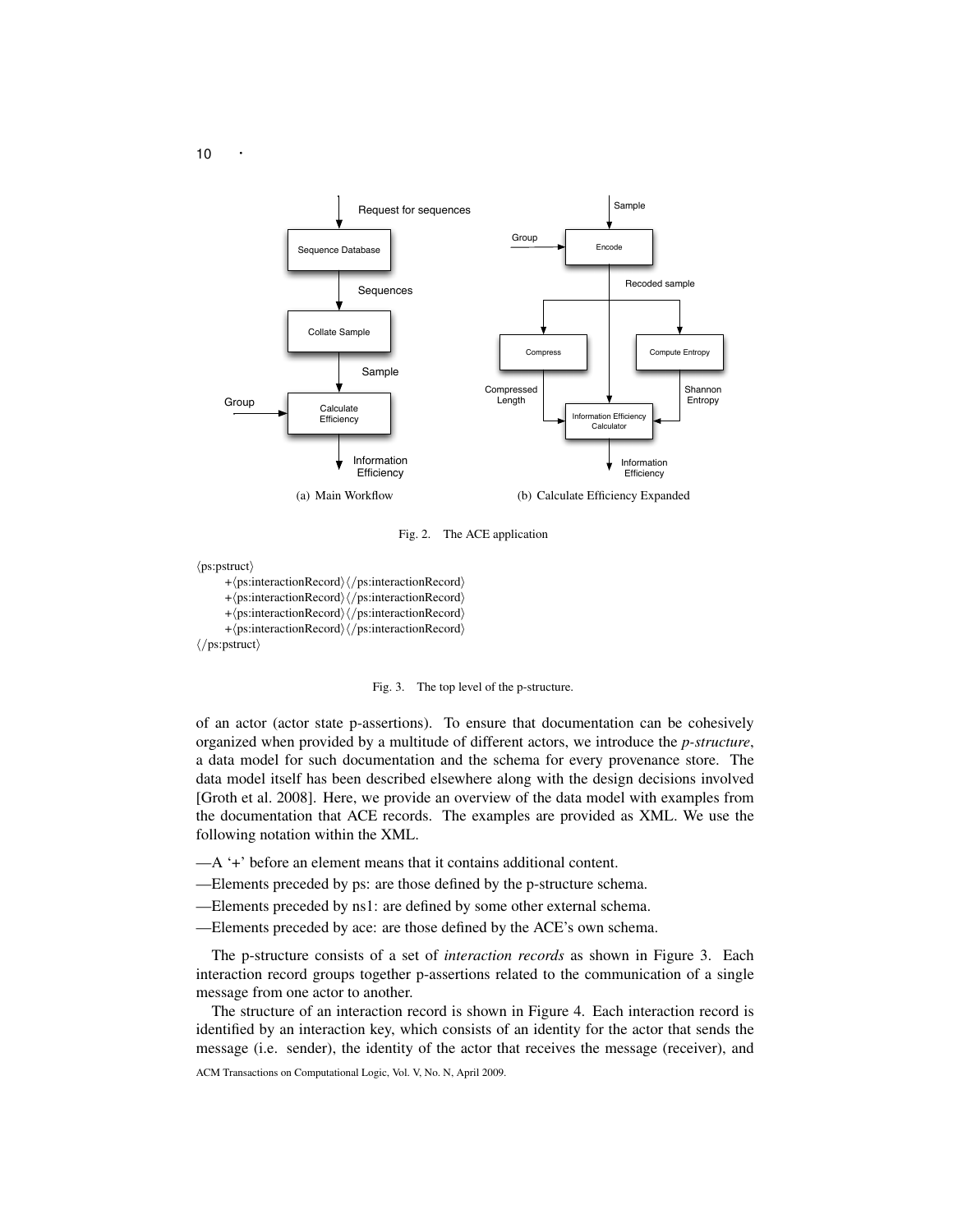$\langle$ ps:interactionRecord $\rangle$ 

+ $\langle$ ps:interactionKey $\rangle$  $\langle$ /ps:interactionKey $\rangle$  $+\langle$ ps:sender $\rangle$  $\langle$ /ps:sender $\rangle$  $+\langle$ ps:receiver $\rangle$  $\langle$ /ps:receiver $\rangle$  $\langle$ /ps:interactionRecord $\rangle$ 

#### Fig. 4. The structure of an interaction record.

```
\langleps:interactionKey\ranglehps:messageSourcei
             \langlens1:EndpointReference\rangle\langlens1:Address\ranglehttp://pasoa-vmware1.ecs.soton.ac.uk/experiments/ace/CollateSample
                     \langle /ns1:Address \rangle\langle/ns1:EndpointReference\rangle\langle/ps:messageSource\rangle\langleps:messageSink\rangle\langlens1:EndpointReference\rangle\langlens1:Address\ranglehttp://pasoa-vmware1.ecs.soton.ac.uk/experiments/ace/CalculateEfficiency
                     \langle /ns1:Address \rangle\langle/ns1:EndpointReference\rangle\langle/ps:messageSink\rangle\langleps:interactionId\ranglee71acbcc-6e05-46d0-b2ab-a65c1d1d453d2
      \langle/ps:interactionId\rangle\langle /ps:interactionKey \rangle
```
#### Fig. 5. An example interaction key

a field that distinguishes this interaction (ps:interactionId) from all other interactions between the same two actors. Figure 5, presents an example of interaction key that identifies the sending of a message from the Collate Sample actor to the CalculateEfficiency actor. Each actor is identified by an end point reference.

Actors may describe a particular interaction at varying levels of detail, to capture any such differences in documentation that the sender and receiver create for a particular interaction. Each interaction record contains two views grouping p-assertions from the sender and receiver, labeled a Sender View and Receiver View. Each p-assertion within a view is given a local p-assertion id that distinguishes it from other p-assertions in the same view. Figure 6 shows an example interaction p-assertion. Along with the local p-assertion id, it contains a documentation style that tells queriers how to interpret the p-assertion's content as well the content itself. In this case, the content is a path to a file, which contains the sample produced by Collate Sample.

Actor state p-assertions are often used to represent data that provides context to a given interaction. For example, in Figure 6, the actor state p-assertion documents the group provided by the user to the Calculate Efficiency actor.

Figure 8 shows an example relationship p-assertion, which consists of an effect, possibly several causes and a relation between those causes and the effect. The relation name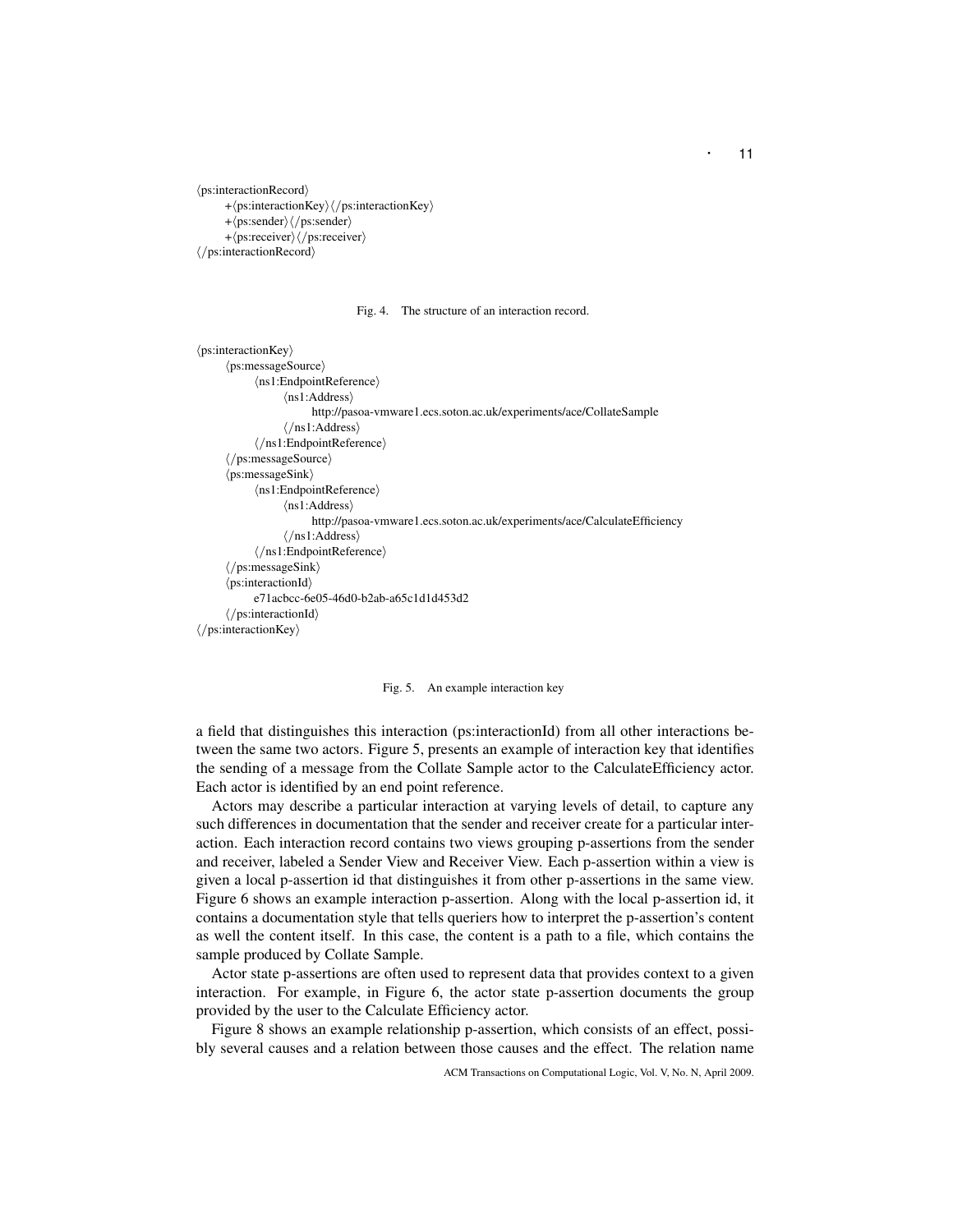$12 \cdot$ 

```
\langleps:interactionPAssertion \rangle\langleps:localPAssertionId\rangle1\langle/ps:localPAssertionId\rangle\langleps:documentationStyle\ranglehttp://www.pasoa.org/docstyle/AceVerbatim
       \langle/ps:documentationStyle\rangle\langleps:content\rangle\langle ace:filePath \rangle/Users/ace/collatedseqs/sample1
               \langle /ace:filePath \rangle\langle/ps:content\rangle\langle /ps:interactionPAssertion \rangle
```
Fig. 6. An example interaction p-assertion.

```
\langleps:actorStatePAssertion\rangle\langleps:localPAssertionId\rangle3\langle/ps:localPAssertionId\rangle\langleps:content\rangle\langleace:group\rangleb:A,c:R,d:N,e:D,f:C,g:Q,h:E,i:G,j:H,k:I,l:L,m:K,n:M,o:F,p:PT,q:SV,r:W,s:Y
               \langle / \text{ace:group} \rangle\langle/ps:content\rangle\langle /ps:actorStatePAssertion \rangle
```
Fig. 7. An example actor state p-assertion.

```
\langleps:relationshipPAssertion\rangle\langleps:localPAssertionId\rangle2\langle/ps:localPAssertionId\rangle+\langleps:effect\rangle\langle/ps:effect\rangle\langleps:relation\ranglehttp://www.pasoa.org/schemas/ace/relationships/isCollatedFrom
       \langle/ps:relation\rangle+\langleps:cause\rangle\langle/ps:cause\rangle\langle /ps:relationshipPAssertion\rangle
```
## Fig. 8. An example relationship p-assertion.

provides an abstraction of the internal process the actor performed to generate one data item from others. In this case, "isCollatedFrom" described the process of the Collate Sample actor. In practice, these relation names are URIs, which point to descriptions of the algorithms used by the actor.

To identify both causes and effects in a relationship p-assertion, the hierarchical nature of the p-structure is used. Figure 9 shows how the cause is identified by specifying the interaction key, the view (as denoted by a view kind), and the local p-assertion id of the p-assertion in question. Note that the effect is identified similarly, however, it is assumed that the effect is in the same view as the relationship p-assertion; thus, the interaction key and view kind can be omitted as shown in Figure 10.

In addition to identifying the p-assertion in question, each cause and effect has a ps:parameterName field, which labels the *role* that the data documented by the p-assertion played with respect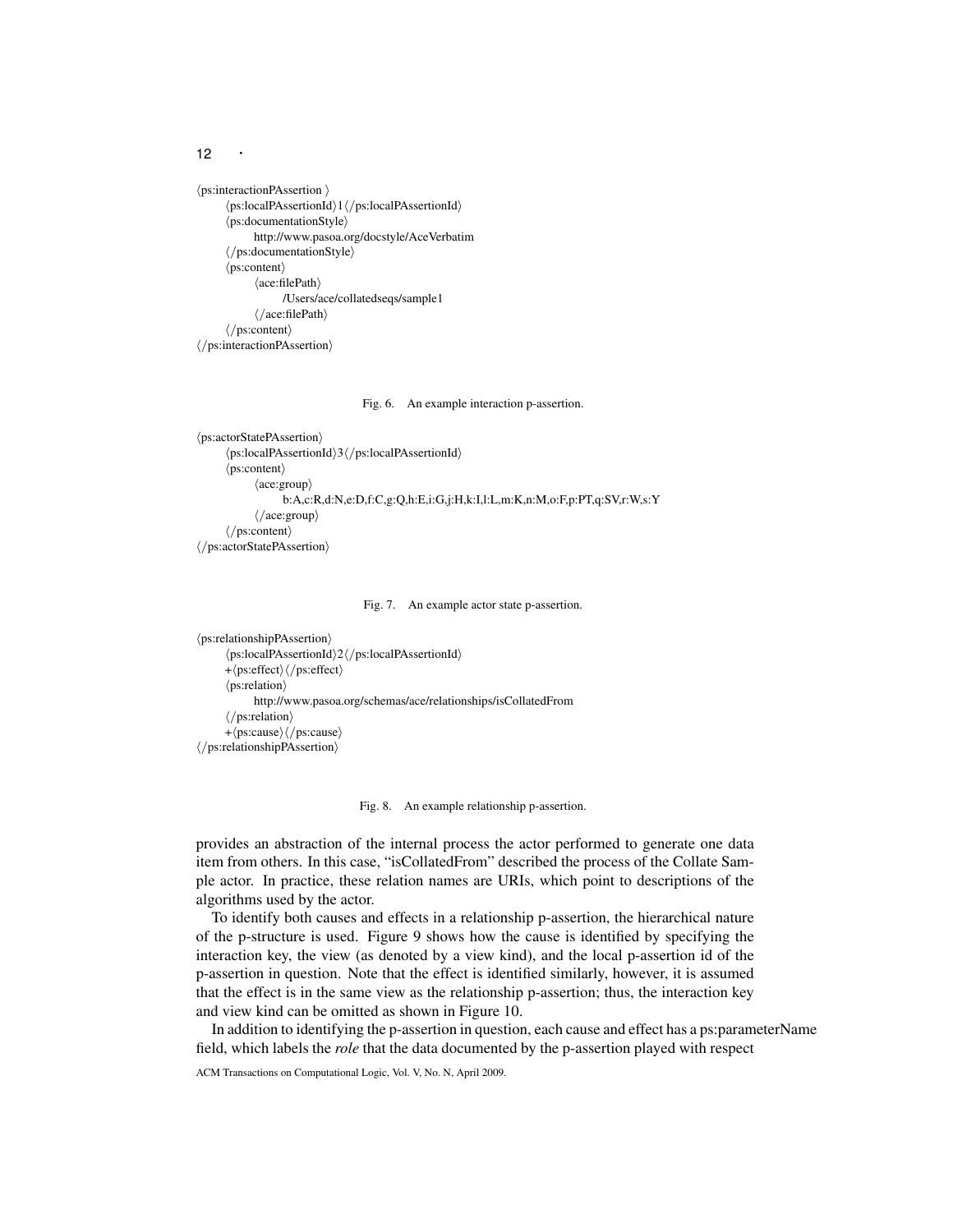$\langle$ ns:cause $\rangle$  $+\langle$ ps:interactionKey $\rangle$  $\langle$ /ps:interactionKey $\rangle$ hps:viewKind xsi:type="pasoa:SenderViewKind"i  $\langle$ ps:description $\rangle$ isSender $\langle$ /ps:description $\rangle$  $\langle$ /ps:viewKind $\rangle$  $\langle$ ps:localPAssertionId $\rangle$ 2 $\langle$ /ps:localPAssertionId $\rangle$  $\langle$ ps:parameterName $\rangle$ sequences $\langle$ /ps:parameterName $\rangle$  $\langle$ /ps:cause $\rangle$ 

Fig. 9. An example cause.

 $\langle$ ps:effect $\rangle$  $\langle$ ps:localPAssertionId $\rangle$ 2 $\langle$ /ps:localPAssertionId $\rangle$  $\langle$ ps:parameterName $\rangle$ sample $\langle$ /ps:parameterName $\rangle$  $\langle$ /ps:effect $\rangle$ 

Fig. 10. The representation of an effect in a relationship p-assertion.

to the relation identified in the relationship p-assertion. Thus, taken together Figures 8, 9, and 10 document that a sample was collated from a set of sequences.

The p-structure enables each actor involved in an interaction to create documentation for their portion of an application and have that documentation be assembled together in a fashion that allows for easy reference and query. Examples of queries will be presented in the following section.

# 6. PRIME PHASE 1: PROVENANCE QUESTION CAPTURE AND ANALYSIS

In the following three sections (including this one), we specify the actions involved in applying PrIMe. The ACE bioinformatics case study is used as a running illustration in these sections, but we also provide a second case study concerning a medical scenario (referred to as the *organ transplant application*) in Appendix A.

Aim: The aim of the first phase is to identify questions related to the provenance of data in the application, and express them in a consistent specification structure. These will then act as use cases in subsequent analysis and adaptation of the application design.

# 6.1 Description

As would be expected of a methodology, the results of applying PrIMe ultimately depend on the particular uses to which the system will be put, i.e. the use cases. By the term 'use case', we refer to the same form as found in UML, i.e. descriptions of scenarios in which users interact with an application defining the system functionality [Harman and Watson 1998]. However, PrIMe is dedicated to adapting designs for a very particular kind of use case, in which the system answers a question regarding the provenance of data which it itself produced. This means that the use cases all take a particular simple form because each provenance question is always a user query with a system response, and the only applicable scenarios are success or failure on the system's part. Given that each of these use cases is equivalent to a question about the provenance of application data, we will refer to PrIMe use cases as *provenance questions*.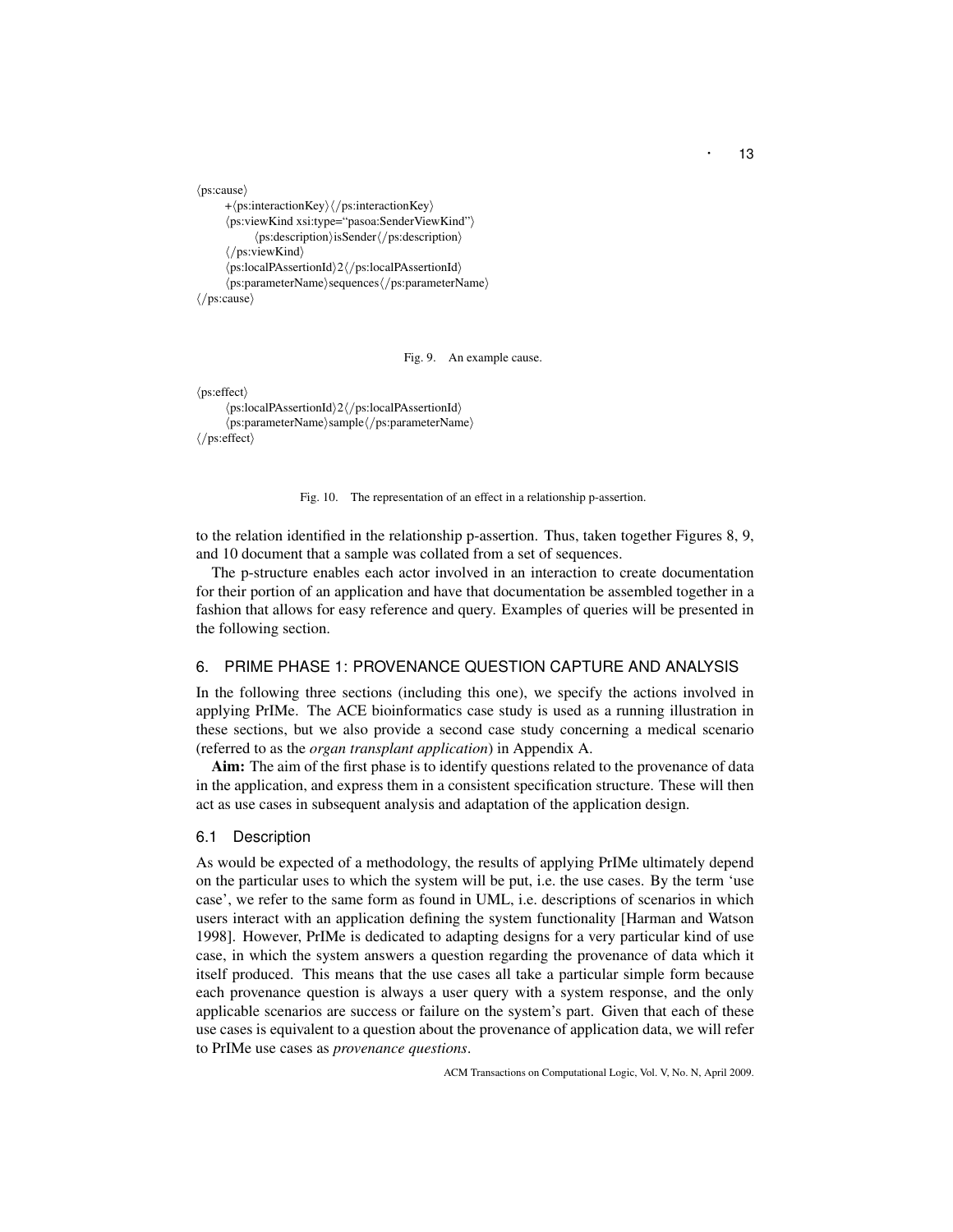A provenance question informs the results of applying the methodology in two ways. First, there is the straightforward influence of the system being adapted to be able to answer the question when asked by a user. Primarily, this means determining for which data exchanged within the system we can and need to keep a copy of, stored with the context of the process in which it was produced. Second, provenance questions are used to inform 'future-proofing' of the application, i.e. not just answering provenance questions known at the time of applying PrIMe, but also questions that users may want to ask in the future. This is an issue of particular importance for provenance because in order to answer a provenance question, the historical data answering that question must have already been recorded: when a user considers asking about the provenance of a data item for the first time, we cannot go back in time and record the data which would answer that question. The way that PrIMe is designed to handle future proofing is discussed in Section 10.4.

The first phase of PrIMe concerns specifying provenance questions in a form which can be used for further analysis in the following phases, and also to generate queries to a provenance store with the data schema described in the previous section. The phase is delimited into two steps:

- (1) Elicit provenance questions from users.
- (2) Translate provenance questions into a structured form suitable for analysis and for generating provenance queries.

#### 6.2 Concept Definitions

The following concepts will be used, and illustrated with the case study, in the steps described below.

DEFINITION 2 DATA ITEM. *A piece of data produced in the running application.*

DEFINITION 3 PROVENANCE QUESTION. *A question which can only be answered from the provenance of an application data item.*

DEFINITION 4 PROVENANCE QUERY. *A formulation of a provenance question sent to a provenance store to retrieve the answer to the question.*

DEFINITION 5 START ITEM. *A data item that is the subject of a provenance question/query.*

DEFINITION 6 SCOPE. *A specification of what is relevant to retrieve from a provenance store by a provenance query for a given question.*

# 6.3 Step 1.1: Provenance Questions

Aim: The aim of this step is to elicit provenance questions from users.

# Actions:

- (1) Provide an explanation and definition of provenance in computational systems.
- (2) Give examples of generalised provenance questions that can be answered by a provenanceaware application.
- (3) Explain how to express provenance questions.

## Documentation Produced:

—A list of textual provenance questions.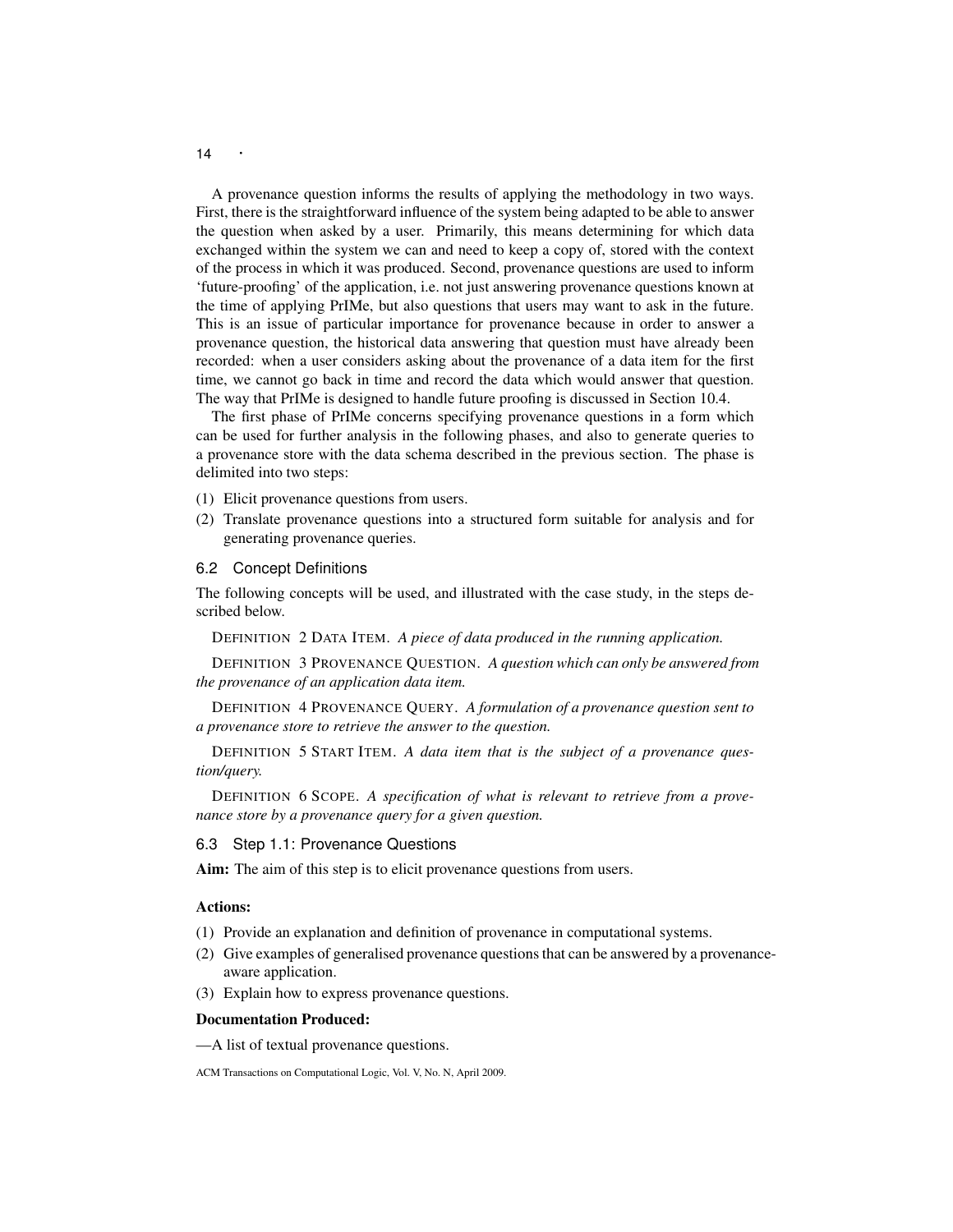6.3.1 *Description.* The starting point for making an application provenance aware is for the designer to identify the set of provenance questions that are to be answered. Note that the reason for including this requirements capture stage is not to suggest it is novel, but to provide a complete cycle for the methodology and make explicit the approach that has worked in our experience.

As in most applications, it is not always obvious to users what provenance questions they could expect the provenance architecture to support. To overcome this, PrIMe advocates a simple requirements elicitation process, similar to many software engineering approaches (e.g. [Harman and Watson 1998]) to help designers collect the known provenance questions. This process aims to inspire users to identify provenance questions that they may wish to ask in the course of using the application.

The elicitation process comprises three simple steps. First, we provide an explanation and definition of provenance in computational systems. In order to provide examples of the kinds of provenance questions a provenance-aware application can support, several generalised, non-application specific questions can be supplied. These questions attempt to expose information relating to processes within an application, and try to identify various aspects of process such as the data used within a process and the adherence of a process to regulatory rules or plans, as well as questions relating to data, its use and transformation. Here is a small sample taken from a larger list collated from discussions with users published elsewhere [Miles et al. 2007].

- (1) What was the process that produced a given piece of data?
- (2) Two processes, thought to be performing the same steps on the same inputs, have been run and produced different data. Was this because of a change in the inputs, the steps making up the process or the configuration of the process?
- (3) Did the process that produced this data use the correct types of information at each stage?

The first question above is a purely a request for the provenance of a data item, answered by querying a provenance store with an appropriate query. The subsequent questions require not only querying a provenance store, to retrieve data on the provenance of a data item, but also processing the results of that query.

6.3.2 *Case Study.* In ACE, we elicited a set of provenance questions including the following, which we will refer to in the rest of the methodology description.

- (1) What were the sequences used in the production of a particular information efficiency value?
- (2) From what sequences was this recoded sample derived?
- (3) How long does it take to produce an information efficiency value from a particular collated sample?

The application of this step to the organ transplant management application is described in Section A.1.1.

# 6.4 Step 1.2: Analysing Provenance Questions

Aim: The aim of this step is to translate provenance questions into a structured form suitable for analysis and for generating queries to a provenance store, called *provenance queries*.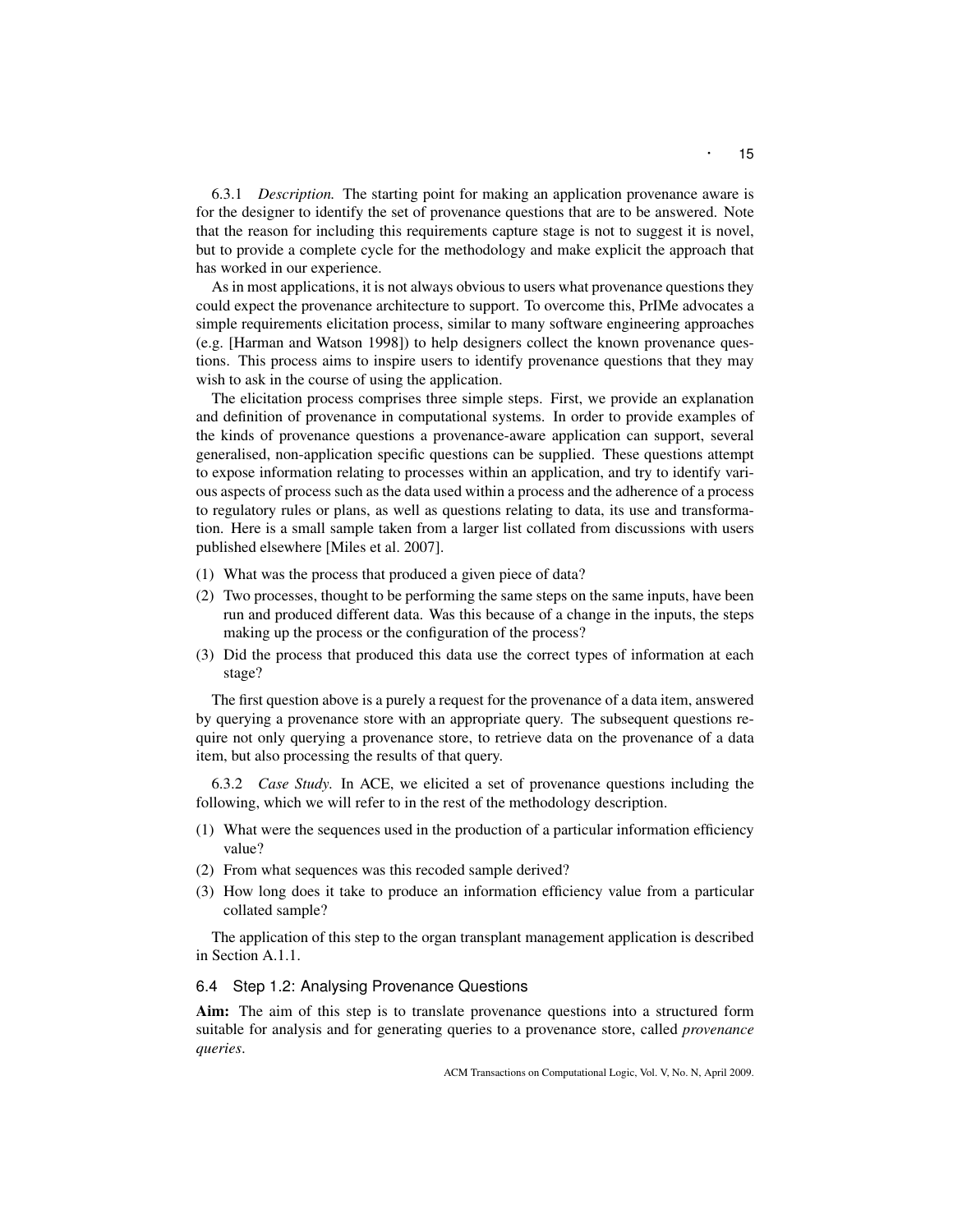Actions: For each provenance question, the following actions are performed.

- (1) Identify the *start item* of the provenance query, i.e. the data item of which the provenance will be sought.
- (2) Identify the *scope* of the provenance query, i.e. the relevant part(s) of the application process which led to the start item.
- (3) Identify the additional processing steps, if any, required to extract or determine the question's answer from provenance query results.

#### Documentation Produced:

—For each question, a tabular form containing the details of the provenance query as identified in the steps above.

6.4.1 *Description.* In order to determine the provenance of a data item, a query is sent to a provenance store. A provenance store contains data of the form shown in Section 5, and so the queries sent to the store reflect this form. For each provenance question, we need to identify the *start item* of the query, the *scope* of the query and any additional processing which must be performed on the query results to answer the provenance question. The start item is the data item we are asking for the provenance of, while the scope is a specification of what in that item's history is relevant to the provenance question. This information is documented in a tabulated form for use in later stages of PrIMe.

We will not give a comprehensive definition of how to identify start items or encode scopes here, as it would have to be extensive to be complete and is adequately documented in existing documents [Groth et al. 2006; Miles 2006]. However, we will briefly examine the key points below.

6.4.1.1 *Identifying the start item.* In order to query a provenance store for the provenance of a data item, that item must be identified. In some cases, the data item will be uniquely identified as part of the application, e.g. it may have a filename with a version number, URL, database table key etc. Where a data item is not given a unique identifier in the original (unadapted) application, data items must be defined *intensionally* in the provenance query. For example, a start item may be identified as "the sequence downloaded at time 13:51" or "the version of the file named A at time of having data X appended to it". Such intensional definitions also apply to data items which do have a unique identifier, e.g. "the file named A-version23".

These definitions can be converted into queries over the provenance store data structure, to find records of a data item which match those criteria. As we have used an XML data structure in our implementation, as discussed above, we use XPath to define the provenance queries. For example, an XPath identifying instances of a file with a particular path being exchanged in a message between actors, can be encoded as follows.

//ps:interactionPAssertion/ps:content [ace:filePath='/Users/ace/collatedseqs/sample1']

6.4.1.2 *Specifying the scope.* Depending on how an application is adapted, the provenance of a data item may include a vast amount of information. For example, the efficiency value output by our case study workflow was derived from, amongst other data, the biological sequences downloaded from a public database; but those sequences were uploaded,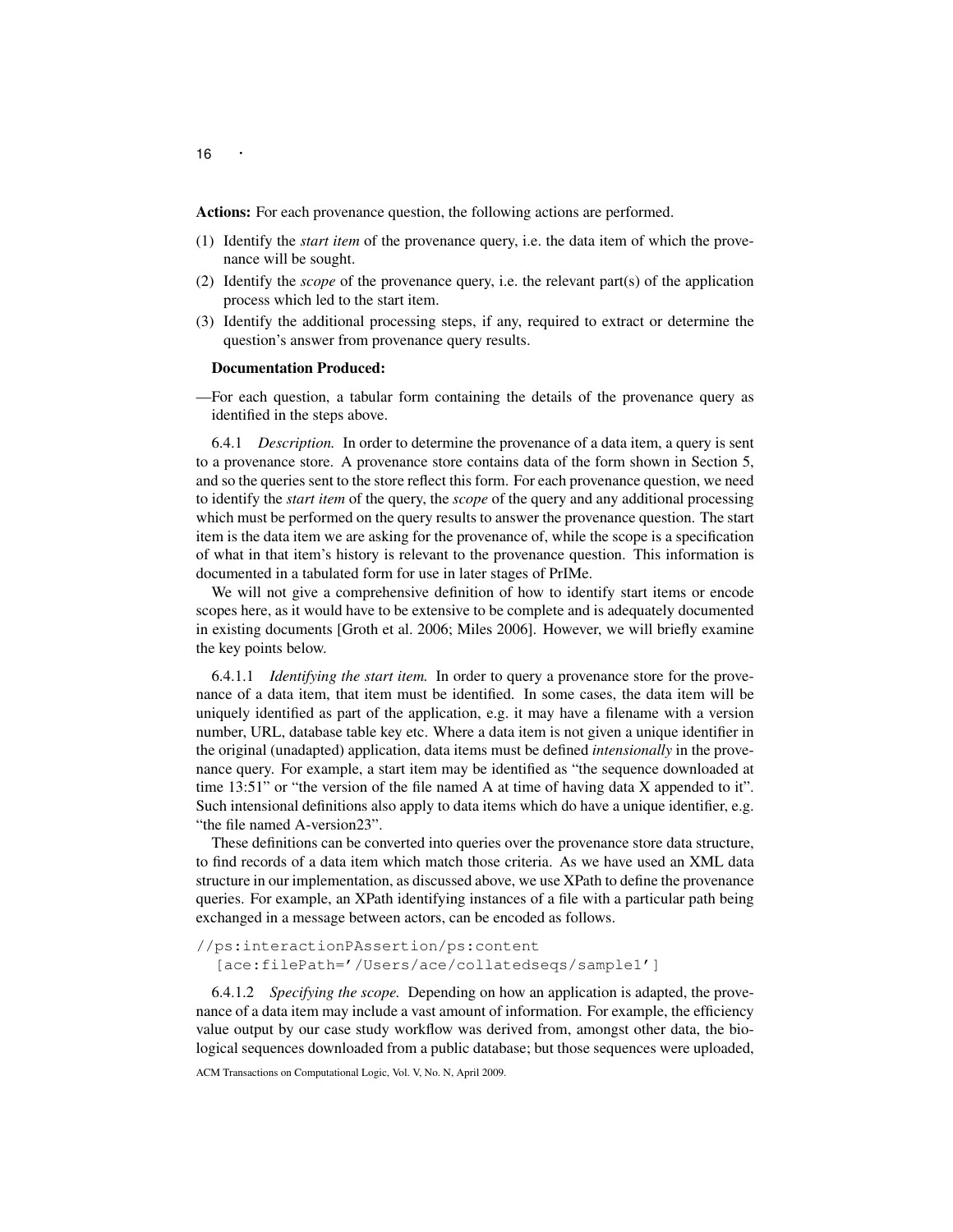potentially with multiple versions to correct errors, following lab-based experiments, and so the efficiency value also derives from the inputs to those experiments; the sequence data was identified and checked using information on comparable sequences provided by others from prior experiments, possibly also stored in public databases, and so the efficiency value also derives from those comparable sequences; and so on.

Any piece of this information may be relevant to answering some provenance question, e.g. if you doubt the integrity controls of the database, you may want to know which sequences influenced your efficiency value. However, it would be, from the perspective of giving a coherent answer to a provenance question in a timely manner, impractical to return all this data in answer to every provenance store query. Therefore, the *scope* of the query is provided along with start item identification, to ensure the query results are bounded to that relevant for the question being asked. For example, if the question can be answered using information about the provenance of an efficiency value from the collation of sequences into a single sample, then the scope will exclude all occurrences prior to collation occurring. In our current provenance store implementation, the scope is also specified as an XPath, so the above example would take the following form (where we are saying that the query results should not include data prior to the point where sequences were collated into a sample, denoted by a particular relationship type).

```
/ps:relationshipTargetFilter
 [not(ps:relation='http://www.pasoa.org/schemas/ace/
relationships/isCollatedFrom')]
```
We will not discuss the meaning of the scope terms or the expressivity of the scoping mechanism here, as it goes beyond the scope of this paper, but refer readers elsewhere [Groth et al. 2006; Miles 2006].

6.4.2 *Case Study.* We now work through each of the provenance questions identified in step 1.1 for the ACE example. For each we determine the start item, scope and any processing which must be done on the provenance store query results to obtain the answer to the question.

For the question "What were the sequences used in the production of a particular information efficiency value?", the data item for which we need to find the provenance is a recoded sample, and the only documentation of relevance to the question is the input sequences and their connection to the recoded sequence, so the scope of the provenance query is limited to that which occurred from download of sequences onwards. After the provenance has been found, we need to extract the sequences from the query results. The query is summarised in Table I.

| Table I. Provenance question 1 |                                                                       |  |  |
|--------------------------------|-----------------------------------------------------------------------|--|--|
| <b>Provenance question</b>     | What were the sequences used in the production of a particular infor- |  |  |
|                                | mation efficiency value?                                              |  |  |
| <b>Start item</b>              | The information efficiency value                                      |  |  |
| <b>Scope</b>                   | From input of sequences onwards                                       |  |  |
| <b>Processing step</b>         | Extract sequences from provenance                                     |  |  |

The question "From what sequences was this recoded sample derived?" is of a similar form to the above, but now the question concerns a recoded sample rather than an efficiency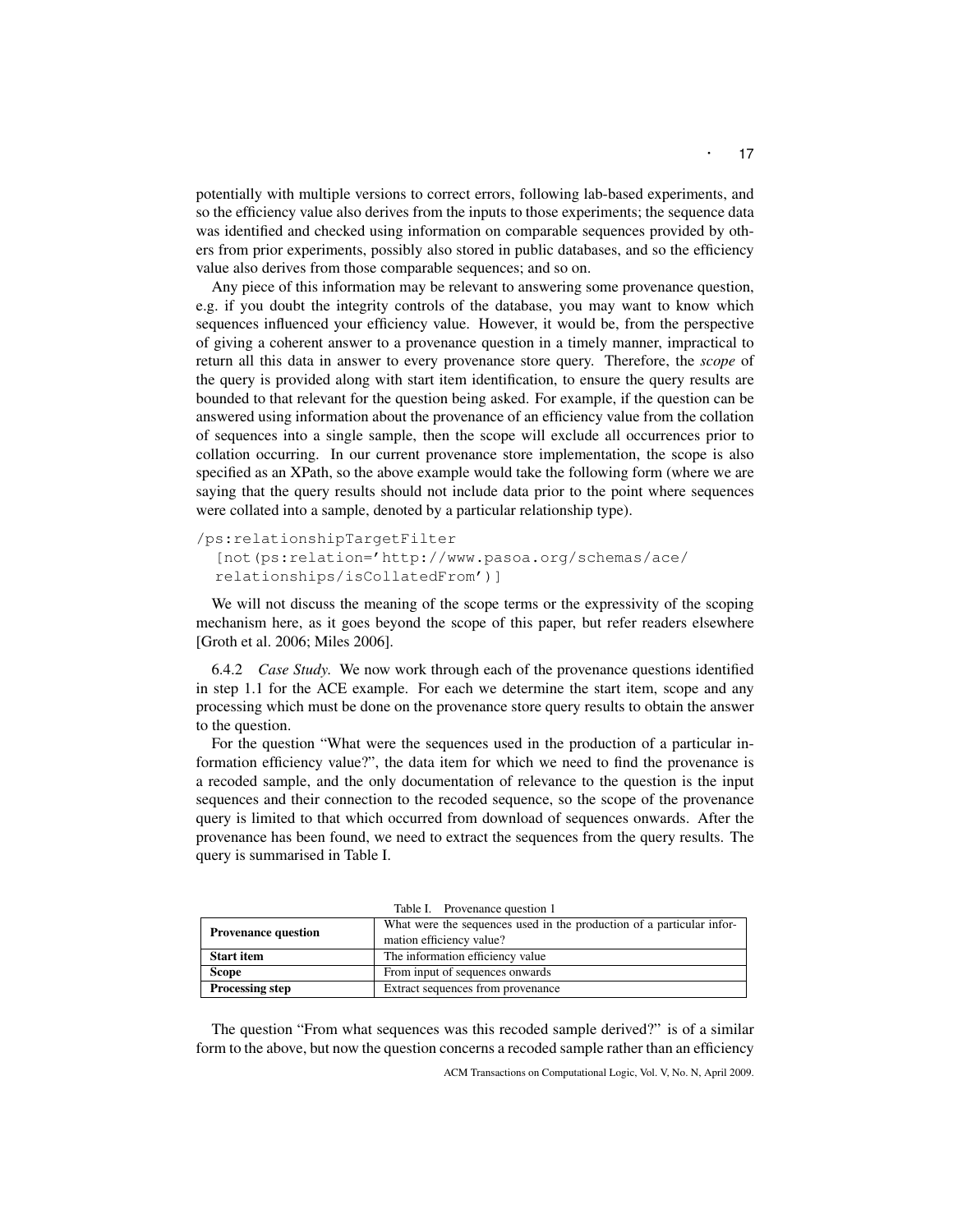value. Therefore, there is a change of start item, as shown in the summary in Table II.

|                            | rable $\pi$ . Provenance question $\Delta$           |
|----------------------------|------------------------------------------------------|
| <b>Provenance question</b> | From what sequences was this recoded sample derived? |
| <b>Start item</b>          | The recoded sample                                   |
| <b>Scope</b>               | From input of sequences onwards                      |
| <b>Processing step</b>     | Extract sequences from provenance                    |

Table II. Provenance

The final question, "How long does it take to produce an information efficiency value from a particular collated sample?" illustrates that some questions require more postprocessing to answer than others. In this case, the information efficiency value is the start item, and we only need to know the provenance back to where the sequences were collated to a sample. However, the processing of the query results is a little more involved (and application-specific): we need to extract time-stamps from the p-assertions documenting the collated sample being passed between actors (the start time) and the information efficiency value being output (the end time). The query is summarised in Table III.

|                            | Table III. Provenance question 2                           |
|----------------------------|------------------------------------------------------------|
|                            | How long does it take to produce an information efficiency |
| <b>Provenance question</b> | value from a particular collated sequence?                 |
| <b>Start item</b>          | The information efficiency value                           |
| <b>Scope</b>               | From the collated sequence being produced                  |
|                            | Calculate difference in time-stamps between production     |
| <b>Processing step</b>     | of collated sequence and efficiency value                  |

The application of this step to the organ transplant management application is described

# 7. PRIME PHASE 2: ACTOR BASED DECOMPOSITION

Aim: The aim of this phase is to map the application design into a form composed of actors and interactions, within which we can identify the data items necessary for answering provenance questions.

# 7.1 Description

in Section A.1.2.

The purpose of this phase of PrIMe is to map the application to a model of *actors* and *interactions* from which we can start to define adaptations which will allow provenance questions to be answered. It is important to recognise that the resulting model of the application may or may not coincide with the primary componentisation of the original application. Actors identified using PrIMe may cut across the functional specification of the application, at times mirroring its underlying structure, while at other times bringing together disparate levels of functionality for the purposes of answering provenance questions. Components may be grouped together into one actor or a component may be sub-divided into a set of smaller actors.

In essence, the particular actor-based model that is superimposed on the original application design is a function of the provenance questions that are to be answered. In order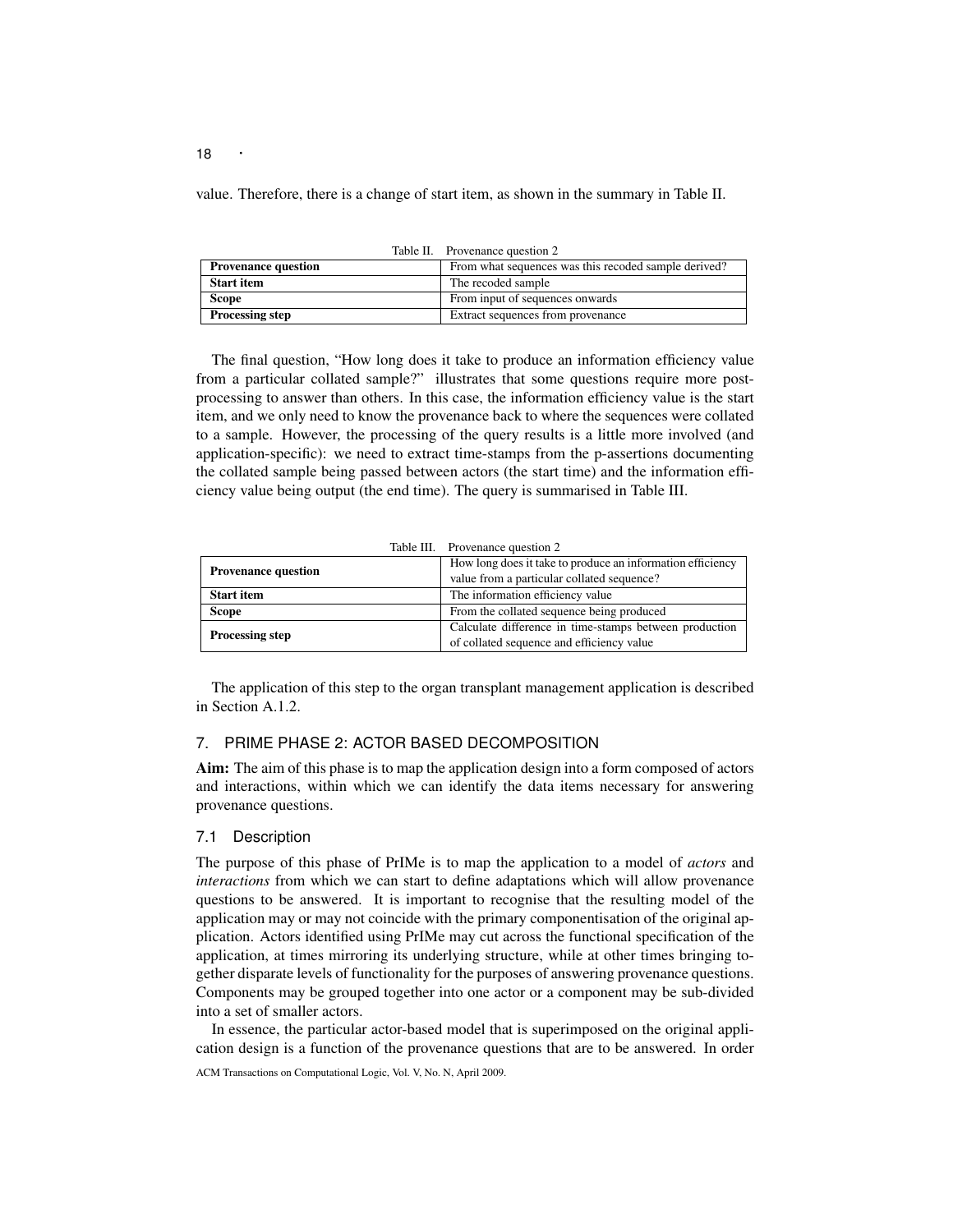to identify the correct level of granularity, PrIMe takes an *iterative* approach, in which the following steps are carried out until the correct level of decomposition has been achieved.

- (1) Identify an initial set of high-level actors that correspond to the major functional subdivisions of the application (Step 2.1).
- (2) Map out the interactions between these actors (Step 2.2).
- (3) Identify the causal relationships between actors, so that the process by which data items are produced is made explicit (Step 2.3).
- (4) Identify the start items (and data items referred to in query scopes) within the interactions, or else begin another iteration of decomposition into finer-grained actors (Step 2.4).

This process stops when all of the data items salient to answering the provenance questions have been identified.

# 7.2 Concept Definitions

The following concepts will be used, and illustrated with the case study, in the steps described below.

DEFINITION 7 ACTOR. *An* actor *is a component within an application that performs actions and which interacts with other actors.*

DEFINITION 8 INTERACTION. *An* interaction *is the sending and receiving of one message between actors.*

DEFINITION 9 MESSAGE. *A* message *is a delimited block of data which is sent between actors in an interaction.*

DEFINITION 10 CAUSAL RELATIONSHIP. *A* causal relationship *between data items means that one data item (the effect) would not have been as it is if the other data items (the causes) had not been as they were, i.e. the effect is* derived *from the causes.*<sup>1</sup>

DEFINITION 11 PROCESS. *A* process *is a succession of actions, here taken as the actions of sending and receiving data.*

DEFINITION 12 KNOWLEDGEABLE ACTOR. *For a given data item, a* knowledgeable actor *is an actor which has access to that data item (so may be able to record a copy of it in a provenance store or pass it to another actor in a message).*

DEFINITION 13 INACCESSIBLE DATA ITEM. *An* inaccesible data item *in a model of the application, is a data item which is neither passed within a message in that model (and so will not be recorded to a provenance store) nor derivable from other data items.*

# 7.3 Step 2.1: Identifying Actors

Aim: Identify the actors that comprise the application at a high level of granularity.

# Actions:

<sup>&</sup>lt;sup>1</sup>Unambiguously defining causality is an unresolved philosophical issue, so this identifying causation is partly subjective for the designer, but we derive our definition from the commonly used counter-factual definition proposed and discussed by Lewis [1973] and formalized by Pearl [2000].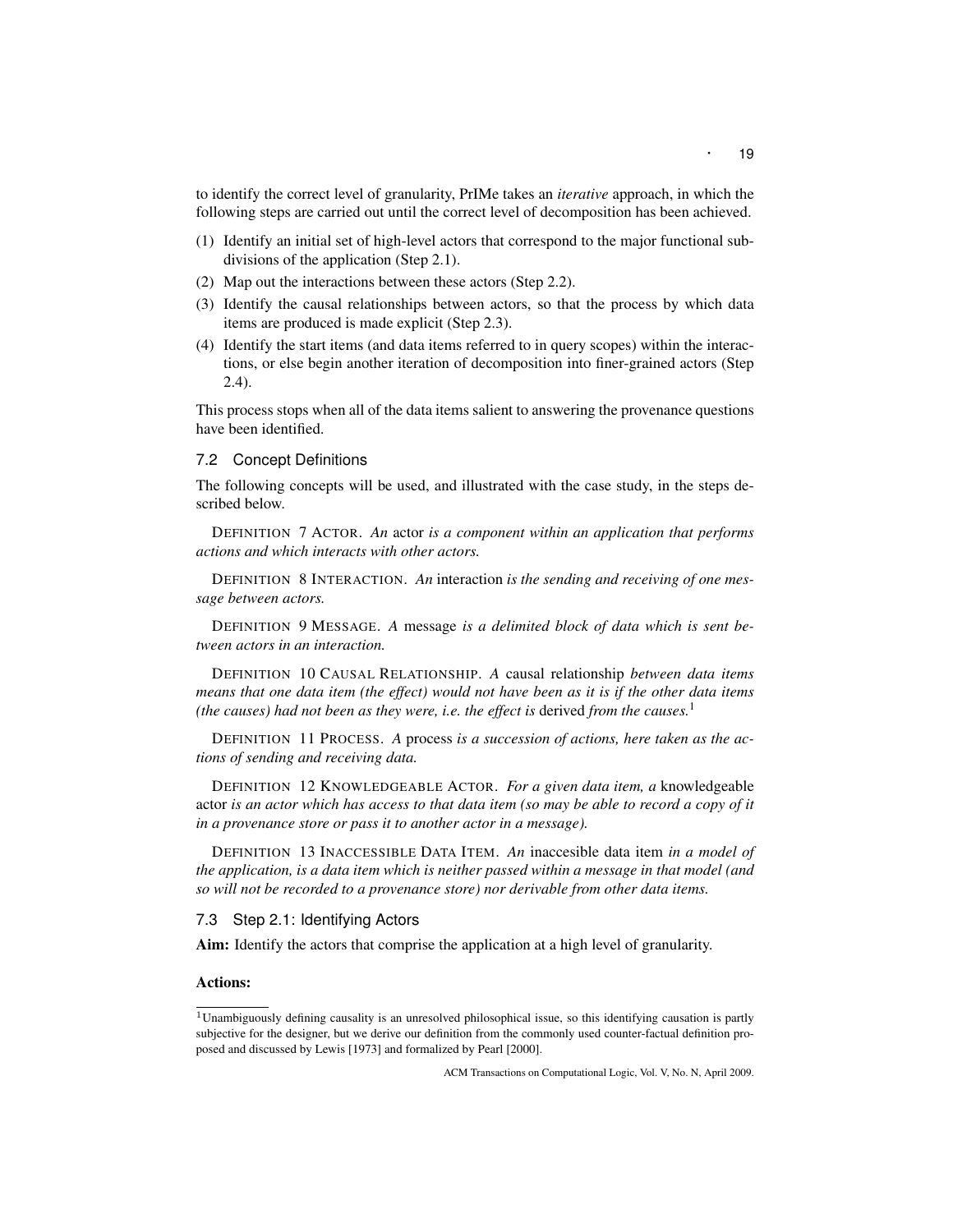- (1) Identify components that are the receivers of data.
- (2) Identify components that are the senders of data.

#### Documentation Produced:

—A list of *actors* (those modelled at a given granularity).

7.3.1 *Description.* An *actor* is simply a component within an application that performs actions, such as a Web Service, a class, a machine, a person and so on, and which interacts with other such actors. We use the term 'actor' to refer to *instances* of users or system components. This contrasts with some other technologies, such as UML [Harman and Watson 1998], where it is used to refer to *types* of user or system component. We would expect designs referring to types of actor to map directly to the same structures and processes as used in a given instance of those types. PrIMe applies to instances rather than types because it is the particular processes which provenance questions concern and it is the particular instances of actors which are adapted to record documentation of the processes they are involved in.

Often, the application being considered will be structured into major functional components that can be readily viewed as actors in a first instance. However, in order to aid the identification of actors within applications in which this is not the case, PrIMe provides simple heuristics to identify them.

- (1) Identify the components that receive data. These could, for example, be a component/service in a workflow, a script command, the GUI/desktop application into which a user enters information. Each of these components is an actor in the application.
- (2) Identify the components that send data. These could be, for example, a workflow engine, a script executor, a user or a sensor (such as a blood pressure monitor for example). Each of these entities is also an application actor.

While the above rules clearly identify the actors in an application, simply applying them wholesale can lead to a more detailed decomposition of the application than is required to answer the provenance questions. At this point in the methodology, the designer should merely identify a coherent set of coarse-grained actors which they can iteratively refine in later steps.

7.3.2 *Case Study.* In applying PrIMe to ACE, we first identify the actors in the main workflow, i.e. those shown receiving or sending data in Figure 2 (a): Sequence Database, Collate Sample, and Calculate Efficiency. Note that we could also include actors such as the workflow enactor and the user, but we keep the illustration brief here.

The list resulting from this step is as follows:

- —Sequence Database
- —Collate Sample
- —Calculate Efficiency

The application of this step to the organ transplant management application is described in Section A.2.1.

ACM Transactions on Computational Logic, Vol. V, No. N, April 2009.

 $20 -$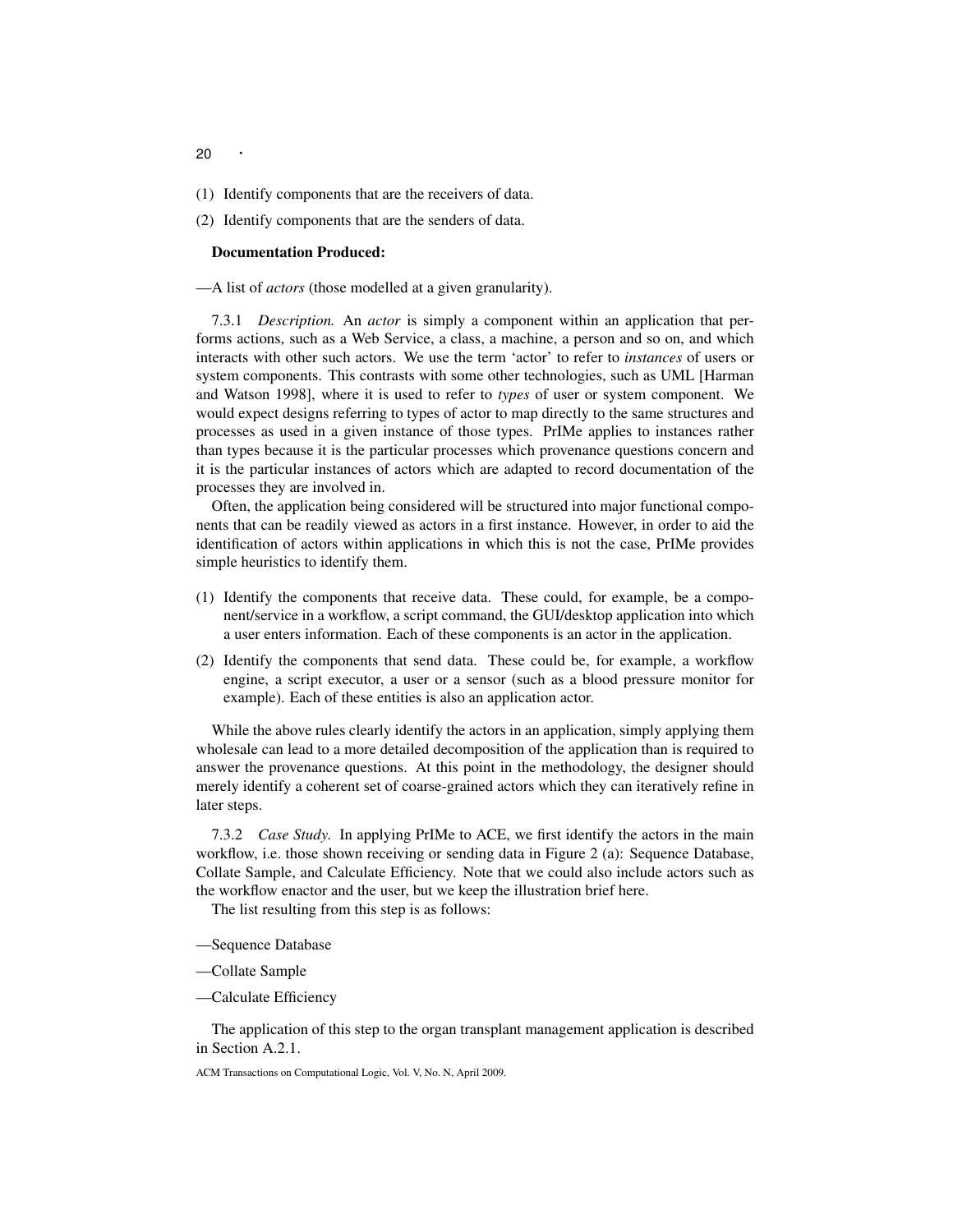# 7.4 Step 2.2: Actor Interactions

Aim: Identify the interactions between actors that comprise the application at a high level of granularity.

# Actions:

- (1) For each actor, identify to where it passes data, and from where it receives data.
- (2) For each interaction, model the message type in terms of the kinds of its contents.
- (3) For each data item (effect) sent by an actor, identify those other data items (causes) received by or part of the state of the actor, for which the effect data item would be changed if the cause data items were changed or did not exist.
- (4) For each cause-effect relationship, identify the type of that relationship

# Documentation Produced:

—An *interaction graph*, depicting the messages sent between actors and the causal relationships between data items in those messages.

7.4.1 *Description.* The provenance architecture is based around the notion of *interaction*, and all documentation about process occurs in the context of interactions. While other software methodologies, for example the Gaia methodology used in agent oriented design [Wooldridge et al. 2000], also involve the concept of interaction, they focus on identifying interactions for the purpose of outlining and specifying system functionality. In PrIMe, however, identifying interactions enables data flow to be documented. As such, PrIMe requires a representation of such interactions in the form of *message passing* to be stated explicitly along with identification of the content of such messages (i.e. data). This then provides a model of how data is being passed around between actors, and allows the provenance architecture to be used to collect information about the application's processes.

To document this, PrIMe uses a graph notation to represent the messages being passed between the identified actors. In Figure 11, one of these graphs (termed an *interaction graph*) is shown. The nodes represent individual actors and the arcs (shown as unidirectional arrows) represent messages being passed from one actor to another. Annotations over the arrows show identifiers ascribed to message types and the data items carried in messages of these types in brackets. The message identifiers are just for convenience of reference, and should merely be unique within the interaction graph. Interaction graphs make explicit the data required to answer provenance questions, and which actors have access to the data (see Section 7.5).

Although the above interaction graph clearly shows the data flow between application actors, it does not provide enough information to understand how interactions are causally related. Consider that in Figure 11, for example, it is not possible to see how message M1 is related to messages M2 and M3, and so it is not possible to see the direction of data flow. To understand this, we must also show the data flow *within* actors, i.e. we must show how the sending of messages is *causally related* to the receiving of messages. However, since an actor may subsume the functionality of several application components (for example, an actor in the main workflow of ACE comprises a sub-workflow), the relation between the data in an incoming message and the data contained in a consequent outgoing message may be complex, involving many transformations of the original data and/or the retrieval of other data.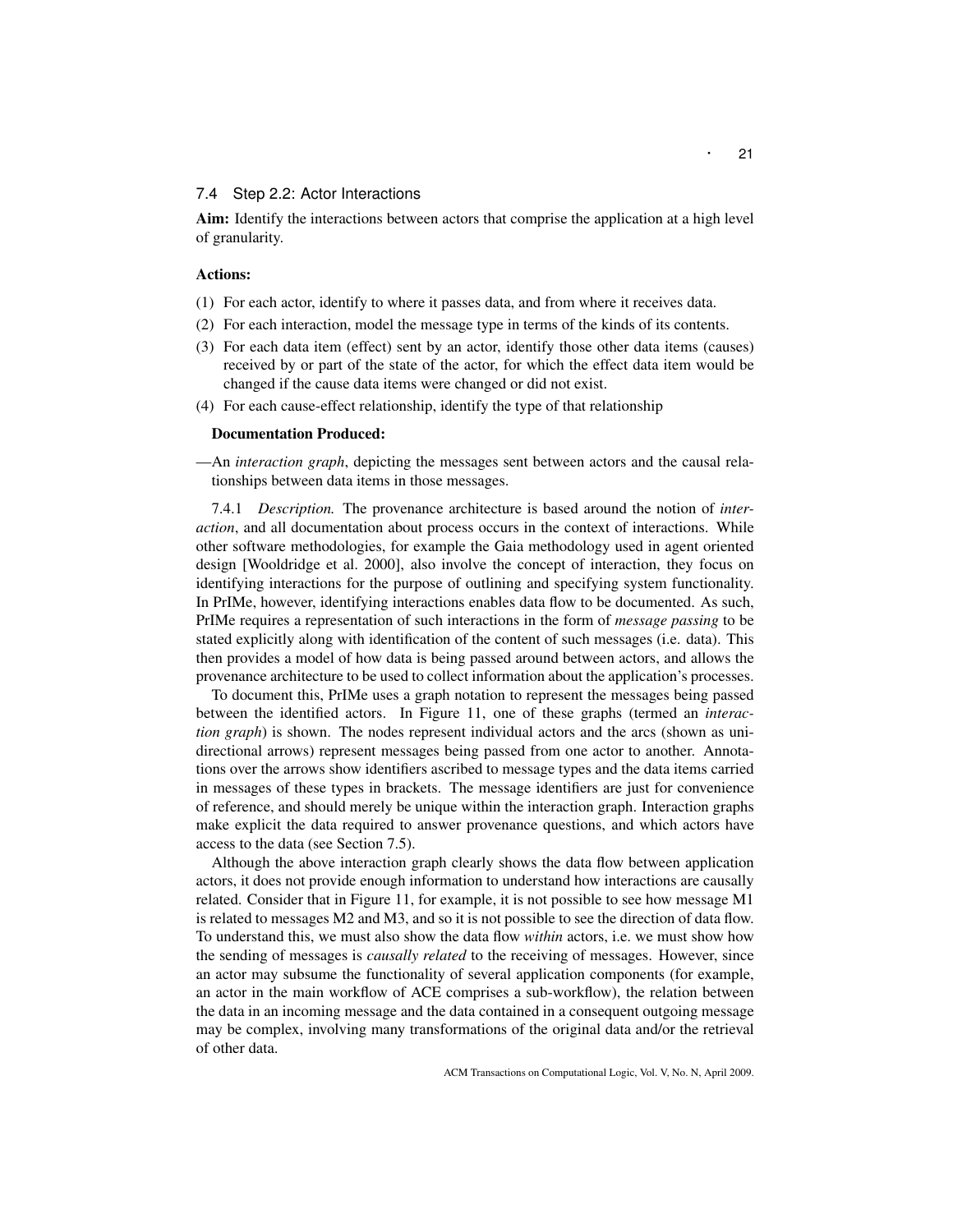

Fig. 11. An interaction graph

Fortunately, the actor-based view allows us to abstract away this detailed functionality and replace it with a simple relationship, which Figure 12 depicts. The data in the incoming message is transformed by applying to it the function  $F$  to produce the data that is sent in the outgoing message. For example, in ACE, the sample (output from actor Collate Sample) is collated from a set of sequences (input to actor Collate Sample). Actors may provide more than one service (for example, a database provides both query and update functionality).



Fig. 12. The process structure assumed in PrIMe, where each actor receives inputs and transforms them into sent outputs, but is otherwise a black box.

7.4.2 *Case Study.* Taking the actors listed in the previous step, we depict an interaction graph making explicit the messages sent, data items exchanged, and causal relationships bewteen items, shown in Figure 13. As described in Section 4, the sequence database is queried to retrieve a set of sequences, so the sequences being returned are caused by the database query; then the sequences are collated into a sample, so the sample is caused by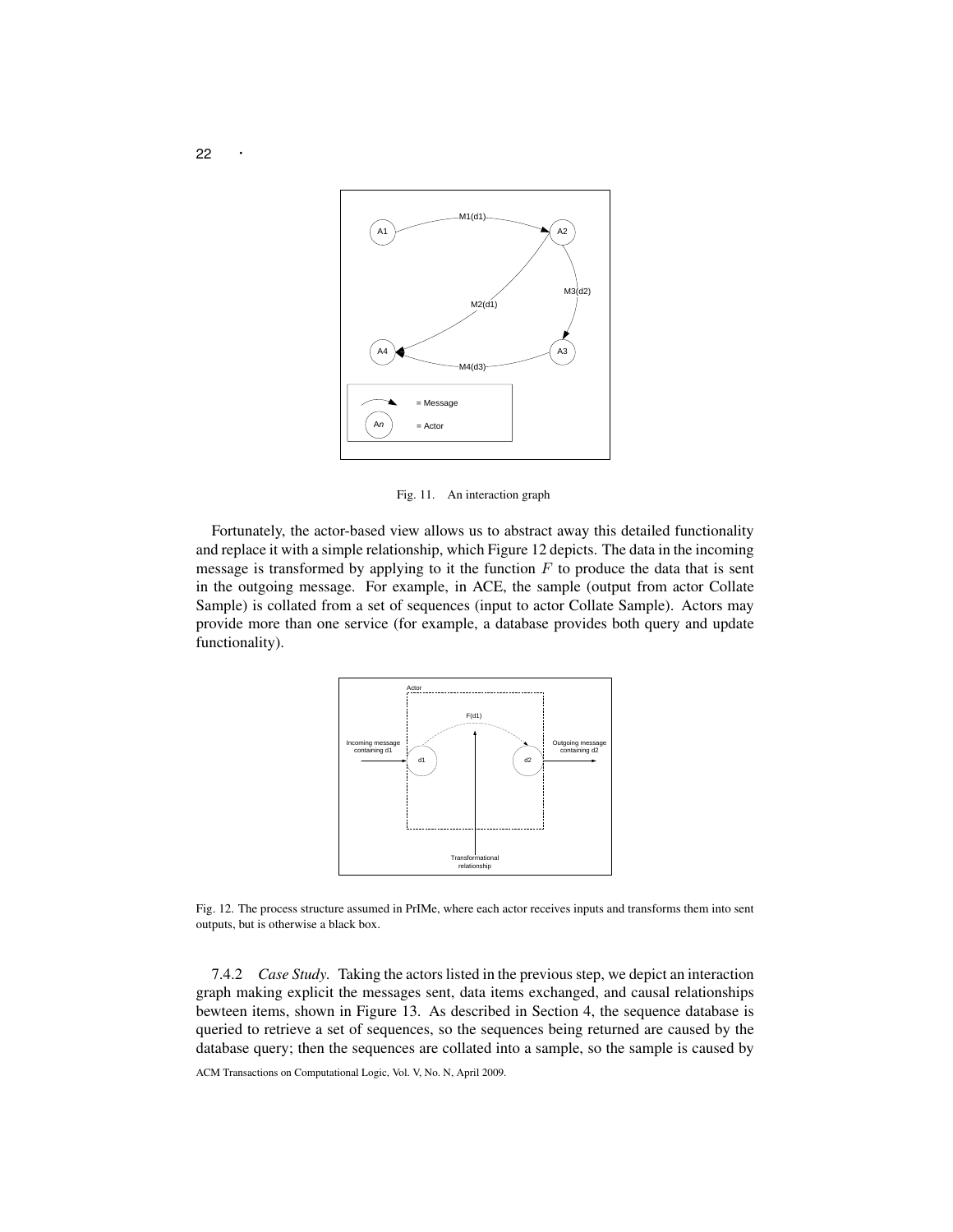the sequences; and the information efficiency is calculated over that collated sample, so the information efficiency is caused by the sample. Therefore, as long as all these causal connections are documented, we can trace back from the information efficiency value to the input sequences: the latter is part of the provenance of the former.





The application of this step to the organ transplant management application is described in Section A.2.2.

## 7.5 Step 2.3: Decomposition to Knowledgeable Actors

Aim: For each data item required to answer a provenance question, identify how to expose it in the interaction model, so that it can be captured.

# Actions:

- (1) For each data item, determine whether it is communicated in one of the messages sent/received in the current interaction model.
- (2) For each data item not exposed in the manner above:
	- (a) Determine whether it is created and destroyed within the process of an actor in the current interaction model.
	- (b) If so, apply this whole phase again to a decomposition of the actor in question.
- (3) For each data item not exposed in either manner above:
	- (a) Determine whether it could be computed from other data items which may be easier to capture.
	- (b) Apply this step to those data items.
- (4) For each data item not exposed in any manner above, document that it is not currently accessible within the system.

# Documentation Produced:

—A new interaction model, in which all data items apart from those deemed inaccessible, are contained in messages between actors or derivable from data items in those messages.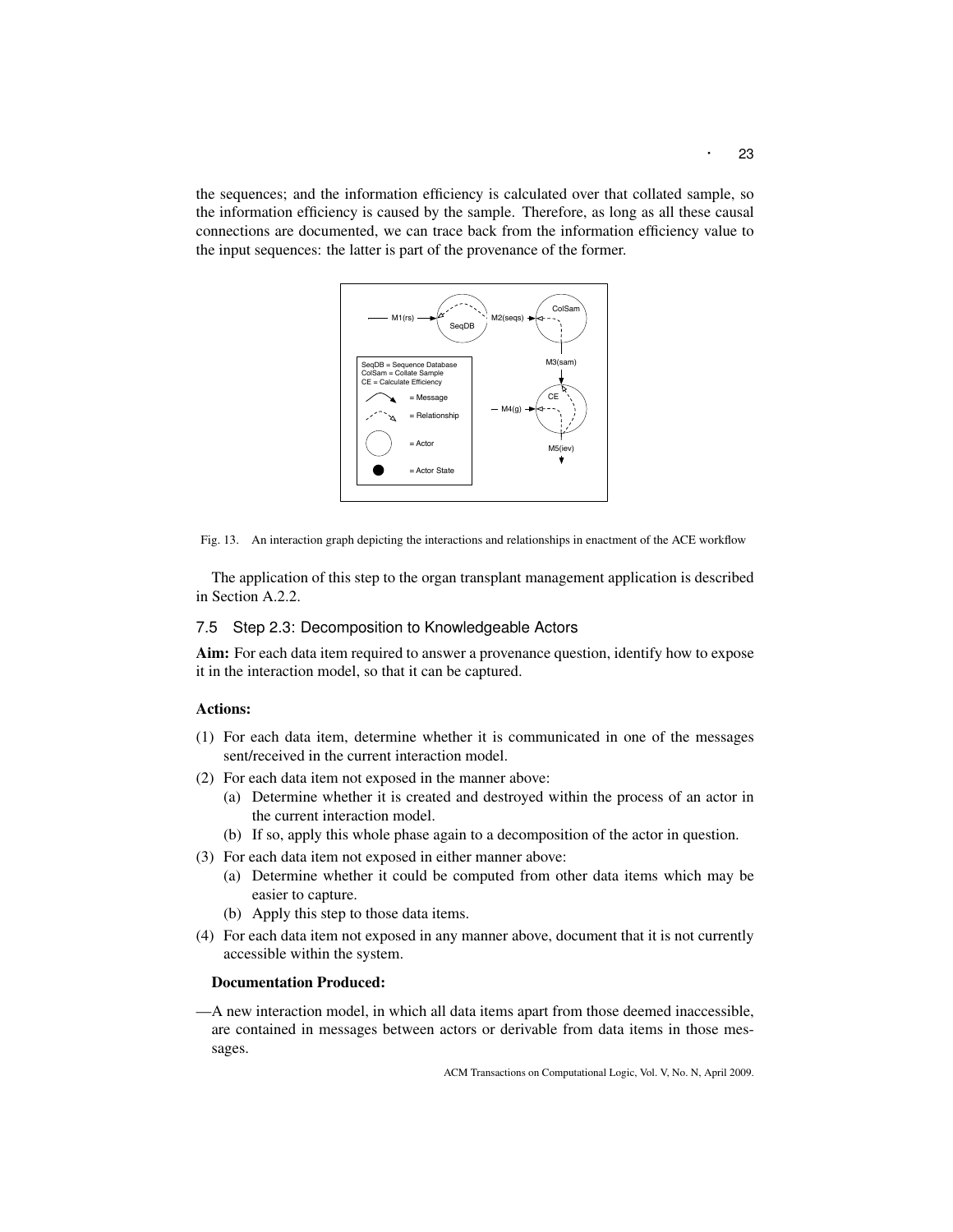—A set of derivation functions, each specifying how one data item is derived from others. —A list of currently inaccessible data items.

7.5.1 *Description.* In this section we examine what can be done when it is discovered that the current level of decomposition of an application does not allow a provenance question to be answered. This involves the search for *knowledgeable actors*, where a knowledgeable actor for a data item is an actor that can be identified as the creator or a recipient of the data item during an application process.

Answering a provenance question requires discovering particular data within an item's provenance, e.g. the sequences used to generate an information efficiency result in the ACE case study. Such a past data item may not be present in the interaction model produced in the previous step either because *(i)* it is created, used and discarded solely within the processing of one actor treated as one black box in the interaction model or *(ii)* it is never present explicitly in the application at all but may be derivable from data which is present.

In the former case, the granularity of the interaction model is inadequate and this must be corrected by decomposing the actor manipulating the data item. This means re-performing step 2.1 and 2.2 to expose the processes (interactions and relationships) within the actor and include its components in the list of actors modelled  $2$ .

In the latter case, the data item is obtained by a derivation function performed over the results of provenance store queries, and the function must be made explicit.

Even if a data item is present in the interaction model, copies of it may not be recorded into provenance stores due to the nature of the actors creating/receiving it, e.g. some legacy components may be difficult to adapt to record such copies. In such a case, we say the data item is *inaccessible*. Adaptations to the application to try to record the data item are considered in the next phase, Section 8.

7.5.2 *Case Study.* Consider the provenance questions examined in Section 6.4.2 and the interaction graph produced in the previous step, Figure 13. The first question ("What were the sequences used in the production of a particular information efficiency value?") refers to two data items: the information efficiency value and the sequences from which it is derived. Both of these data items are explicit in the interaction graph (denoted 'iev' and 'seqs' respectively), and have at least one knowledgeable actor: Calculate Efficiency for the efficiency value, Sequence Database and Collate Sample for the sequences.

However, the second question, "From what sequences was this recoded sample derived?" refers to another data item, the recoded sample, which is not present in the interaction graph. This is because the sample is created and used solely to calculate the information efficency, i.e. within the Calculate Efficiency actor.

We must, therefore, apply steps 2.1 and 2.2 again, to refine the interaction graph, by including the process inside Calculate Efficiency. The Calculate Efficiency service is a sub-workflow (a program), calling other services and using their outputs. Its operation is shown in Figure 2: the collated sample is input into an Encode service which also takes as input (through its configuration), the group encoding. The output of this service, the

 $2$ The approach of gradual decomposition of a system, expressing each level using the same abstraction, is directly comparable to *holonic* approaches [Marik et al. 2005]. A holon is an autonomous and cooperative building block, consisting of an information processing part and, often, a physical processing part [Giret et al. 2005]. Importantly, a holon can be part of another holon, so a system can be described as a hierarchy of holons gradually decomposed to reveal the comprising functionality.

ACM Transactions on Computational Logic, Vol. V, No. N, April 2009.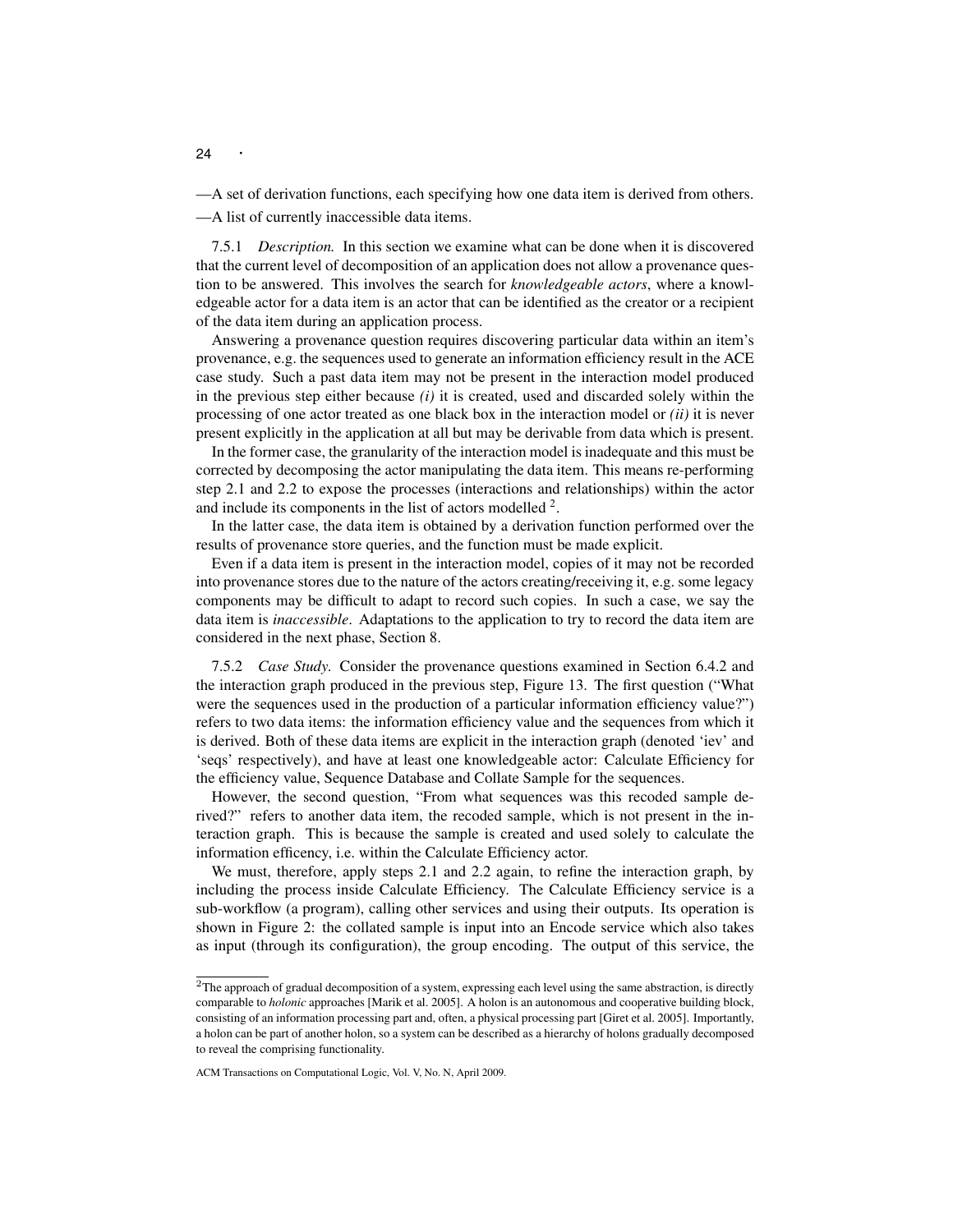encoded sample, is then passed to a Compress service, to compress the encoded sample, and a Compute Entropy service, to compute the sequence's entropy. Using the size of the encoded sequence when uncompressed and compressed, and adjusting for the Shannon entropy, the information efficiency of the sample is calculated.

The revised interaction graph is depicted in Figure 14, with the added sub-process highlighted in grey, and now includes the information we are referring to in the provenance question: the recoded sample. There is an indirect connection from the recoded sample and the input sequences, so the latter are part of the former's provenance.



Fig. 14. An interaction graph depicting the interactions and relationships in enactment of the ACE workflow

As shown in Table III, the third question ("How long does it take to produce an information efficiency value from a particular collated sample?") refers to a few data items. Two of these, the information efficiency value and the collated sequence are already explicit in the interaction graph. The final result, the time to produce the efficiency value, is not explicit but derived from other data items: time stamps at the start and end of the process. The time stamps themselves are not created, sent or received as part of the original application (as they are not part of its function). That is, no matter how many actors we decompose in the application design, we will not make explicit these data items: they are inaccessible, and so require adaptation of the application in the next phase.

The result of applying this step is the refined interaction graph shown in Figure  $14<sup>3</sup>$ , a derivation function (the time period in answer to question 3 is the difference between the

<sup>&</sup>lt;sup>3</sup>If the original application design was itself service-oriented, the interaction graph can be seen as annotations to that original design (expressing causal relationships between application data).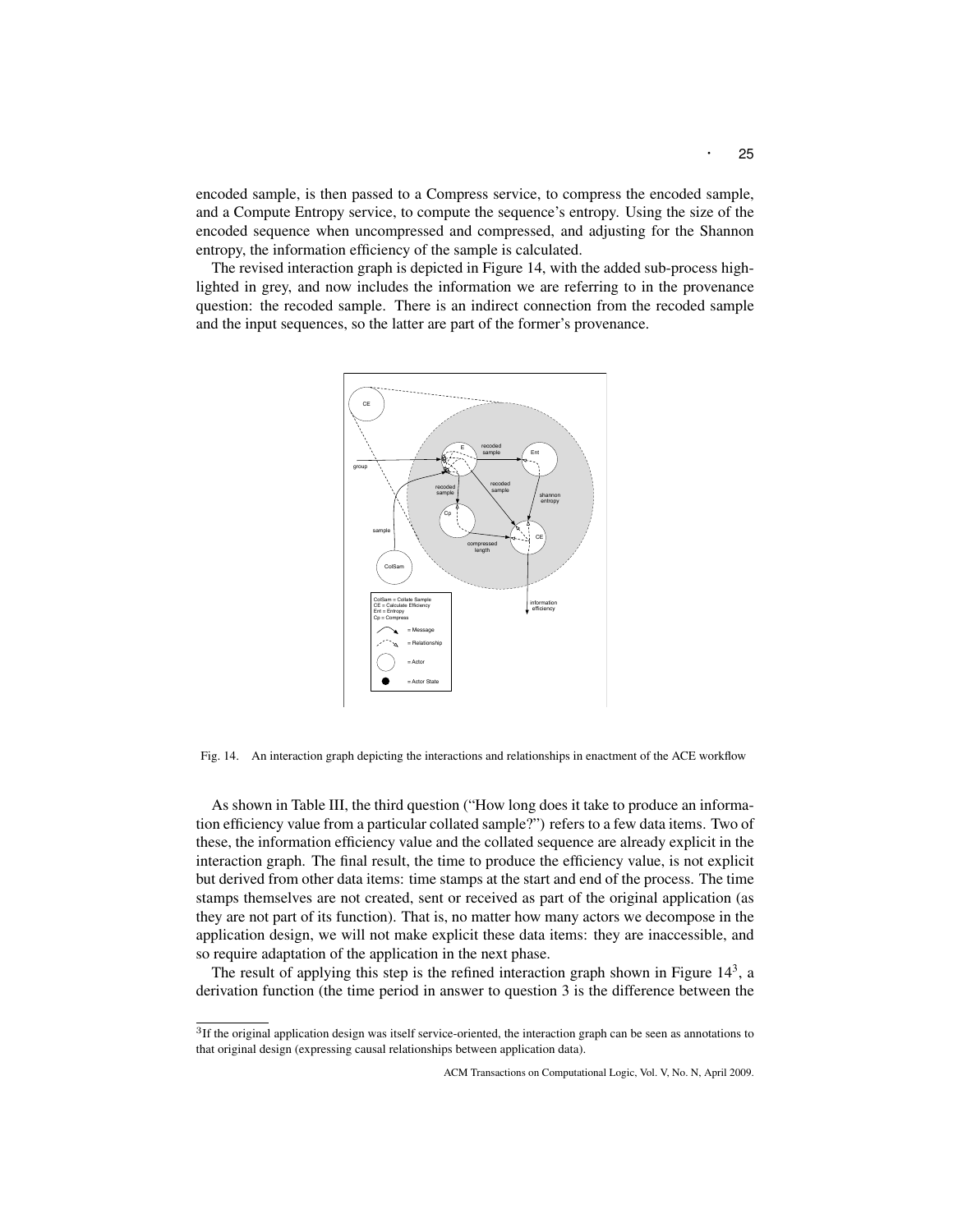time stamps), and two inaccessible data items (the time stamps at the times of a sample being collated and of the informatation efficiency value being produced).

The application of this step to the organ transplant management application is described in Section A.2.3.

# 7.6 Step 2.4: Identify Hidden Actors

Aim: Identify which actors can feasibly record the contents of their interactions.

# Actions:

- (1) For each actor in the interaction model, assess whether it could feasibly be adapted to document its interactions.
- (2) For each data item for which a hidden actor is the sole knowledgeable actor, mark the data item as inaccessible.

#### Documentation Produced:

- —A list of actors which cannot be adapted to document their interactions, called hidden actors.
- —A new list of inaccessible data items, including those only known to hidden actors.

7.6.1 *Description.* There are three reasons why it may not be possible to obtain the desired provenance of a data item. As discussed earlier, a data item may not be part of the application model to be adapted for recording (the interaction graph). In this case, as part of the previous phase, we decompose actors to make the item explicit in the model. Next, a part of the desired provenance may not be a part of the adaptable application. For instance, information of importance to answering a provenance question may be held by a person and never enter the computer system in the normal course of the application. These data items were identified as inaccessible in Step 2.3. Finally, actors who have access to a data item may not be able to record documentation to a provenance store, e.g. due to the difficulty of modifying a legacy service to record the actions of one of its components. Such actors are called *hidden*, because their processing is not apparent from the records in provenance stores.

We first identify the list of hidden actors from those identified in Phase 2. If the knowledgeable actors for any of the data items identified as part of the provenance queries in Phase 1 are all hidden, then the data item is inaccessible, despite being part of the process depicted in the interaction graph.

7.6.2 *Case Study.* The Sequence Database actor in the ACE experiment is a hidden actor. This is because it is not owned by the designers of the application themselves, it is a public database with online access provided by an external organisation. It cannot, therefore, be directly adapted to record documentation of the sequences which are downloaded from it by the designers of the ACE application.

However, no new data items become inaccessible because of this. Two data items are sent/received by the Sequence Database: the request for sequences and the sequences themselves. The former is not relevant to any provenance question, while the latter have another knowledgeable actor: Collate Sample.

The application of this step to the organ transplant management application is described in Section A.2.4.

ACM Transactions on Computational Logic, Vol. V, No. N, April 2009.

<sup>26</sup> ·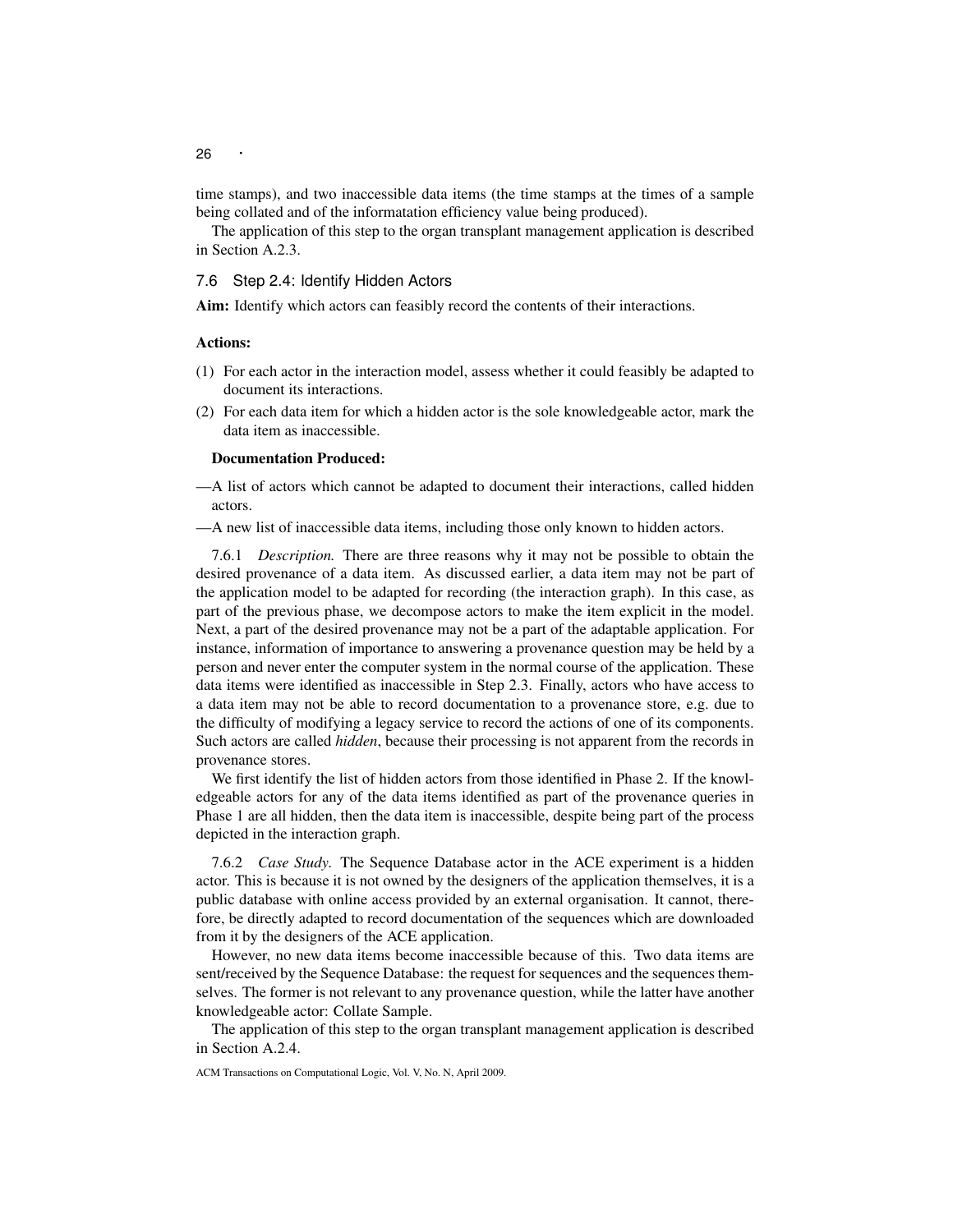# 8. PRIME PHASE 3: ADAPTING THE APPLICATION

Aim: The aim of this phase is to adapt the application design so as to document copies of data items and, as context, the process in which they were produced. This then allows the queries used to answer the provenance questions to be executed on that documentation.

# 8.1 Description

In the third phase, adaptations to the application design are specified. These adaptations perform two functions. First, they may cause previously inaccessible data items to be included in the recordable processes of the application. Second, they introduce the functionality to record copies of data items and their causal relationships to provenance stores as the application processes execute. The steps in which these adaptations are applied are specified in the subsections below.

## 8.2 Concept Definitions

The following concepts will be used, and illustrated with the case study, in the steps described below.

DEFINITION 14 HIDDEN ACTOR. *A* hidden actor *is an actor which, by its nature, cannot be adapted to record documentation about the data it sends and receives.*

DEFINITION 15 PROVENANCE WRAPPER. *A* provenance wrapper *is a component added to an application design which records copies of data items received and sent, and the causal relationships between them, on behalf of an actor.*

# 8.3 Step 3.1: Expose Inaccessible Data Items

Aim: Identify where actors must be modified to expose inaccessible data items.

# Actions:

- (1) For each inaccessible data item, determine where it exists in the world.
- (2) Determine which actor could receive that data item with a suitable modification to the application.
- (3) Specify the modification required to expose the data item.

#### Documentation Produced:

- —A refinement of the interaction model, with actors receiving previously inaccessible data items as part of the same process as the start item.
- —A set of actor modifications.

8.3.1 *Description.* For each inaccessible data item identified in Steps 2.3 and 2.4, we now determine how we can adapt the application design to make it accessible. Adaptations take the form of *(i)* introducing actors into the design, *(ii)* introducing interactions between actors, *(iii)* adapting interactions to carry new data items.

Not all actors which perform functions relevant to answering provenance questions may be explicitly part of the application processes. For example, a provenance question may ask about the owner of a resource used in the application, but the records of the owner's identity are not part of the application's function.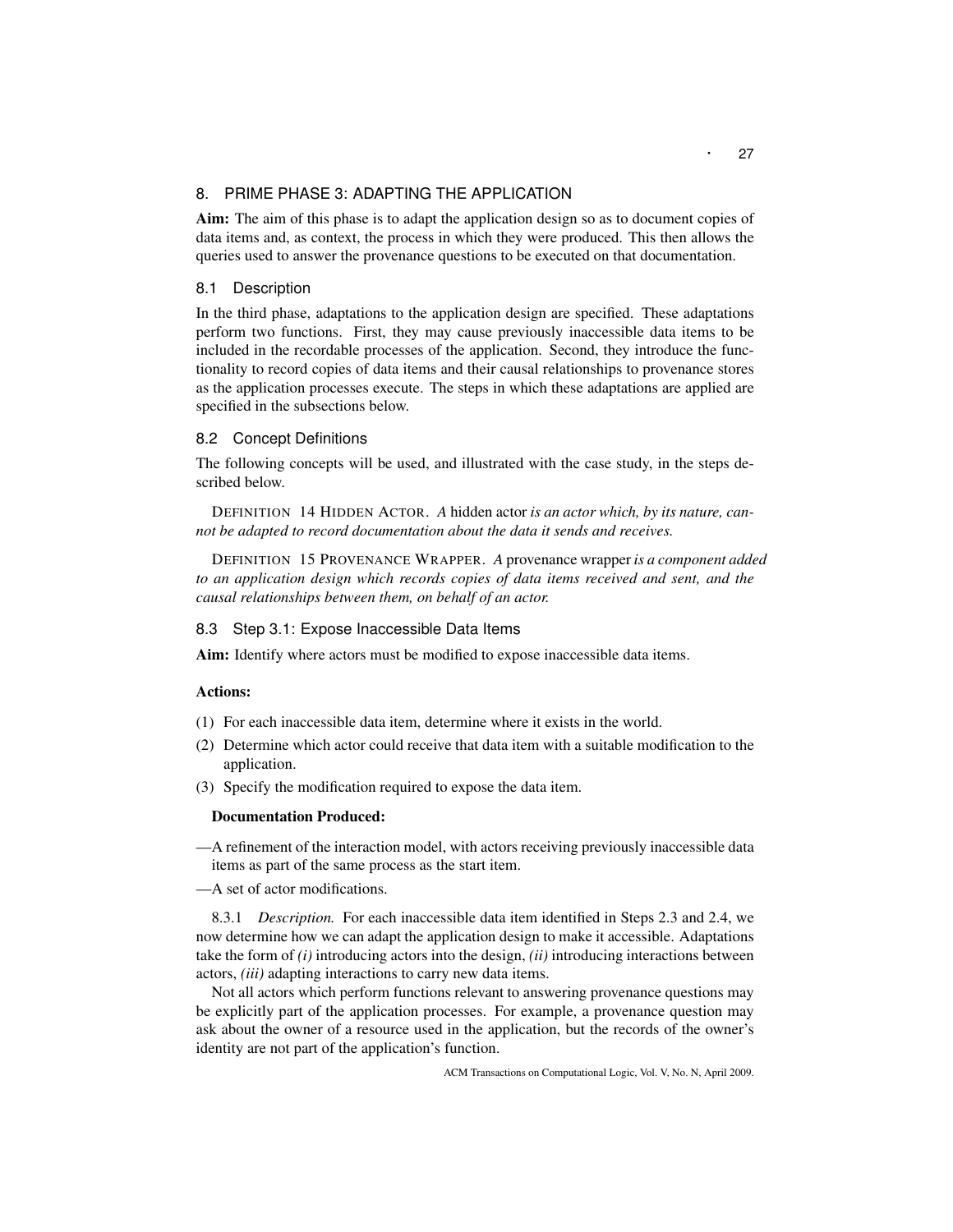The designer, in this step, aims to ensure that knowledgeable, non-hidden actors are part of the model for each data item required for a provenance question. They must additionally ensure that the data items are included in the processes modelled, so that each data item becomes part of the provenance trace and provenance store queries can be written to obtain the item. The latter requires that newly modelled knowledgeable actors pass the data items to already modelled actors *as part of* the existing application processes, i.e. the processes are adapted to include the inaccessible data items.

8.3.2 *Case Study.* In the ACE experiment, we identified two inaccessible data items: the time stamps at the times of collating the sample and producing the information efficiency value. The actors knowledgeable about these items are the *clocks* local to the Collate Sample and Calculate Efficiency actors respectively. We therefore introduce these two actors: Collate Sample Clock and Calculate Efficiency Clock.

We then need to include the time stamps into the application process. First, two interactions are introduced for each new clock, whereby the application actor sends a request to its clock, and the clock returns a time stamp to the actor. For example, Collate Sample sends a request to Collate Sample Clock for the time, then Collate Sample Clock sends a time stamp in response to Collate Sample. The two interactions are causally related: the response occurs because of the request.

To ensure they are time stamps of the correct instants, and to include these interactions in the provenance of the start item (information efficiency value), we must insert these interactions into the logic of the application process. That is, Collate Sample's request to its clock will be triggered by the sample having been collated, and the response (time stamp) will trigger the collated sample being Calculate Efficiency actor. Similarly, Calculate Efficiency's request to its clock will be triggered by the information efficiency having been calculated, and the response (time stamp) will trigger the efficiency value being returned to the user at the end of the process. Causal relationships are added to the model to reflect these new sub-processes. The above new interactions and triggers form a set of adaptations to the design of the actors in the process.

# 8.4 Step 3.2: Wrapping Actors

Aim: Specify which actors will be wrapped with process documentation recording functionality so as to record copies of data items in the context of processes.

# Actions:

(1) For each non-hidden actor in the interaction model, specify a *wrapper* around that actor.

# Documentation Produced:

—Changes to the original application design documentation so as to deploy and connect wrappers for recording process documentation.

8.4.1 *Description.* The final step of PrIMe is to supply provenance recording functionality to the actors identified for the given provenance questions, enabling them to record process documentation to a provenance store. Each actor only records p-assertions that directly relate to its own interactions and their relationships and state, i.e. an actor cannot make assertions about other actors' interactions and states. For example an actor cannot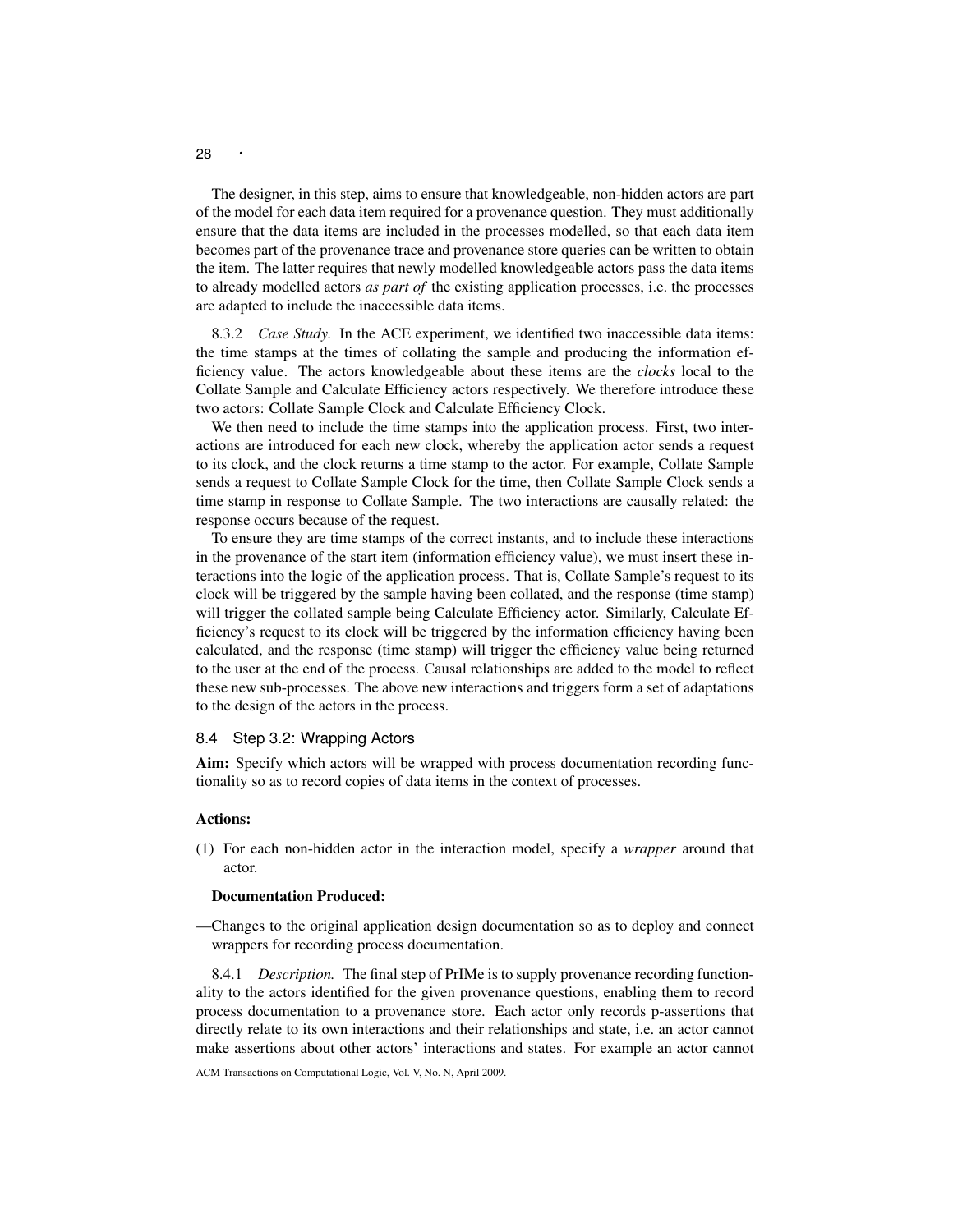record a p-assertion about the interactions another actor may be involved in. This rule ensures that actors cannot make speculative p-assertions and only record what they directly know, which can help to ensure that recorded process documentation can be depended on to answer provenance questions (what an agent *knows* here concerns the designers understanding of the distribution of information in the application: more formal representations could be used to encode the distribution of knowledge, but are beyond the scope of this paper). In order to provide such process documentation recording functionality, a *provenance wrapper* is implemented by a *provenance client side library*, which provides a collection of functions that allows designers to enable actors to interact with a provenance store.

When it is clear that an actor is involved in the process underlying a data item whose provenance we are seeking, because it is part of the interaction graph as modelled in the preceding methodology, functionality must be provided for the actor to record documentation about its role in the process. To do this, PrIMe recommends using a *provenance wrapper*. The wrapper must be given access to information relating to its role in the process, e.g. incoming and outgoing messages, relationships between these messages and possibly some state of the actor as it relates to the interactions, which it can then document and send to a provenance store.



Fig. 15. The provenance wrapper

Figure 15 shows a provenance wrapper diagrammatically. Incoming and outgoing messages and their relations are intercepted by the wrapper, which also has access to relevant aspects of the actor's state. The wrapper then documents these pieces of information and sends a record message containing the documentation to a provenance store.

Having applied PrIMe and ensured all the correct actors have been provided with documentation functionality, the application can be run and documentation of its processes will be recorded into a provenance store. This documentation produces another view of the application, specifically a view of its execution. This view forms a Directed Acyclic Graph (DAG) of the causal dependencies of the application's data and allows tracebacks through the execution to discover answers to provenance questions.

8.4.2 *Case Study.* Each of the following actors are identified in the preceding steps as being involved in the processes relevant to the provenance questions asked: Sequence Database, Collate Sample, Calculate Efficiency, Encode, Compress, Compute Entropy,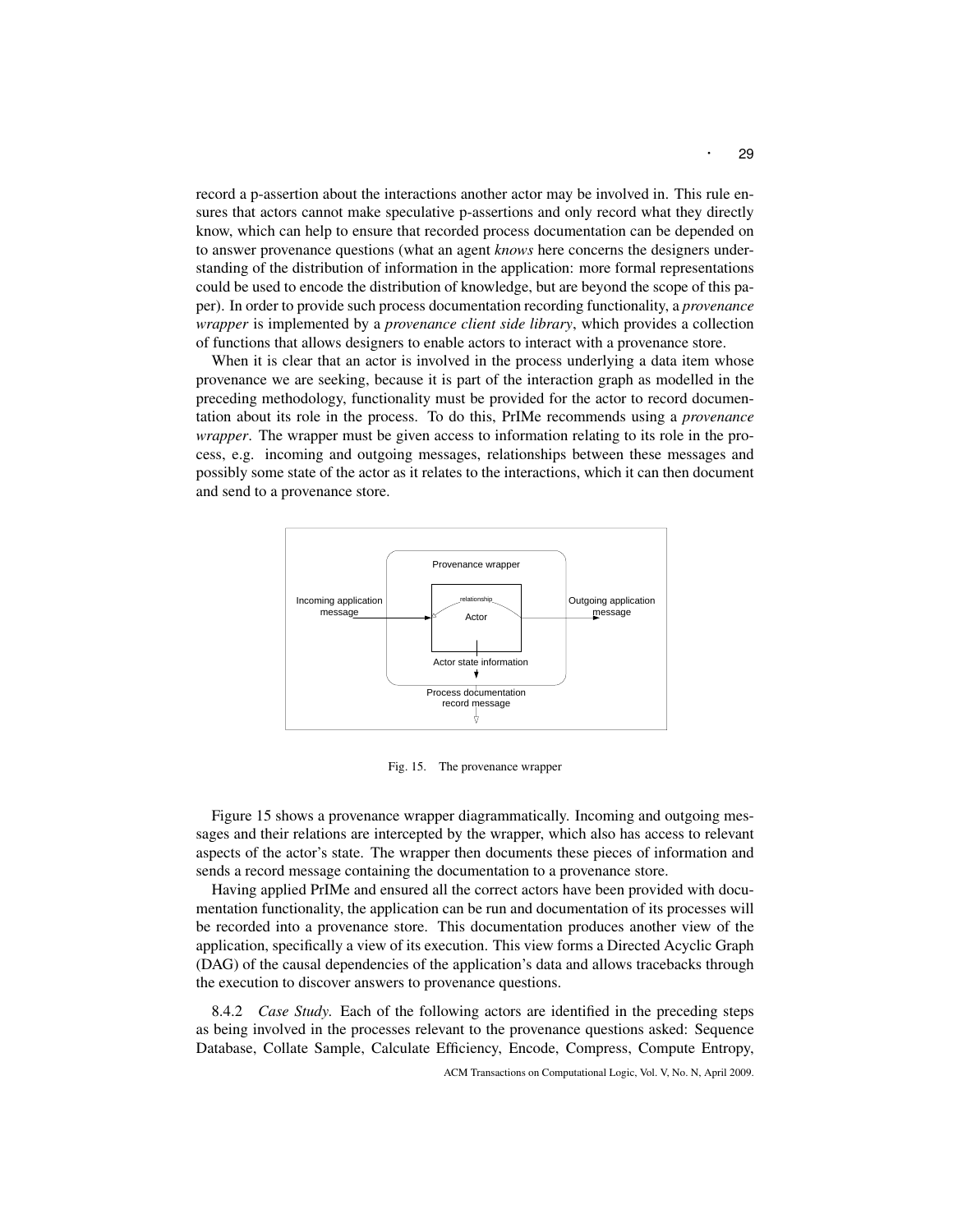Collate Sample Clock, and Calculate Efficiency Clock. As was established, Sequence Database is hidden due to its being outside the application's design, but each of the other actors is wrapped, so as to record documentation of its interactions and relationships between specific data items it handles.

# 9. COMPARISON WITH EXISTING APPROACH

To examine and illustrate the benefit gained by applying PrIMe, we took a comparable existing technique and applied it to the same problem: determining answers to provenance questions in the ACE experiment. We aimed to use as appropriate a technique as possible, to have a fair comparison. Given that determining provenance is a separate use of a system from its primary function, but that it concerns processes and data throughout the application, an aspect-oriented approach appeared to be particularly appropriate. Further, provenance questions are a user-level concern, and answering each kind of provenance question can be seen as a use case, rather than a change to the design for the developers' benefit, and so the technique chosen should similarly consider the provenance questions as use cases.

For these reasons, we have chosen to apply a technique described by Jacobson and Ng [2004]. The technique takes an aspect-oriented approach to the design (independently from whether aspect-oriented programming is used in implementation, but with the assumption that it will be). It divides the analysis and design into *use case modules*, so that the design for each use case can be developed largely independently. By assuming an aspect-oriented approach, they show how this independence is possible to maintain throughout the design. Note that we cannot, here, document the full application of the technique without greatly extending the length of this paper with largely unimportant detail. We concentrate on documenting the early stages of applying the technique, by which point the differences with PrIMe are already apparent.

# 9.1 Use Case Model

In the aspect-oriented methodology considered, each use case is separately identified, and the totality of use cases forms the *use case model*. Each use case identifies an aspect, and its concerns are kept as separate from other use cases as possible. We assume a single user in this system (the scientist enacting the experiment). The three provenance questions considered in ACE, can be re-written as use case summaries without the assumption of an underlying provenance system:

*Sequences Producing Efficiency.* The user determines the sequences used in the production of a particular information efficiency value.

*Sequences Producing Recoded.* The user determines from what sequences a particular recoded sample is derived.

*Experiment Duration.* The user determines how long it takes to produce an information efficiency value from a particular collated sequence.

9.1.1 *Use Case Flows.* In the aspect-oriented technique, each use case is first described as a flow of actions performed by the user and the system. Each of the use cases takes the same form, illustrated for the first use case below.

(1) The user asks the system to determine the sequences used in the production of a particular information efficiency value.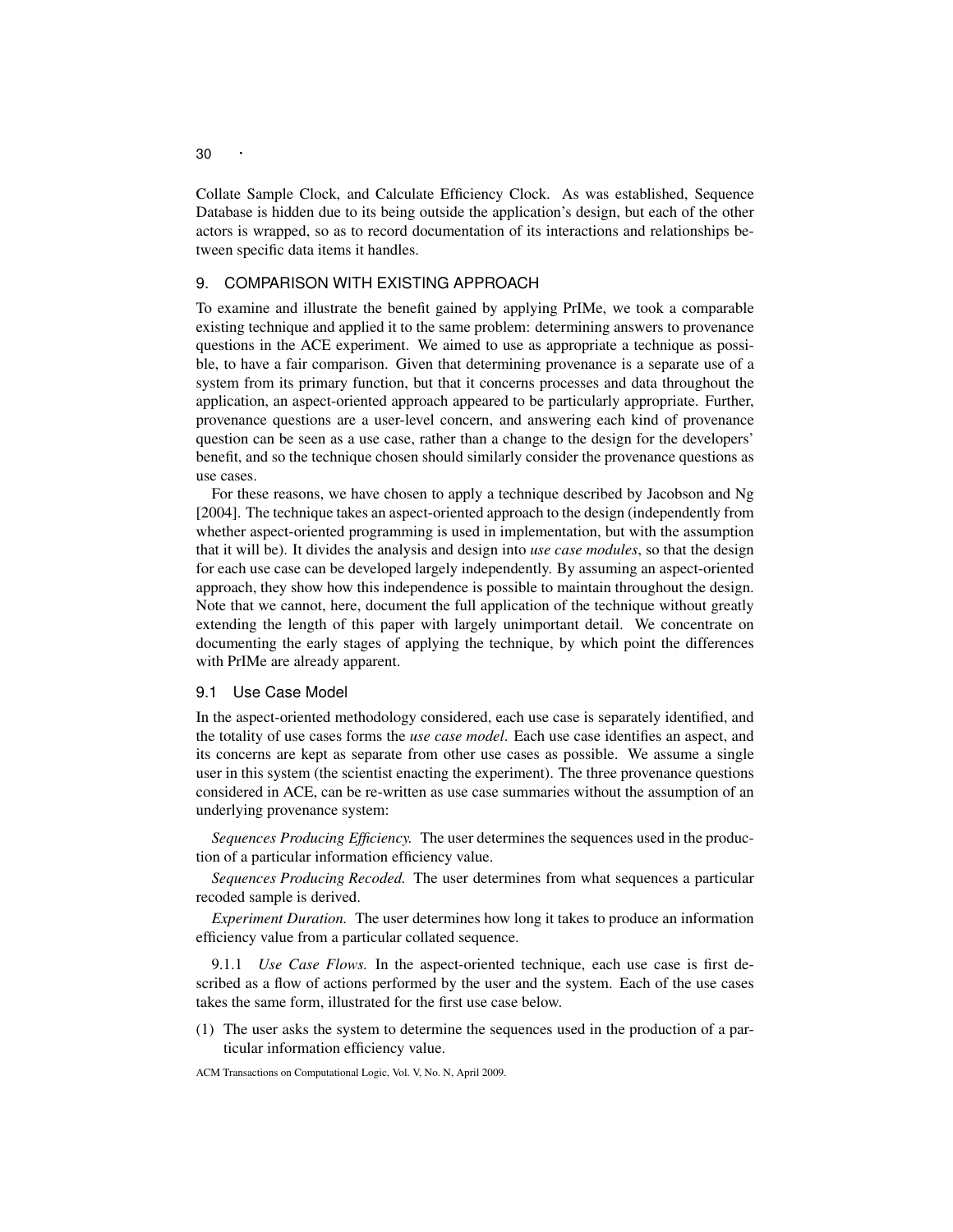(2) The system returns the sequences with the property requested.

Provenance questions are relatively simple use cases compared to the possibilities considered in the aspect-oriented approach, which allow for multiple *use case flows* describing different possible action sequences.

9.1.2 *Use Case Relationships.* Another quality of provenance question use cases is that the actions required to complete the use cases are dealt with by the system and not the user, so one provenance question use case is not related by extension or aggregation to other use cases.

9.1.3 *Use Case Generalisation.* Provenance question use cases can all be considered instances of a generalised case: *Answer Provenance Question*. This is a reasonable generalisation as the use case flows are directly equivalent for each question, and in each case a query will need to be processed.

# 9.2 Realising the Use Cases

Keeping each use case separate, the aspect-oriented technique requires us to first identify classes that participate in their realisation. Each use case has a *handler class*, to coordinate the completion of the use case. Following the technique as described, most other classes initially identified will be those representing data/objects referred to in the use case flows.

*Sequences Producing Efficiency.* The first use case uses handler class SEQUENCESPRO-DUCINGEFFICIENCYHANDLER, and data classes SEQUENCE and INFORMATIONEFFI-CIENCY.

*Sequences Producing Recoded.* The second use case uses handler class SEQUENCE-SPRODUCINGRECODEDHANDLER, and data classes SEOUENCE and RECODEDSAMPLE.

*Experiment Duration.* The third use case uses handler class EXPERIMENTDURATIONHAN-DLER, and data class SEQUENCE and INFORMATIONEFFICIENCY.

If we took the most basic approach to applying the aspect-oriented technique, each handler, e.g. SEQUENCESPRODUCINGEFFICIENCYHANDLER, would ask the data class representing the data item provided by the user, e.g. INFORMATIONEFFICIENCY, for the data representing the answer to the provenance question, e.g. instances of SEQUENCE. However, this assumes a trivial connection between data items, e.g. that the sequences are a field of the information efficiency value. Taking this approach to its logical conclusion, every data class would include references to every data item in its provenance (possibly a vast amount), and provide means to query for each. It would also mean a large overlap between fields of different data items, e.g. the INFORMATIONEFFICIENCY and RECODEDSAMPLE classes would both provide means to access every data item preceding encoding in the ACE workflow (and every data item used to create the inputs to the workflow). Moreover, this analysis does not give any useful indication of how the data, e.g. sequences, are stored such that they can be retrieved.

# 9.3 Architecture

The aspect-oriented technique allows for a more structured approach than the simple analysis above, by defining an *architecture* for answering multiple use cases. The architecture should still separate concerns between use cases and separate platform specifics from platform-independent matters.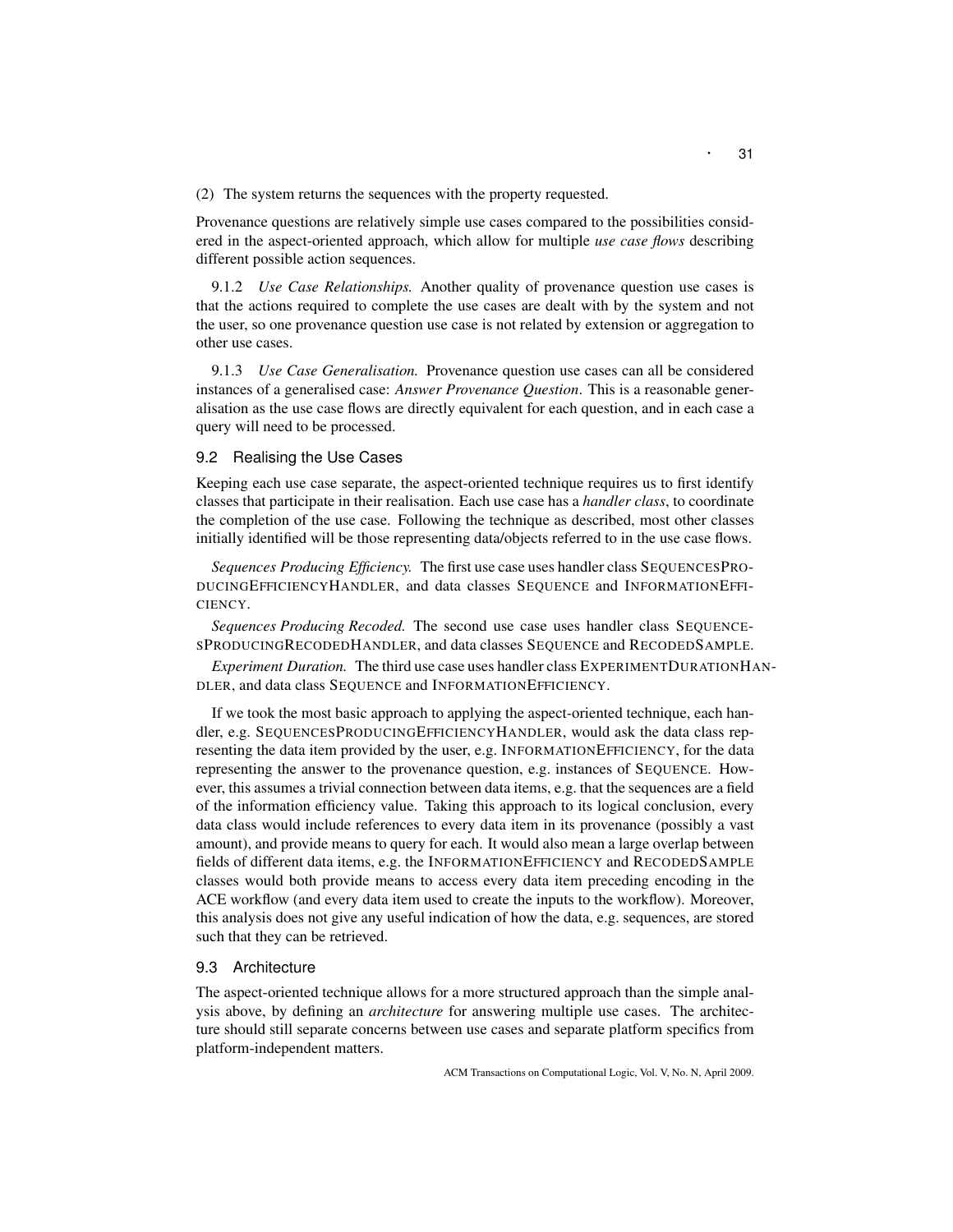The generalised use case identified earlier, Answer Provenance Question, provides an *application-generic* layer in the architecture, on top of which the three specific use cases provide *application-specific* packages.

We are here getting closer to the system already assumed by PrIMe, where some system answers all provenance questions, but the same design problems apply to the applicationgeneric layer as applied to specific use cases: how can one data item be found given another, by what means is the relationship between data items maintained such that such a search is possible, how do we handle the quantity of questions that may be asked of each data item. If, through standard analysis, we answer this set of questions with regards to each data item referred to in the use cases, we will be replicating the same generic machinery assumed by PrIMe, and will need to perform the same analysis of knowledgeable actors and granularity of recording built into PrIMe.

# 9.4 Comparison of Approaches

From the above example, we can see how the assumptions made by PrIMe act to ease and improve the development process. The assumptions are possible because PrIMe is applied to a particular kind of use case, provenance questions, and that technologies exist to aid satisfying those use cases if the design takes a particular form. This does not reflect negatively on the aspect-oriented technique in general.

As a developer attempts to change the design so as to allow a provenance question to be answered, with the aspect-oriented approach above, a design question that will always occur is: how can the data item that answers the question be found? As it is a provenance question there will be some start item identified, so this question can be divided into two parts. First, we need to know that the answer data item will be in the system so that it can be found when the use case occurs, i.e. how can we ensure it is recorded. Second, we need to know that the answer data item is connected to the start item in some way, so that the start item can be used to determine the answer.

PrIMe makes assumptions that benefit the developer in answering both of these. For the first question, it is simply that PrIMe provides conventional ways to adapt steps of processes in the existing design to record data of what occurs (and then maps this to technology able to implement the adaptation).

For the second question, the benefit is even more substantial. The particularly important assumption made by PrIMe is that steps in the application processes can be individually adapted to connect one data item, the answer to a provenance question, to another data item by causal relationships. Without such an assumption, the developer must determine how to connect start and answer items each time. As can be seen above, different choices of how to provide this connection can lead to different qualities of outcome. In particular, without using PrIMe there is no guarantee that developers can re-use the effort put into addressing one provenance question for answering another provenance question.

PrIMe, by first ensuring that the right granularity of process is found for adaption, then adapting individual steps rather than directly connecting the steps containing answer and start items, ensures that the same adaptations can be used for answering multiple provenance questions. As for the first problem above, PrIMe also ensures that the adaptations to record causal relationships have mappings to existing implementations. Although PrIMe resembles what one might get by knowledgeable application of existing techniques, it crystallizes issues that will arise in any project to build a provenance-aware system, and so helps designers avoid unnecessary duplication of work.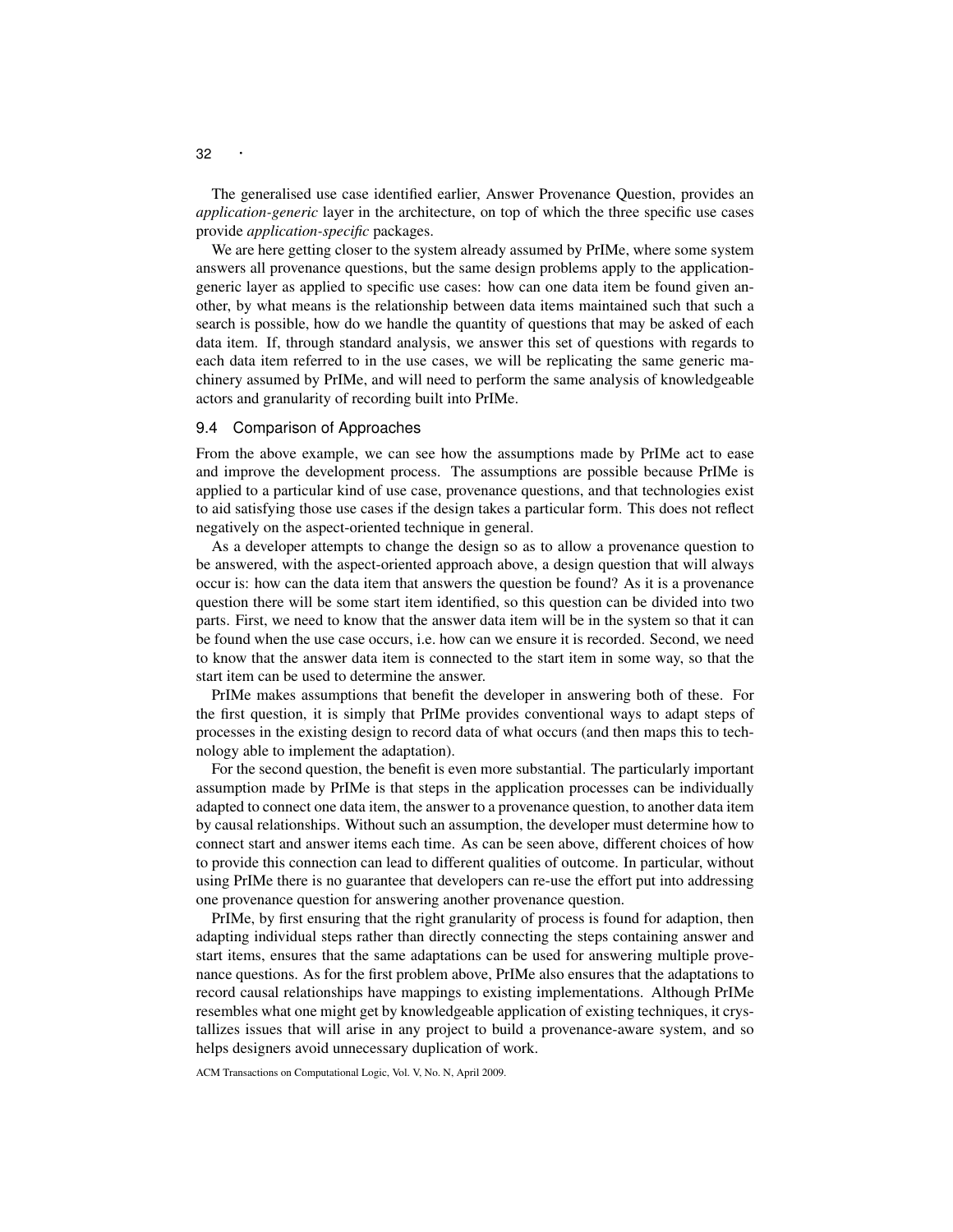### 10. ASSESSING PRIME

Assessing the value of methodologies is difficult and often imprecise. Only through many repetitions of use and subsequent user evaluation can key properties of the methodology be tested, evaluated and comparisons made with other existing approaches. However, there are many criteria by which we can judge PrIMe at this point. In this section, we will consider evidence for the qualities of PrIMe from the perspectives of usability, applicability, traceability, quantitative metrics regarding the designs and implementations produced, and future proofing.

## 10.1 Usability and Applicability

In terms of usability, we have attempted to ensure that PrIMe follows an approach similar to many other successful software engineering methodologies (see Section 11 for a discussion on the similarity between PrIMe and other methodologies). This allows users of PrIMe to readily recognise the concepts it uses such as the use case analysis and the decomposition into actors that are similar to UML and agent based approaches respectively. This means that PrIMe can easily be absorbed into the development process, since users should be familiar with many of its techniques.

As evidence for the wide applicability of PrIMe, we cite the varying different application domains to which it has successfully been applied. In this paper, we have given examples from two case studies in bioinformatics (ACE) and medicine (OTM). In addition, we and our collaborators have applied PrIMe to an aerospace application that allows engineers to conduct extensive and detailed simulations on the design of new fighter aircraft [Kloss and Schreiber 2006]. Other examples where PrIMe has been applied is in agent-based electronic healthcare records [Kifor et al. 2006], scientific workflows [Rajbhandari et al. 2006], an ecological simulation system [Wootten et al. 2006] and a Brain Atlas Imaging application [Moreau et al. 2007]. These widely different applications attest to the wide applicability of PrIMe. The work referred to above used earlier (more ad-hoc) versions of PrIMe, and experience from them evolved the technique to that presented in this paper.

## 10.2 Traceability

Procedure 1 represents the *iterative* phase of PrIMe (Phase 2) responsible for decomposing the application to the correct level of granularity required for exposing the desired data items. It can be seen as a summary of the steps taken within Phase 2 of PrIMe. The decomposition part of PrIMe, in itself, will always terminate because the data referred to in each provenance question is part of the application being decomposed, and the iteration must therefore eventually reach a point where that data is separate from the rest of the application processes, i.e. it is isolated and so can be independently recorded and later retrieved by the provenance system. The procedure shows how, by following simple steps, the decomposition is achieved. However, the procedure will not be finite if the design processes it depends on are not themselves finite.

This procedure progressively decomposes an application into actors at finer and finer levels of granularity until the data item currently being considered is found within the interactions of those actors. Inputs to the procedure consist of provenance questions, *ProvQuestions*, which are considered to contain data items d, and the application  $A$ , which is considered to be composed of actors. For each data item in a provenance question, the procedure decomposes the application into a set of Actors. As mentioned earlier,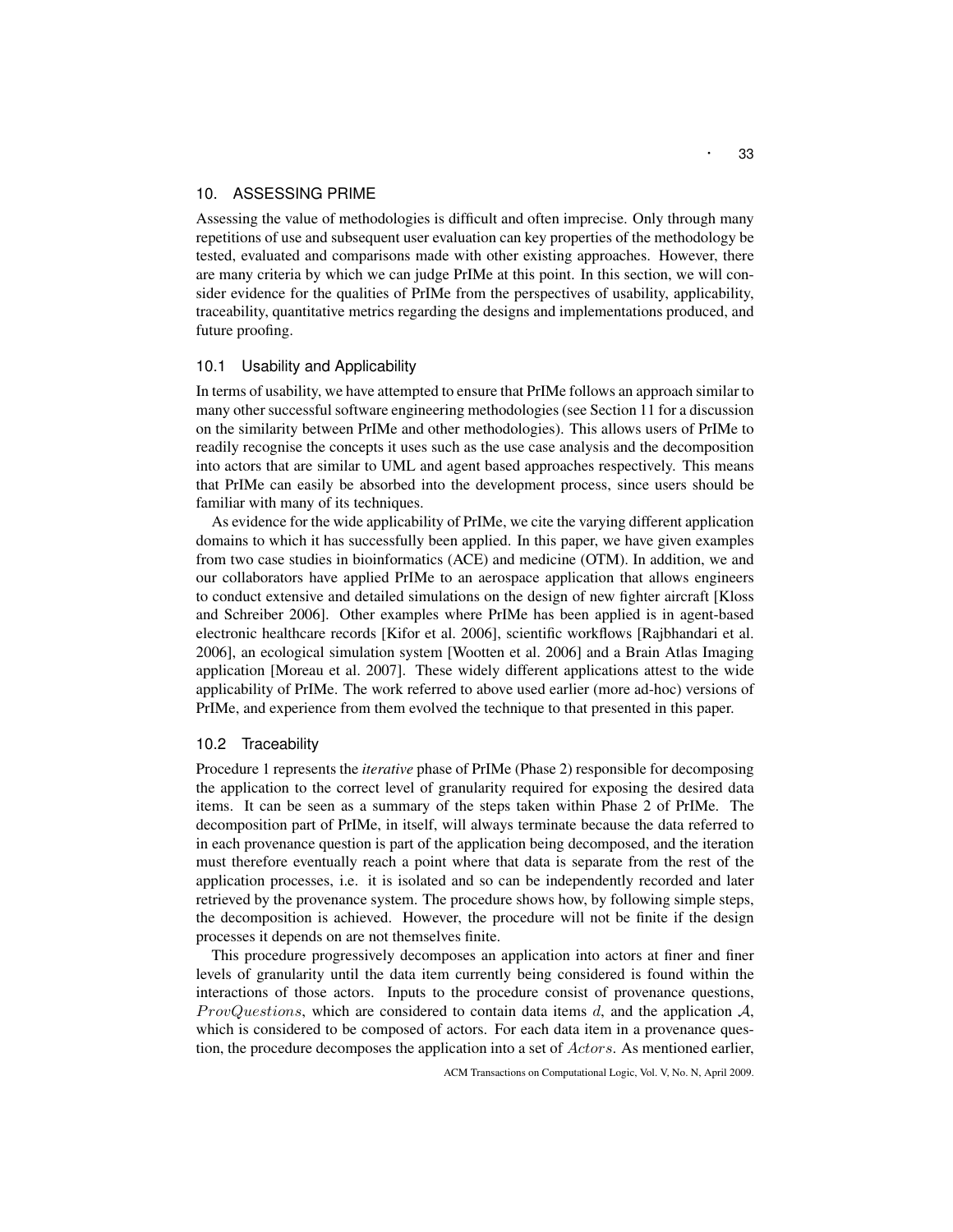Procedure 1 Decompose Application

Inputs: ProvQuestions, A Output: *result* Procedure: 1:  $result = \emptyset$ 2: for all  $d \in ProvQuestions$  do 3:  $\text{Actors} = \text{decompose}(\mathcal{A})$ 4:  $\mathcal{I} = getInteractions(Actors)$ 5:  $\mathcal{R} = getInteractionsContining(\mathcal{I}, d)$ 6: while  $\mathcal{R} = \emptyset$  do 7:  $A' = nonDeterministically Choose RelevantActor(d, Actors)$ 8:  $\qquad \qquad Actors = decompose(\mathcal{A}')$ 9:  $\mathcal{I} = getInteractions(Actors)$ 10:  $\mathcal{R} = getInteractionsContining(\mathcal{I}, d)$ 11: end while 12:  $result = result \cup \{R\}$ 13: end for 14: return result

this initial decomposition will typically follow the major functional components of the application. Next, we obtain all the interactions between this initial set of actors (where an interaction is defined as containing two actors, the sender and receiver, and the data item being communicated), and then all those interactions which contain the data item identified in the provenance question. If the data item is matched to a data item found within any of the interactions, these interactions,  $R$ , are placed in the set result. If the data item cannot be matched to any interactions, we *non deterministically choose* the actor most relevant to the data item. Having chosen the relevant actor we again decompose this into a set of sub-actors, obtain their interactions and see if any contain the provenance question data item.

Traceability refers to the notion that, after applying PrIMe, it should be possible to show how any decision made can be traced back to one or more of the original use case questions identified in Step 1.1. This primarily affects the decomposition work done in Phase 2 of PrIMe, but also touches upon Phase 3, i.e. making adaptations to the application and providing provenance recording functionality. For example, we can show that any component in an application that has been made provenance aware by providing it with provenance functionality via a provenance wrapper can be traced directly back to a use case requirement. Thus, for example, in the ACE example, the fact that the Collate Sample actor has been made provenance aware can be directly traced back to a need to record information to a provenance store that will be used to answer provenance questions. From the abstract specification of the methodology in Procedure 1 or the methodology description earlier in this paper, we can see that all design decisions have a direct rationale that can be traced back to user requirements as specified by the original provenance questions. Traceability is important for *accountability*, in that it allows those examining a design to determine why and how design decisions were made.

ACM Transactions on Computational Logic, Vol. V, No. N, April 2009.

 $34$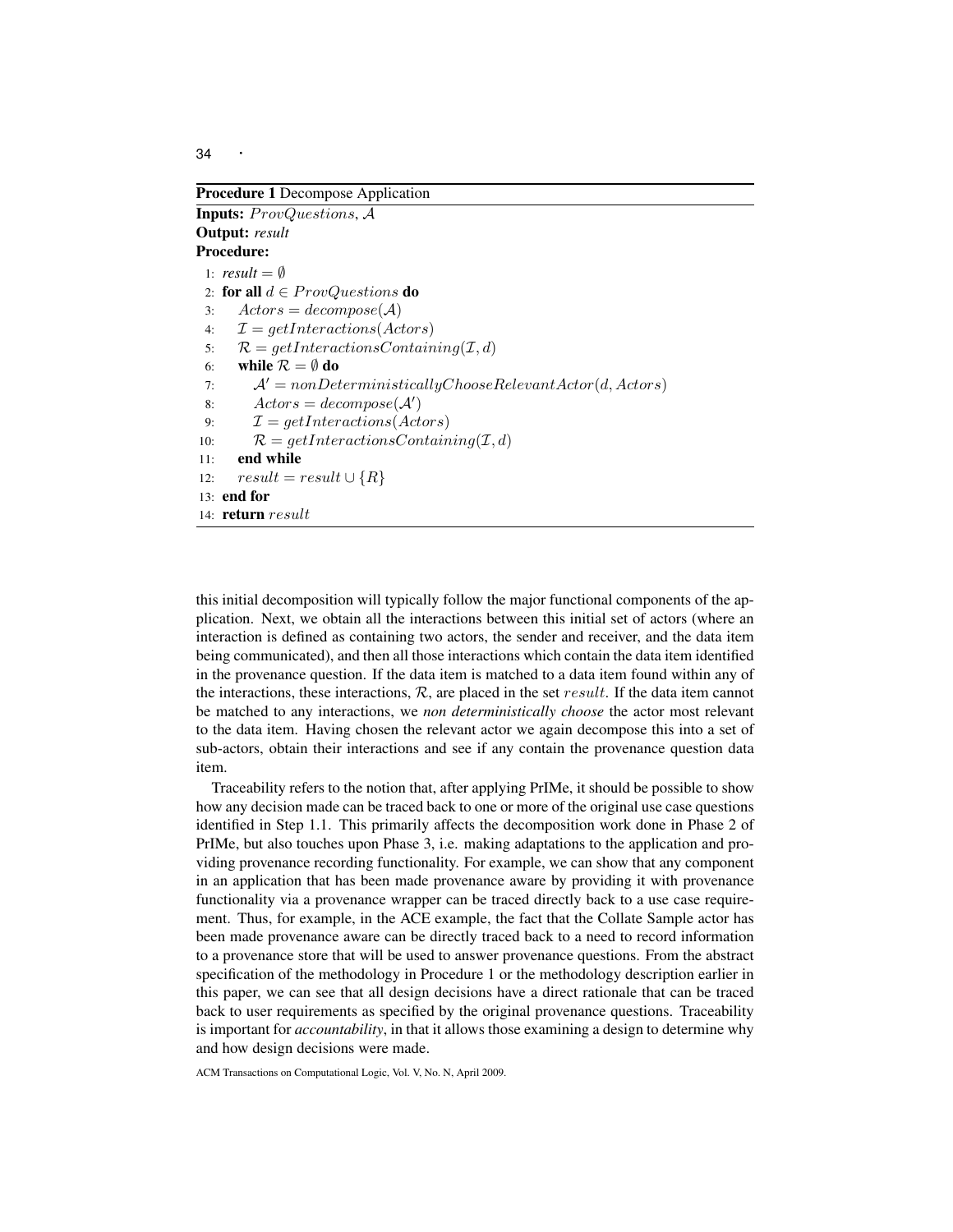#### 10.3 Evaluation Metrics

Only through repeated use and evaluation in multiple applications can the value of a methodology be determined. Here we outline a set of metrics that can aid in the evaluation of PrIMe in the context of an application. Our aim is to enable the sort of comprehensive evaluation where a methodology is repeatedly applied by end users as done by Jeyaraj and Sauter [2007]. Software metrics can be determined from both implementation and design. Metrics derived from design artifacts have been is successfully used to measure software cohesion [Bieman and Kang 1998].

The metrics we describe are based on the following artifacts generated during the software life-cycle:

- (1) The design of the application.
- (2) The design of the application after applying PrIMe (PrIMe Design).
- (3) The application itself.
- (4) The provenance-aware version of the application.

The metrics we propose are in terms of these artifacts. Thus, an evaluator can vary the amount of work necessary for their evaluation. For example, they may choose to apply PrIMe but not implement the corresponding provenance-aware application. Thus, they can use the design related metrics and not those related to implementation.

The first step in determining these metrics is the application of PrIMe to the given application design. Once the evaluator has both the original design and provenance-aware design the following design-based measures can be determined. When introducing a metric we give an example of its use in the ACE application.

10.3.1 *Design-based Metrics.* Design-based metrics reflect the additional complexity introduced in an application as a consequence of following PrIMe. In an environment where PrIMe could be repeatably applied, one could then determine the average complexity introduced by PrIMe across a set of application designs. The design metrics we propose are based on the application design and PrIMe Design artifacts and are as follows:

*The number of actors in the PrIMe Design versus the number of components in the original design.* This metric provides a measure of what additional coding would be required by a PrIMe based application. With respect to ACE there were 7 components in the original design and 9 in the PrIMe design. Two actors were introduced to enable provenance specifically to capture time.

*The number of interactions introduced in the PrIMe Design versus the total number of interaction in the original design.* This provides a measure of the modifications necessary to the existing code base. For ACE, there are eight interactions in the original design and 15 in the PrIMe Design. The extra seven interaction comes from the necessity for PrIMe to model the inputs and outputs of the workflow itself as well as for tracking time.

*The number of data items required by PrIMe that already exist in the application versus the total number of data items required by the PrIMe Design.* This provides a measure of how compatible PrIMe is with the original design. There are 10 data items identified in both designs for the ACE application. Thus, the application has already exposed the most pertinent data items.

*The number of interactions modified by the PrIMe Design versus the total number of interactions in the original design.* This is another measure of the additional coding that may be required. In the ACE application, of the original 8 interactions, none were modified.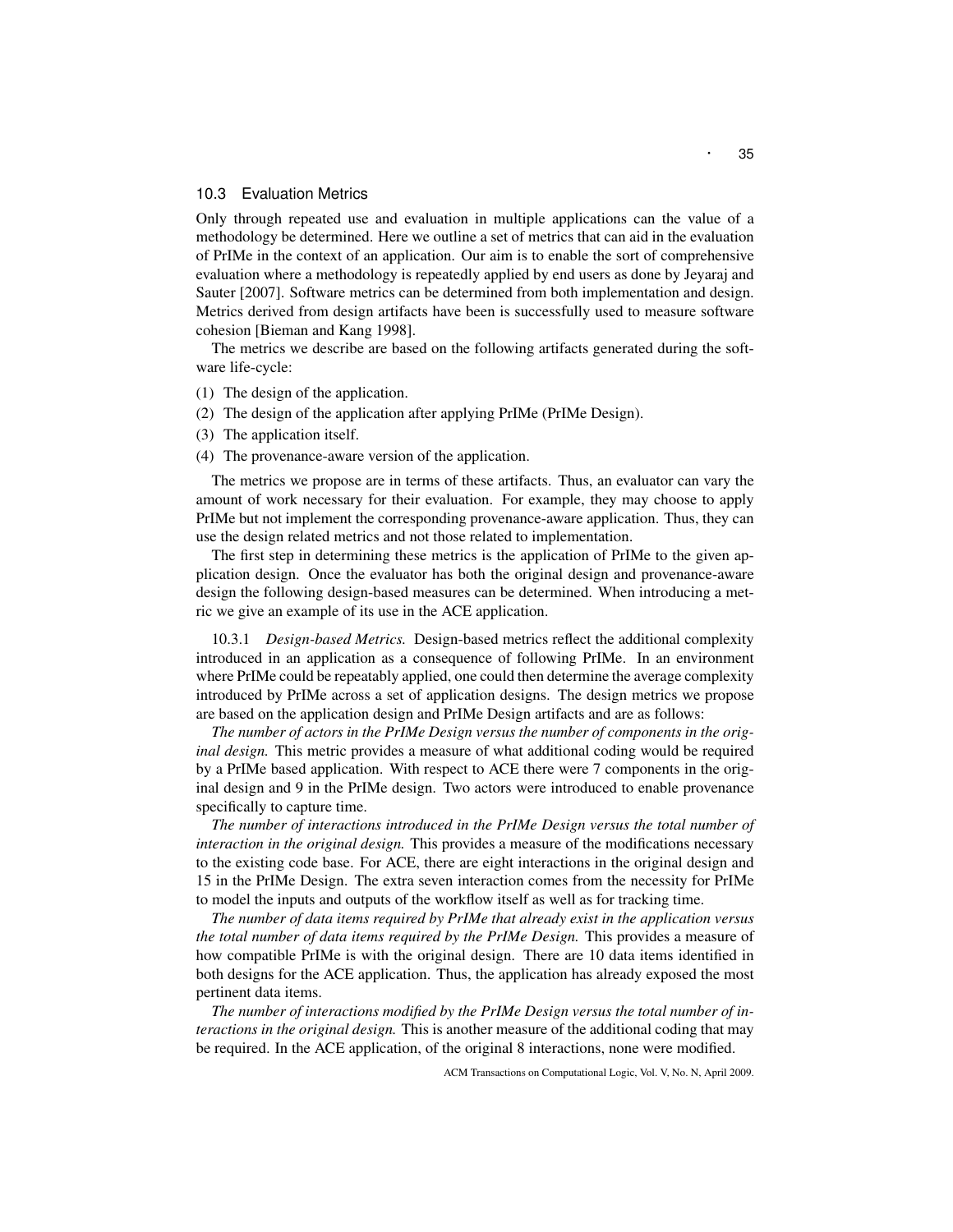*Are there any actors introduced by PrIMe Design that are essential (i.e. they affect or are affected by all other actors).* The introduction of such an actor in a design can be detrimental in that it can introduce a central point of failure: something that the methodology should not lead to if possible. In ACE, there are no essential actors that are introduced by the use of PrIMe.

10.3.2 *Implementation-based Metrics.* These metrics assess the impact of applying PrIMe on application performance. While to some extent, this can be seen as measuring the performance of the provenance middleware, it provides a reasonable proxy for the impact of using PrIMe to introduce provenance functionality because a key underlying assumption is the existence of an implementation of the provenance architecture. In a rigorous evaluation setting, the evaluation could be conducted using different implementations, to factor out the middleware performance. There are two key measures.

*The percentage difference between provenance-aware and regular application execution performance.* The overhead of provenance-recording on ACE is 15% of application execution time [Groth et al. 2005]. Given that the particular provenance questions could not be answered prior to the application of PrIMe, this cost seems reasonable.

*The percentage gain in data storage overhead between both versions of the application.* In many cases, the provenance of a data item can require much larger data storage than the data item itself. This provides a measure that enables evaluators to see this data storage cost. Note, this can vary by the underlying implementation of the provenance architecture used and how it is configured. For example, some implementations allow for the use of references to data, which may decrease the data storage overhead. In the implementation of ACE we measured, for the production a single information efficiency value roughly 43K of process documentation was stored. Each information value requires roughly 1K of disk space. Hence, there is a 4300% overhead in disk space usage. This is an artifact of the size of the relative size of the information efficiency value, which is essentially a number and the only data stored in the original application, compared with the process documentation required to answer provenance questions, which contains the name of each sequence used, the grouping used, a reference to the procedure used for compression and so on. Clearly, intelligent compression of the documentation can lead to substantial reductions in storage overhead, though possibly at some performance cost [Chapman et al. 2008].

In this section, we have identified clear metrics that application developers can use to measure the impact of PrIMe on their application both in terms of design complexity and performance impact. By applying these metrics to ACE, we provide a a guide to those considering the application of PrIMe. Furthermore, these metrics provide a basis for conducting consistent systematic evaluations of PrIMe across a range of applications.

# 10.4 Future Proofing

In Section 6.3, we mentioned that PrIMe altered an application design so as to answer both currently known provenance questions, and some of those likely to be posed in the future. It is clear from the methodology description how known use cases affect the designer, i.e. the known use cases are used to identify which data items need to be recorded as part of process documentation and processed, and in which interactions by which actors those items are evident.

The influence of future provenance questions on the design process is more subtle. Future use cases are important because provenance questions make reference to the past.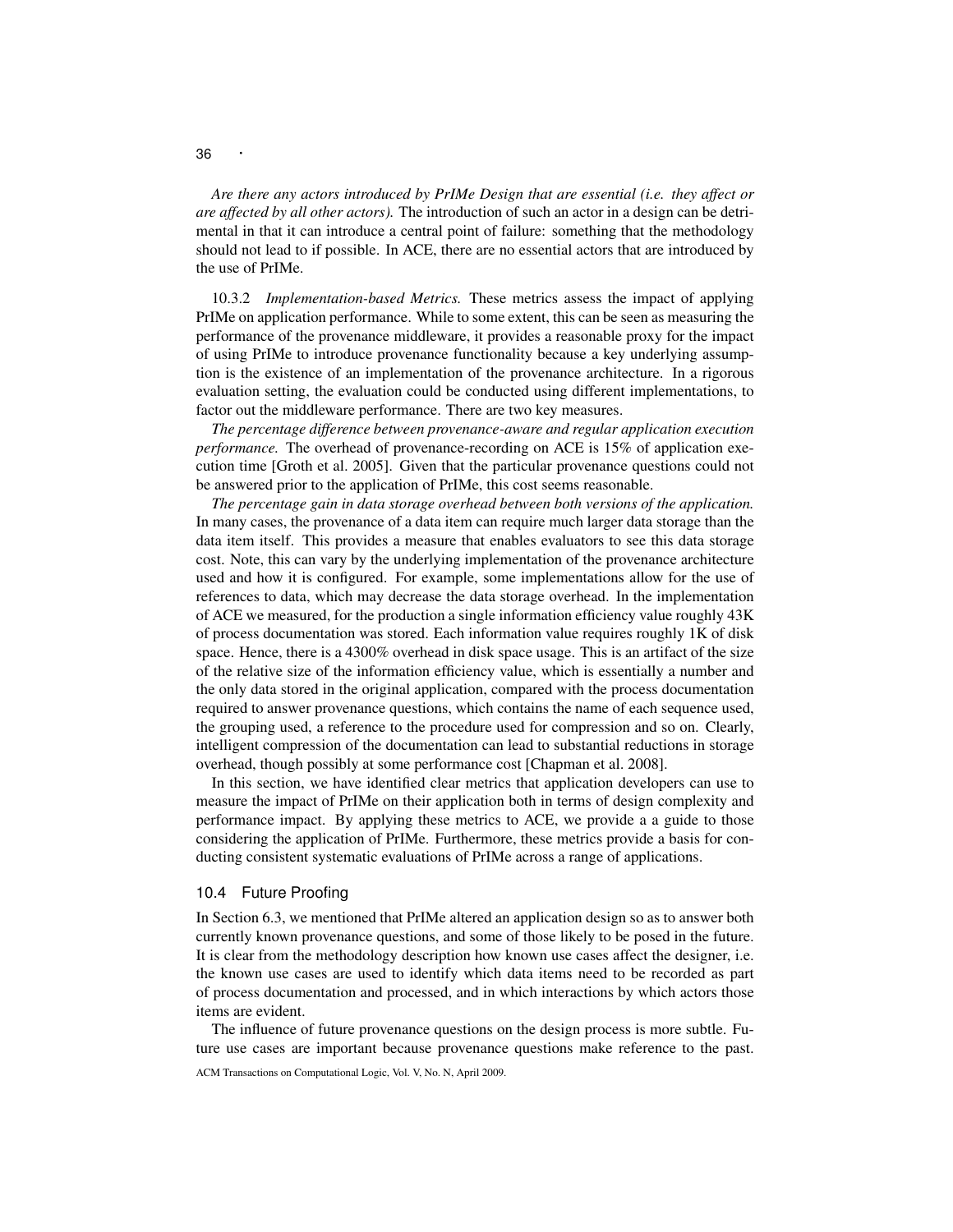Therefore, answering a provenance question may require data which existed transiently before the question was thought of. On the other hand, we usually cannot record everything: the amount of transient data may be vast, and events occur at every level from the program counters in PCs on which the application is hosted, up to telephone calls relating to the application between users in independent organisations. Given this uncertainty, the best we can aim to do is predict what information is *most likely* to be required to achieve as yet unknown provenance-related use cases, and then ensure that this information is available for provenance queries in advance.

PrIMe is constructed so as to use the known provenance use cases and available design information as heuristics for prediction of what data may be required for future use cases. Here, the crucial observation is that if a known provenance use case asks questions about part of a process, described at a particular granularity of detail, then this is an indication of the users' interest in that process and the data exchanged within it.

When it is known that the connection between two data items in a process may be required (i.e. where one is part of the provenance of the other), instead of simply recording those data items, PrIMe requires the designer to make explicit and to record all the interactions between actors in the process. Furthermore, when it is observed that the level of granularity in the interaction graphs is inadequate, i.e. the data of interest is part of a process within a currently black box actor, it is the whole process within the actor which is made explicit rather than just the data item of interest.

By these means, we aim to ensure that relevant process documentation is recorded to answer future use cases. With no further adaptation, a provenance query can be answered as long as it is related to the processes already documented. Of course, there will always be questions that are not answerable without further adaptation, but, as far as we can allow for it, future-proofing is an important part of making an application provenance-aware.

# 11. RELATED WORK

The issue of determining the provenance of results is important to many applications, and so has been considered in many branches of computer science. In particular, a great deal of effort has recently been put into determining provenance of data in scientific databases and produced by scientific workflows [Bose and Frew 2005; Simmhan et al. 2005]. Work has primarily focused on technology-specific models for provenance, inference of provenance from analysis of database operations, and adaptations of specific software to capture documentation of processes. We survey this work below, and show how it relates to PrIMe and the provenance model it employs.

# 11.1 Theoretical Models of Provenance

Models of provenance vary across approaches, but the majority share something akin to the causal relationship of our own approach, though variously described by terms such as dependence, derivation, lineage and others. Tan [2007] distinguishes *workflow provenance* from *data provenance*. Workflow provenance, intuitively the record of what procedures have been executed in a program or workflow and what resources were used by them, is characterised as "coarse-grained". Data provenance, intuitively the influence of one piece of data on the production of another, often in the context of a database system, is then "fine-grained". We examine related work on provenance in the context of workflows and databases further below.

Within data provenance approaches, Tan distinguishes annotation and non-annotation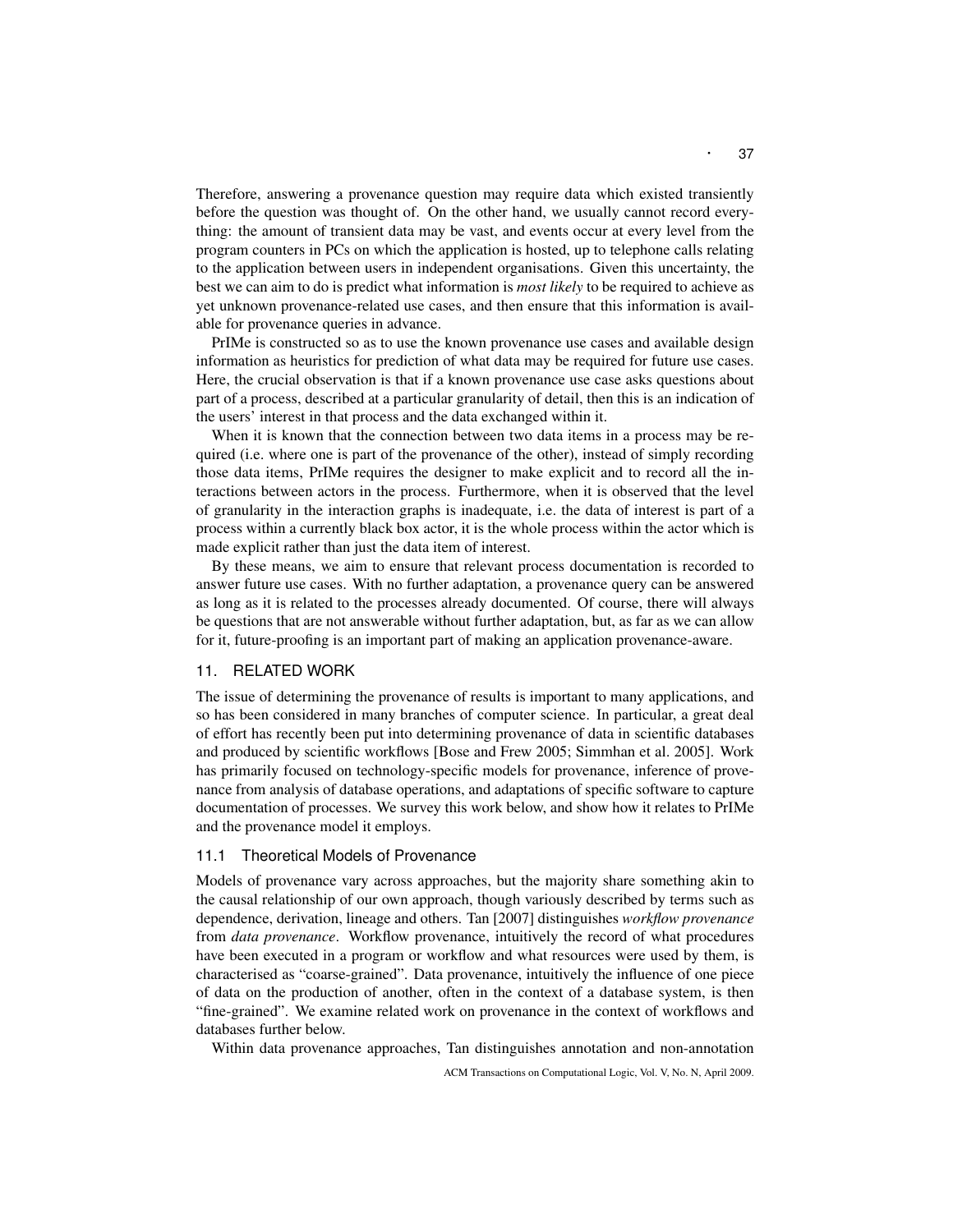approaches. Annotation approaches are ones in which some information about what occurs during the execution of a database query or update is recorded. The recorded documentation can then be used to determine provenance. In non-annotation approaches, the provenance of a data item is inferred from the database contents and the query/update expression.

Our own approach can be loosely categorised as a workflow provenance approach, and we primarily record documentation rather than infer it, though inference from existing documentation is not excluded. Others note that provenance is used to refer to notions such as authorship (a work would not have existed without its author) and applies to physical objects as well as data [Ockerbloom 2007].

# 11.2 Provenance-Awareness and Methodologies

While provenance models and software have received wide attention, the methods by which applications are made provenance aware is relatively under-examined. In the case of provenance-enabled workflow systems, the assumption is that the application is specified as a workflow in the appropriate language, and so is automatically provenance-aware. While this is adequate for a subset of applications, it is not a general solution.

A recurrent problem mentioned in the literature, is that it is hard to determine in advance what provenance questions users may wish to ask, and this has a direct influence on how an application is adapted. Even when, particularly in the case of database approaches such as those discussed below, inference after the fact is applied to determine what has occurred, obtaining the salient data is not always possible: Bose and Frew [2005] call this the Problem of Irretrievable Lineage. In PrIMe, we tackle this as far as is reasonably possible, by the inclusion of future use cases.

Recent work by Chapman and Jagadish [2007] has attempted to address the lack of guidance to engineers wishing to make systems provenance-aware, by examining how applications should ideally be adapted to record documentation and, more generally, identify various desiderata that need to be considered in making an application provenanceaware. These include recording a mixture of fine-grained (low-level data manipulation) and coarse-grained (user-level effects) activities, keeping track of the identity of incoming data so that it is clear where two data items are instances of the same input, planning for adequate process documentation storage capacity, recording how data is manipulated not just that it existed, recording the connections between processes in separate systems etc.

## 11.3 Commonalities with Existing Methodologies

The design of PrIMe was inspired by elements of other methodologies. The idea of using wrappers to legacy code is not new in software engineering. For instance, Thiran et al. [2006] use wrappers of legacy data sources to implement implicit constraints that legacy code enforce on data models, so that new functionality can be developed while still preserving data invariants. The wrapping approach we advocate here is one that preserves the interface and behaviour of software components, but records the necessary process documentation into a provenance store.

We share a common goal with De Lucia et al. [2007] since we are interested in making explicit traceability links and recording them. (We refer to them as causal dependencies.) Our respective working hypotheses differ however: we work in the context of processes fully implemented in computer systems, whereas they consider activities (software artifact management) involving humans. Hence, our approach is to design systems so that they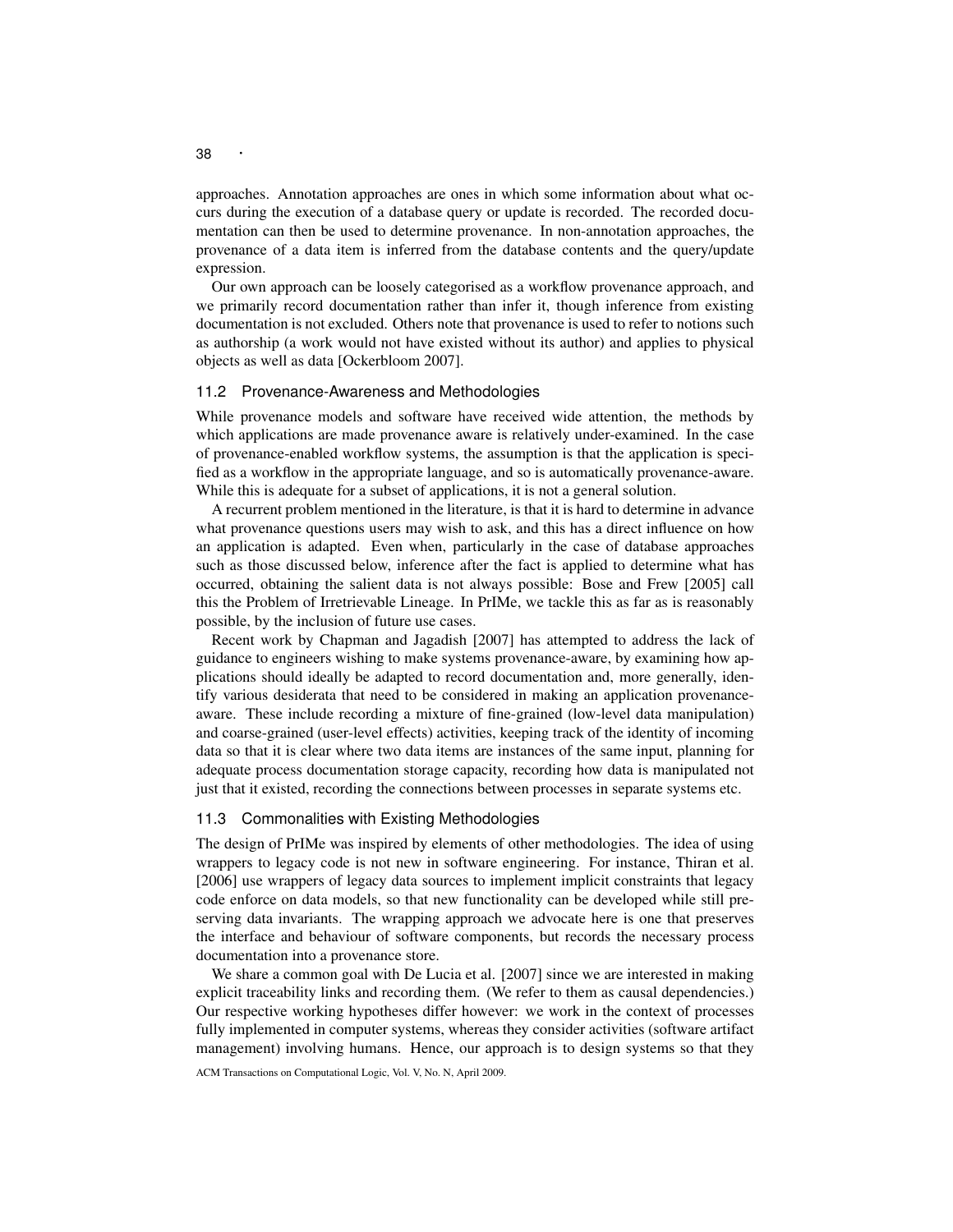capture causal links explicitly, whereas theirs is to use information retrieval to infer such links a posteriori.

Similarly to Sinha and Smidts's HOTTest technique [Sinha and Smidts 2006], our methodology consists of extending an existing design by adding new requirements. In our case, the novel requirements are related to exposing the origin of data, while theirs are to make explicit constraints that will help generate test sequences.

In the spirit of object-oriented design, PrIMe introduces provenance-specific patterns, detailed by Groth [2007]. Such patterns are concerned with communications between recording actors and provenance store(s). They mandate an actor sending a message to create a unique identifier for this message, insert it into the message header, so that the unique identifier can be extracted by the message receiver. Both sender and receiver can then share a common identifier that they must use to document their actions with respect to the interaction and record this documentation into the provenance store.

# 11.4 Software Models and Programming

Software engineering is, of course, a process itself, and the notion of *traceability* has close parallels to that of provenance. Recording dependencies between stages of the engineering process in an electronic form allows tool-supported queries to be made about the provenance of parts of a design or implementation. Jahnke et al. [2002] examined this issue with regards to changes to class models. By recording process documentation regarding the changes in the models, a software engineer could later determine the provenance of the design, and therefore how classes within the current design related to earlier ones. They extended this idea to view re-design as a workflow-like process [2002], suggesting that the approaches to workflow provenance proposed by others may also apply to the software engineering process.

In a related context, Cheney [2007; 2007] discusses why program slicing is effectively the inference of process documentation (in our terms) in the context of programs, before applying this to database operations. Program slicing uses the semantics of source code to determine where statements are related, such as by a variable being used in both, and extract only that part of the program relevant to understanding a given issue: the value of a variable, cause of a fault etc. The relations extracted are relevant because the issue does, or may, depend on them.

# 11.5 Issues Comparable to Determining Provenance

Activities such as auditing, logging and version control, while not provenance in name, are immediately comparable. Here, we consider examples of engineering systems for each of these activities.

Several methodologies have been applied to handle regulatory compliance requirements (e.g., HIPAA in the US, Data Protection Act in the UK, MIFID in Europe). There is a comparability with our work since several regulations require past processes to be audited and checked to satisfy rules. Gandhi and Lee [2008] propose a methodology aimed at assessing risk, helping identify and understand the risk, and providing a chain of evidence to produce meaningful insights for risk assessment. Their approach is complementary to ours, since it would help bring a risk-based approach to identify provenance use cases. Baumer et al. [2000] discuss the implications of HIPAA on IT infrastructures, and specifically discuss recommendations that can be regarded as provenance use cases. As an illustration, the goal of "holding those who use individually identifiable health information accountable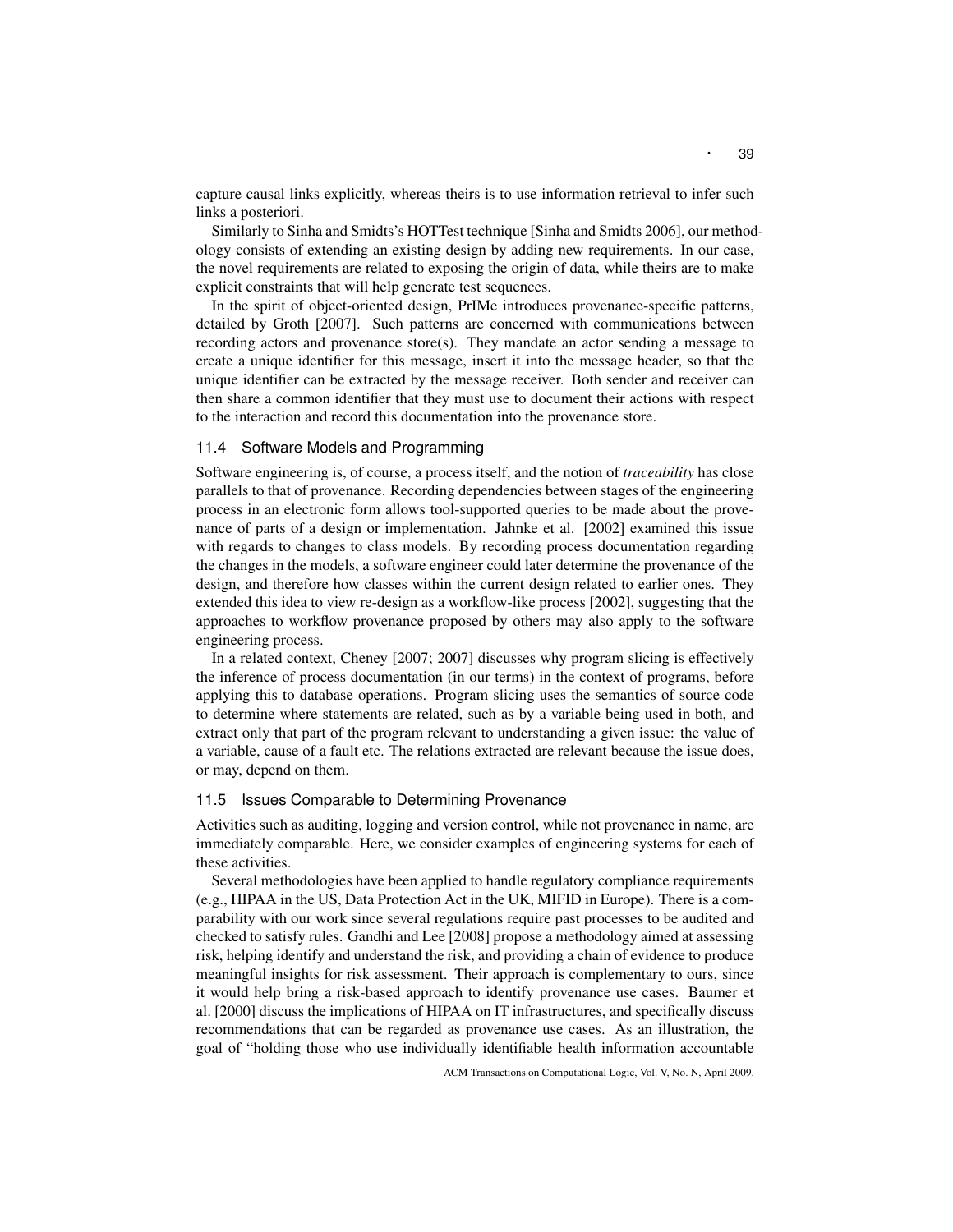for their handling of this information" requires handling of information and individually identifiable records to be securely logged and auditable, to enforce accountability.

Recording of information regarding a system's history often suggests a comparability with issues long addressed in systems development: logging and version control. While being affected by some the same issues, we argue that there is a difference of substance and emphasis with provenance. Logging architectures typically identify a message structure, logging methods, filtering, storage and rendering capabilities. They are usually agnostic about the contents of messages. Since they do not provide any means of "connecting" messages, they do not support explicit representation of causal dependencies. They generally offer various levels of granularity distinguishing warning, debugging information or severe errors for instance. Logging architectures are being applied to many facets of computer systems, including communication networks (PIX Logging Architecture [Philipsen 2008]), programming languages (log4j [The Apache Logging Services Project 2007] for Java), operating system (Linux logs [Walden 2003]), and Grid computing (R-GMA [Byrom et al. 2003]). A major concern investigated in such logging architectures, which we share and have investigated with regards to provenance [Groth et al. 2005], is the impact of the logging activities on application performance.

The Provenance-Aware Storage System (PASS) [Muniswamy-Reddy et al. 2006] extends logging techniques to document processes and determine provenance in the context of UNIX command execution. In PASS, the local operating environment is augmented to log details of command executions output, and the context in which it was produced, and records the connections made where a file is produced as both output from one command and input to another. The result, therefore, is a causal graph of a similar form to our own data model, albeit within a specific execution context.

Version control systems [Estublier et al. 2005] help manage the multiple revisions of the same unit of information (e.g. source code). They may capture *snapshots* of states of a data item or *change sets* specifying the difference from an earlier state, and so allow previous states to be retrieved. The provenance of an artifact would typically make reference to all its previous versions so similarly connecting versions. However, version control systems do capture a description of the process that led to the multiple revisions (only the changes due to those processes), while our notion of provenance does not by itself allow the differences between versions.

# 11.6 Workflows

Workflows, being explicit, user-level specifications of process, are often extended to capture process documentation. This may be either by adapting the workflow script to include recording actions, or by augmenting the workflow enactment engine to transparently record the dependencies between data items produced during execution. Taverna [Zhao et al. 2007], for example, uses the latter model, where recording is done by the workflow enactment engine or the operating system on behalf of the services used within the workflow. The provenance forms a graph, expressed in RDF. In the COMAD approach used by the Kepler workflow engine [Bowers et al. 2006; McPhillips et al. 2006], the data manipulated by a workflow is organised hierarchically and the dependencies between data items caused by executing the workflow are, therefore, between sub-trees of this hierarchy.

Davidson et al. [2007] generalise from several particular models of workflow provenance to describe a workflow as a set of modules, with data flowing between them. The relevant occurrences to be documented are, then, the data items as input to a module, the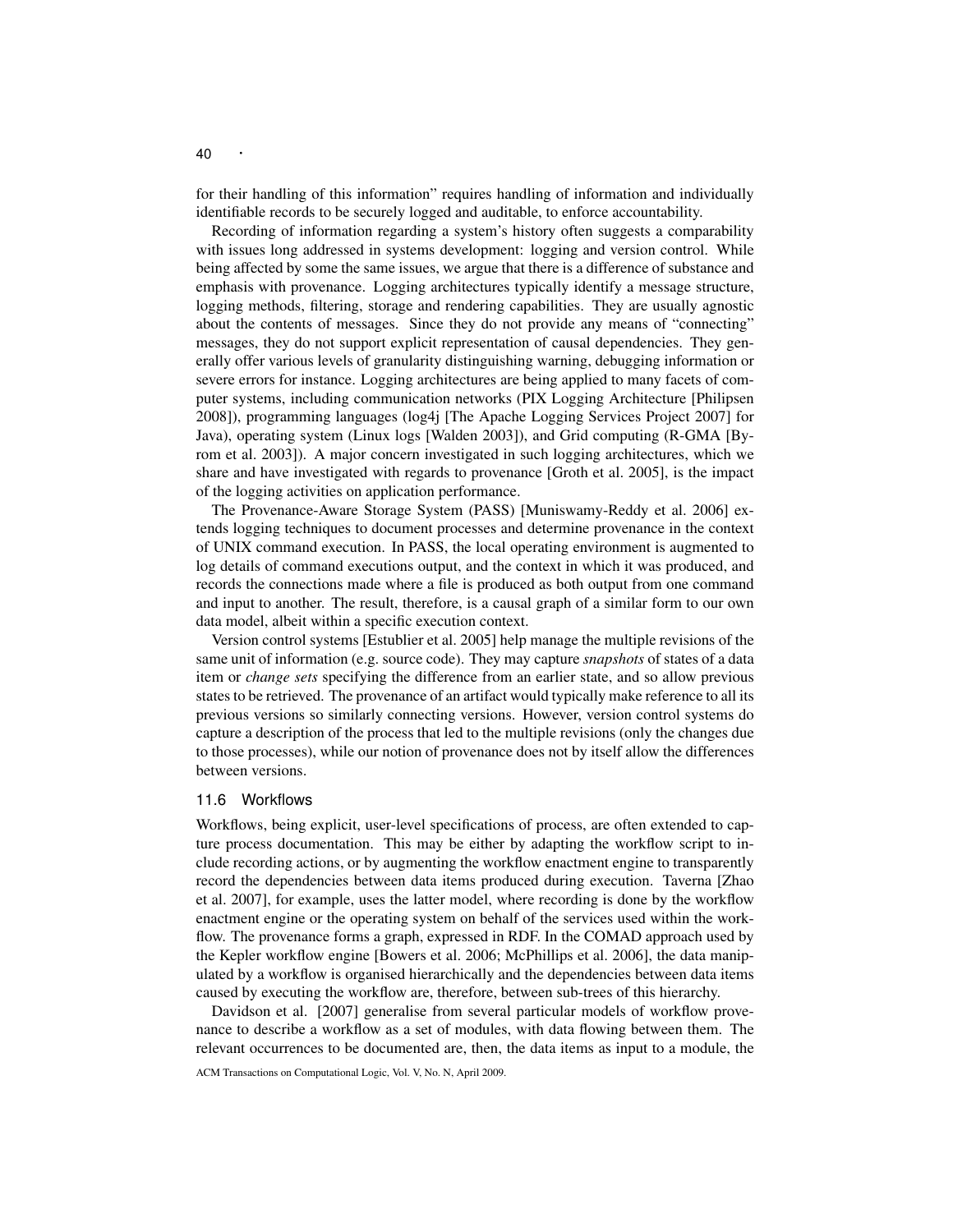execution of a module, and the data items as output from a module. Workflow provenance should cover the dependencies between instances of these, in particular linking the execution of one module to those that have control and/or data dependencies with it.

On a related topic, the provenance of workflow structures themselves, rather than their executions, has been studied. Freire et al. [2006] has developed a system which tracks the evolution of a workflow as it is edited by its users. Miles et al. [2008] have examined the same problem but in the automatic manipulation of workflows by a Grid-based workflow compiler.

#### 11.7 Databases

The other context in which much research on provenance has taken place is databases, applied to both tracking changes due to update operations, and determining what data influenced the result of a database query. Cheney [2007] defines provenance as "any information that explains how... results were obtained from the underlying database".

In work developed by Buneman et al. [2001], through examining a database query and the contents of the database, they determine something of the provenance of the query's results, i.e. a non-annotation data provenance approach in Tan's categorisation. They distinguish two types of provenance, effectively the result of two provenance queries with the same start item and two different scopes in our terms. *Where-provenance*, "Where in the input database did this value come from?", regards the source relationships and records from which the data items within the query results were extracted. On the other hand, *why-provenance*, "Why was this record part of the result?", regards the values in the database that had an influence over those particular data items existing. Green et al. [2007] have added to these the concept of *how-provenance*, "How did this record contribute to the result", effectively a provenance query with (in our terms) the same scope as whyprovenance but including the relationship types between occurrences in the result. All are examples of provenance queries with some hard-coded assumptions about the structure of the process that has occurred.

With regards to tracking database updates, Vansummeren and Cheney [2007] suggest augmenting database operations with further actions which cause the process documentation to be recorded at the same time. Buneman et al. [2008] take relational databases described as trees of values, where the tree expresses the relations between values and examine how any sub-tree of the database is connected to those in an updated version of the database, or the results of querying the database. They distinguish between where operations cause sub-trees to be wholly copied, and where there is a kind-preserving relationship. In a kind-preserving relationship, parts of the sub-tree have changed but the sub-tree itself still represents the same (kind of) data.

Chiticariu and Tan [2006], applied provenance to the changes in database schemas. The recorded mappings between each schema and the next are used to form a route from elements of a current schema to elements of its predecessors. This allows database schemas, when integrated into a federation, to be debugged. In our approach, we do not make any absolute distinction between the occurrences of a data structure in given states and the occurrence of a data value within the structure.

# 12. CONCLUSION

This document describes the PrIMe methodology. It specifies the necessary steps to take in making an application provenance-aware, where these steps are split into three distinct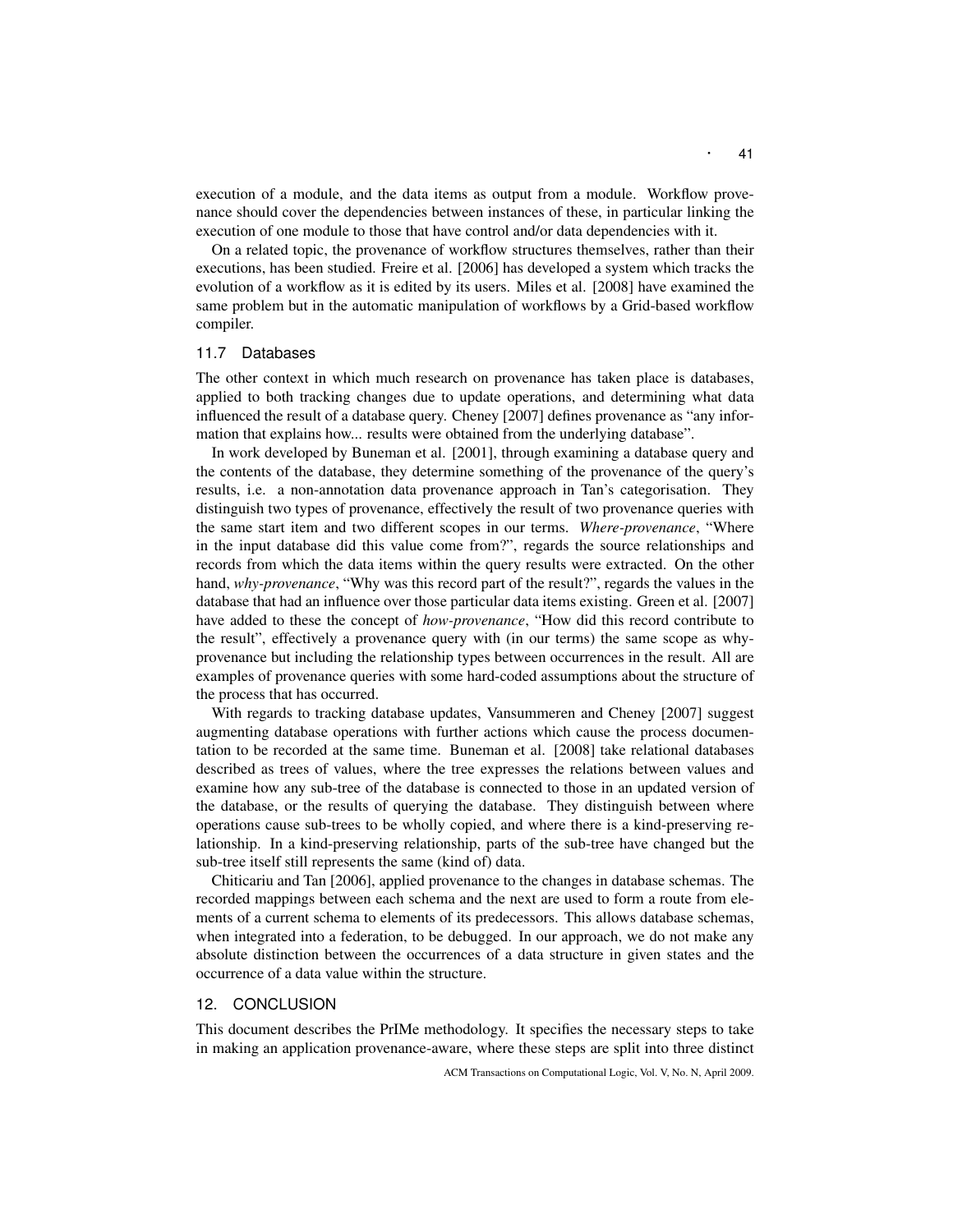phases comprising:

- —Identification of provenance use cases and the data necessary for them to be answered.
- —Decomposition of applications into actors and the mapping of the data flow of applications into message passing between the identified actors. This phase enables those actors that have access to the previously identified information items to be discovered.
- —Adaptations to applications to enable the discovery or creation of actors that have access to information items, and adaptations to provide the necessary provenance functionality required to enable the recording of process documentation.

The PrIMe methodology provides a step-by-step guide to making applications provenanceaware. Application developers and users will only consider making their applications provenance-aware if they can see a clear and easy way to modify their applications to provide this functionality. Any development is a trade off between the effort and resources required to effect the development and the gains to be made by doing so. As shown in our comparison with an aspect-oriented methodology, PrIMe crystallizes issues that will arise in any project to build a provenance-aware system. These are manifest as assumptions built into the methodology, allowing designers to avoid common pitfalls, such as not designing the system to record adequate documentation to answer future provenance questions (see Section 10.4), or requiring multiple pieces of provenance infrastructure for answering multiple provenance questions when one, using a more general model of causation, would be adequate (see Section 9.4).

We hope to extend and improve upon PrIMe in several directions. In particular, we noted in Section 9, the comparability of our approach with aspect-oriented ones, and so we are intending to include features of aspect-oriented programming [Filman et al. 2004] to address the cross-cutting concerns that are inherent to the recording of process documentation, i.e. recording process documentation cuts across the different functionality of an application. We are also in the process of developing a number of tools for designers that will aid in the development of provenance-aware applications. These tools will help the designer to visualise the causal graphs derived from process documentation and will help to detect that the view of the application produced by applying the actor-based model accurately captures the information necessary to answer provenance questions. Ideally, these tools will be integrated with existing development tools, so that provenance can be addressed alongside other concerns.

# 13. ACKNOWLEDGEMENTS

We would like to thank Klaus-Peter Zauner who, as a creator and user of the Amino Acid Compressibility Experiment, allowed us to consult him for requirements and guidance on the biology as we applied PrIMe to the experiment. We are also grateful to Javier Vazquez-Salceda for work on the Organ Transplant Management case study, which, as part of the PROVENANCE European project, was of particular use in developing the technique presented here.

#### **REFERENCES**

ALVAREZ, S., VAZQUEZ-SALCEDA, J., KIFOR, T., VARGA, L. Z., AND WILLMOTT, S. 2006. Applying provenance in distributed organ transplant management. In *Proceedings of the International Provenance and Annotation Workshop (IPAW'06)*, L. Moreau and I. Foster, Eds. Lecture Notes in Computer Science, vol. 4145. Springer, Chicago, Illinois, USA, 28–36.

ACM Transactions on Computational Logic, Vol. V, No. N, April 2009.

42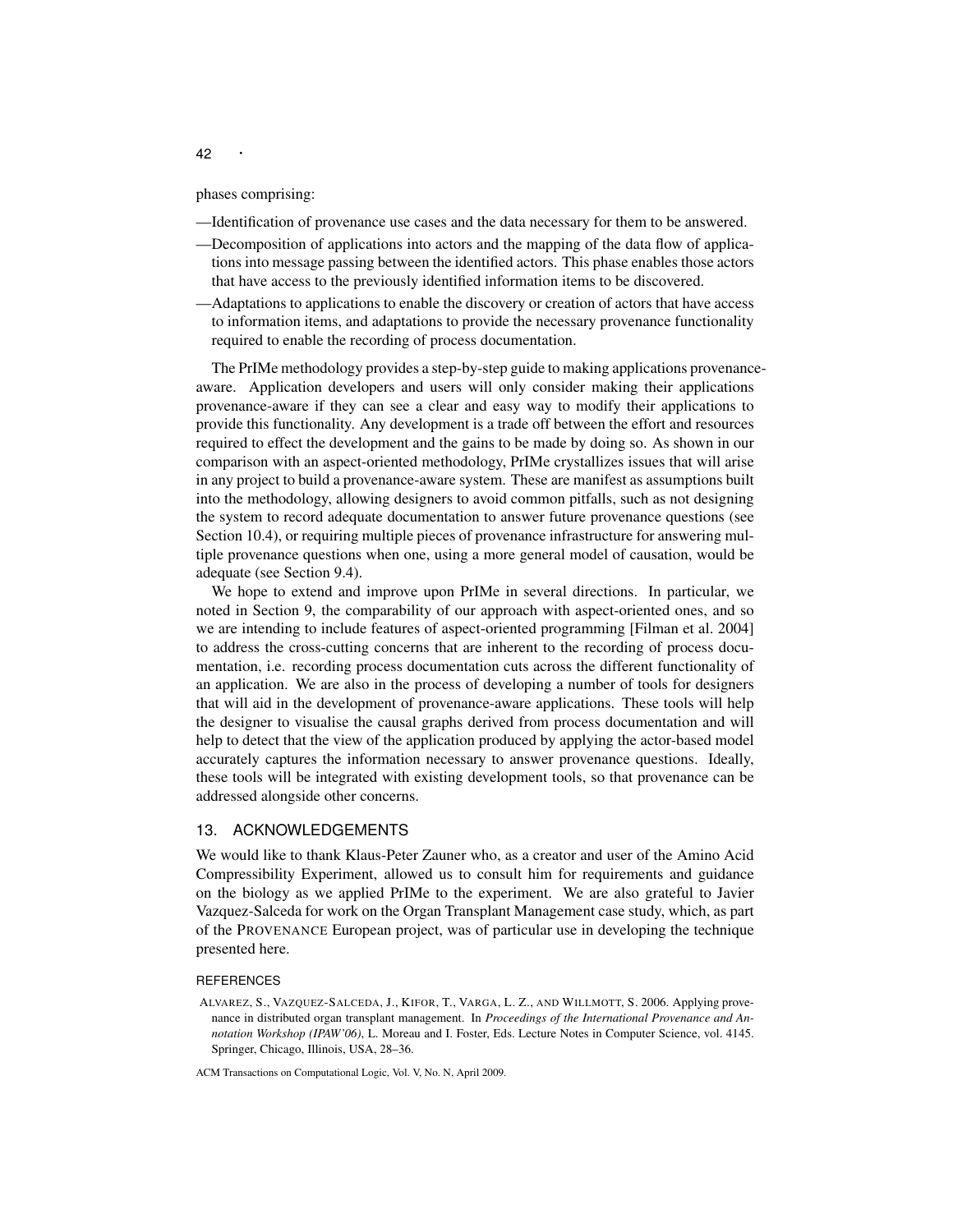- BAUMER, D., EARP, J. B., AND PAYTON, F. C. 2000. Privacy of medical record: It implications of hipaa. *ACM Computers and Society 30,* 4, 40–47.
- BIEMAN, J. M. AND KANG, B. 1998. Measuring design-level cohesion. *IEEE Transactions on Software Engineering 24,* 2 (Feb.), 111–124.
- BOOTH, D., HAAS, H., MCCABE, F., NEWCOMER, E., CHAMPION, M., FERRIS, C., AND ORCHARD, D. 2004. Web services architecture. W3c working group note, World Wide Web Committee. Feb.
- BOSE, R. AND FREW, J. 2005. Lineage retrieval for scientific data processing: A survey. *ACM Computing Surveys 37,* 1 (Mar.), 1–28.
- BOWERS, S., MCPHILLIPS, T., LUDAESCHER, B., COHEN, S., AND DAVIDSON, S. B. 2006. A model for useroriented data provenance in pipelined scientific workflows. In *Proceedings of the International Provenance and Annotation Workshop (IPAW'06)*, L. Moreau and I. Foster, Eds. Lecture Notes in Computer Science, vol. 4145. Springer, Chicago, Illinois, USA, 133–147.
- BRANCO, M. AND MOREAU, L. 2006. Enabling provenance on large scale e-science applications. In *Proceedings of the International Provenance and Annotation Workshop (IPAW'06)*, L. Moreau and I. Foster, Eds. Lecture Notes in Computer Science, vol. 4145. Springer, Chicago, Illinois, USA, 55–63.
- BUNEMAN, P., CHENEY, J., AND VANSUMMEREN, S. 2008. On the expressiveness of implicit provenance in query and update languages. *ACM Transactions on Database Systems 33,* 4, 1–47.
- BUNEMAN, P., KHANNA, S., AND TAN, W. 2001. Why and where: A characterization of data provenance. In *Int. Conf. on Databases Theory (ICDT)*. Lecture Notes in Computer Science, vol. 1973. Springer, London, UK, 316–330.
- BYROM, R., COGHLAN, B., COOKE, A. W., CORDENONSI, R., CORNWALL, L., DJAOUI, A., FIELD, L., FISHER, S., HICKS, S., KENNY, S., LEAKE, J., MAGOWAN, J., NUTT, W., O'CALLAGHAN, D., POD-HORSZKI, N., RYAN, J., SONI, M., TAYLOR, P., AND WILSON, A. J. 2003. Relational grid monitoring architecture (r-gma). In *UK e-Science All-Hands meeting*. EPSRC, Nottingham, UK.
- CHAPMAN, A. AND JAGADISH, H. V. 2007. Issues in building practical provenance systems. *Bulletin of the Technical Committee on Data Engineering 32,* 4 (Dec.), 38–43.
- CHAPMAN, A., JAGADISH, H. V., AND RAMANAN, P. 2008. Efficient provenance storage. In *SIGMOD 2008*, J. Wang, Ed. Association for Computing Machinery, Vancouver, Canada, 993–1006.
- CHENEY, J. 2007. Program slicing and data provenance. *Bulletin of the Technical Committee on Data Engineering 30,* 4 (Dec.), 22–28.
- CHENEY, J., AHMED, A., AND ACAR, U. A. 2007. Provenance as dependency analysis. In *Symposium on Database Programming Languages (DBLP'07)*. Lecture Notes in Computer Science, vol. 4797. Springer, Vienna, Austria, 138–152.
- CHITICARIU, L. AND TAN, W.-C. 2006. Debugging schema mappings with routes. In *Proceedings of Very Large Databases (VLDB'06)*. VLDB Endowment, Seoul, Korea, 79–90.
- DAVIDSON, S., COHEN-BOULAKIA, S., EYAL, A., LUDAESCHER, B., MCPHILLIPS, T., BOWERS, S., ANAND, M. K., AND FREIRE, J. 2007. Provenance in scientific workflow systems. *Bulletin of the Technical Committee on Data Engineering 32,* 4 (Dec.), 44–50.
- ESTUBLIER, J., LEBLANG, D., VAN DER HOEK, A., CONRADI, R., CLEMM, G., TICHY, W., AND WIBORG-WEBER, D. 2005. Impact of software engineering research on the practice of software configuration management. *ACM Transactions on Software Engineering and Methodology 14,* 4 (Oct.), 383–430.
- FILMAN, R. E., ELRAD., T., CLARKE, S., AND AKSIT, M. 2004. *Aspect-Oriented Software Development*. Addison Wesley, Boston.
- FREIRE, J., SILVA, C. T., CALLAHAN, S. P., SANTOS, E., SCHEIDEGGER, C. E., AND VO, H. T. 2006. Managing rapidly-evolving scientific workflows. In *Proceedings of the International Provenance and Annotation Workshop (IPAW'06)*, L. Moreau and I. Foster, Eds. Lecture Notes in Computer Science, vol. 4145. Springer, Chicago, Illinois, USA, 55–63.
- GANDHI, R. A. AND LEE, S.-W. 2008. Regulatory requirements-driven risk assessment. Tech. rep., University of North Carolina.
- GIRET, A., BOTTI, V., AND VALERO, S. 2005. MAS methodology for HMS. In *Proceedings of the Second International Conference on Industrial Applications of Holonic and Multi-Agent Systems, HoloMAS 2005*. Lecture Notes in Computer Science, vol. 3593. Springer, Copenhagen, Denmark, 39–49.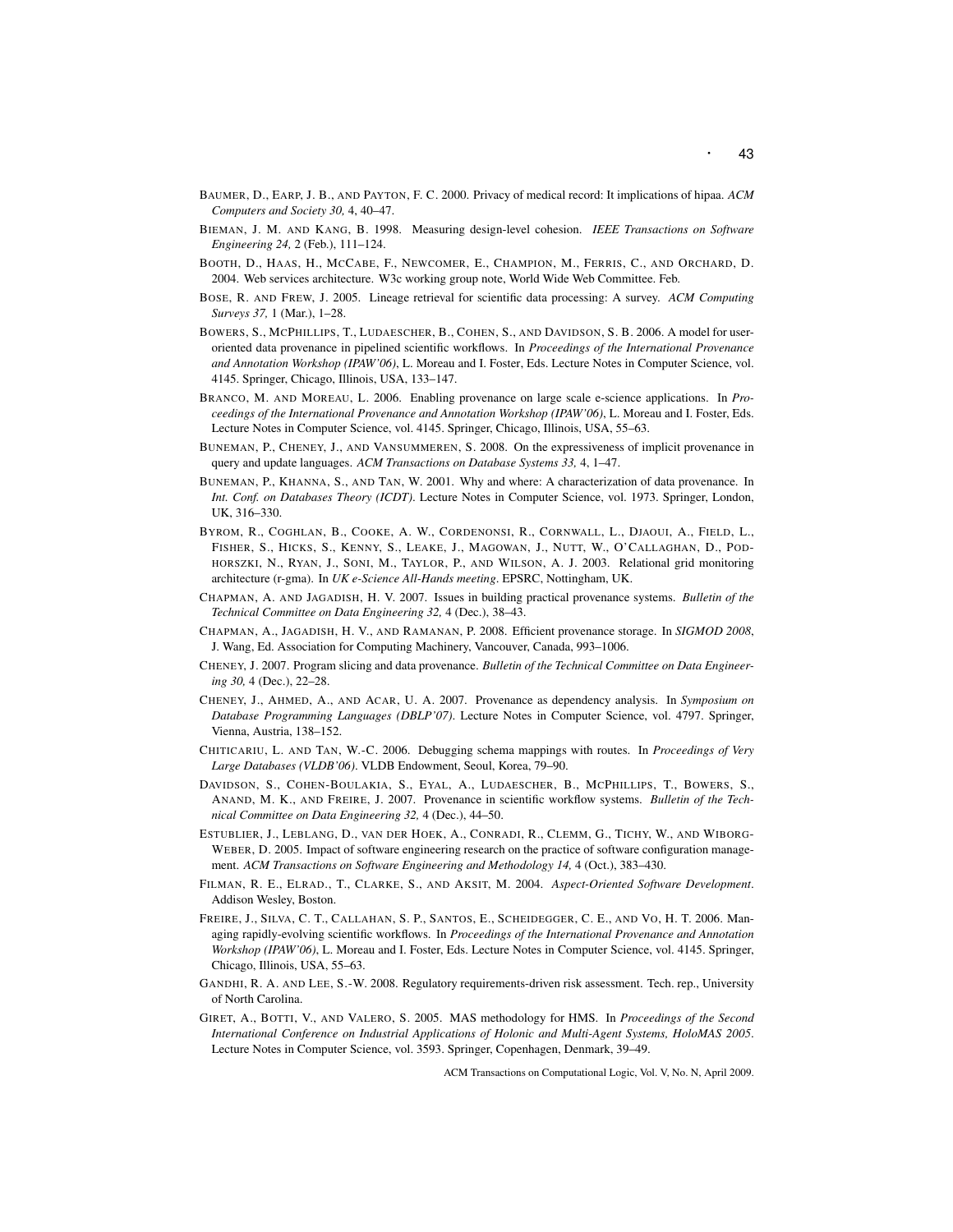- GREEN, T. J., KARVOUNARAKIS, G., AND TANNEN, V. 2007. Provenance semirings. In *Proceedings of the twenty-sixth ACM SIGMOD-SIGACT-SIGART symposium on Principles of database systems (PODS'07)*. ACM, Beijing, China, 31–40.
- GROTH, P., JIANG, S., MILES, S., MUNROE, S., TAN, V., TSASAKOU, S., AND MOREAU, L. 2006. D3.1.1: An Architecture for Provenance Systems. Tech. rep., University of Southampton. Nov.
- GROTH, P., MILES, S., FANG, W., WONG, S. C., ZAUNER, K.-P., AND MOREAU, L. 2005. Recording and using provenance in a protein compressibility experiment. In *Proceedings of the 14th IEEE International Symposium on High Performance Distributed Computing (HPDC'05)*. IEEE Computer Society, Research Triangle Park, North Carolina, 201–208.
- GROTH, P., MILES, S., AND MOREAU, L. 2008. A Model of Process Documentation to Determine Provenance in Mash-ups. *Transactions on Internet Technology (TOIT) In publication*.
- GROTH, P. AND MOREAU, L. 2008. Recording process documentation for provenance. *IEEE Transactions on Parallel and Distributed Systems In publication*.
- GROTH, P. T. 2007. The origin of data: Enabling the determination of provenance in multi-institutional scientific systems through the documentation of processes. Ph.D. thesis, Electronics and Computer Science, University of Southampton.
- HARMAN, P. AND WATSON, M. 1998. *Understanding UML, The Developers Guide*. Morgan Kaufmann Publishers Inc., San Francisco, California, USA.
- JACOBSON, I. AND NG, P.-W. 2004. *Aspect-Oriented Software Development with Use Cases*. Addison-Wesley, Boston.
- JAHNKE, J. H., SCHÄFER, W., WADSACK, J. P., AND ZÜNDORF, A. 2002. Supporting iterations in exploratory database reengineering processes. *Science of Computer Programming 45,* 2-3, 99–136.
- JAHNKE, J. H., WADSACK, J. P., AND ZÜNDORF, A. 2002. A history concept for design recovery tools. In *Proceedings of the Sixth European Conference on Software Maintenance and Reengineering (CSMR'02)*. IEEE Computer Society, Washington, DC, USA, 37.
- JEYARAJ, A. AND SAUTER, V. L. 2007. An empirical investigation of the effectiveness of systems modeling and verification tools. *Communications of the ACM 50,* 6, 62–67.
- KIFOR, T., VARGA, L. Z., VAZQUEZ-SALCEDA, J., ALVAREZ, S., WILLMOTT, S., MILES, S., AND MOREAU, L. 2006. Provenance in agent-mediated healthcare systems. *IEEE Intelligent Systems 21,* 6 (November/December), 38–46.
- KLOSS, G. K. AND SCHREIBER, A. 2006. Provenance implementation in a scientific simulation environment. In *Proceedings of the International Provenance and Annotation Workshop (IPAW'06)*, L. Moreau and I. Foster, Eds. Lecture Notes in Computer Science, vol. 4145. Springer, Chicago, Illinois, USA, 37–45.
- LEWIS, D. 1973. *Counterfactuals*. Blackwell.
- LUCIA, A. D., FASANO, F., OLIVETO, R., AND TORTORA, G. 2007. Recovering traceability links in software artifact management systems using information retrieval methods. *ACM Transactions on Software Engineering and Methodoloy 16,* 4, 13.
- MACKENZIE, C. M., LASKEY, K., MCCABE, F., BROWN, P. F., AND METZ, R. 2006. Reference model for service oriented architecture 1.0. Oasis standard, OASIS. Oct.
- MARIK, V., BRENNAN, R. W., AND PECHOUCEK, M., Eds. 2005. *Holonic and Multi-Agent Systems for Manufacturing: Second International Conference on Industrial Applications of Holonic and Multi-Agent Systems, HoloMAS 2005*. Lecture Notes in Computer Science, vol. 3593. Springer, Copenhagen, Denmark.
- MCPHILLIPS, T. M., BOWERS, S., AND LUDAESCHER, B. 2006. Collection-oriented scientific workflows for integrating and analyzing biological data. In *3rd International Workshop on Data Integration in the Life Sciences (DILS'06)*. Lecture Notes in Computer Science, vol. 4075. Springer, Berlin, 248–263.
- MILES, S. 2006. Electronically querying for the provenance of entities. In *Proceedings of the International Provenance and Annotation Workshop 2006 (IPAW 2006)*, L. Moreau and I. Foster, Eds. Lecture Notes in Computer Science, vol. 4145. Springer, Chicago, Illinois, US, 184–192.
- MILES, S., GROTH, P., BRANCO, M., AND MOREAU, L. 2007. The requirements of using provenance in e-science experiments. *Journal of Grid Computing 5*, 1–25.
- MILES, S., GROTH, P., DEELMAN, E., VAHI, K., MEHTA, G., AND MOREAU, L. 2008. Provenance: The bridge between experiments and data. *Computing in Science and Engineering 10,* 3 (May/June), 38–46.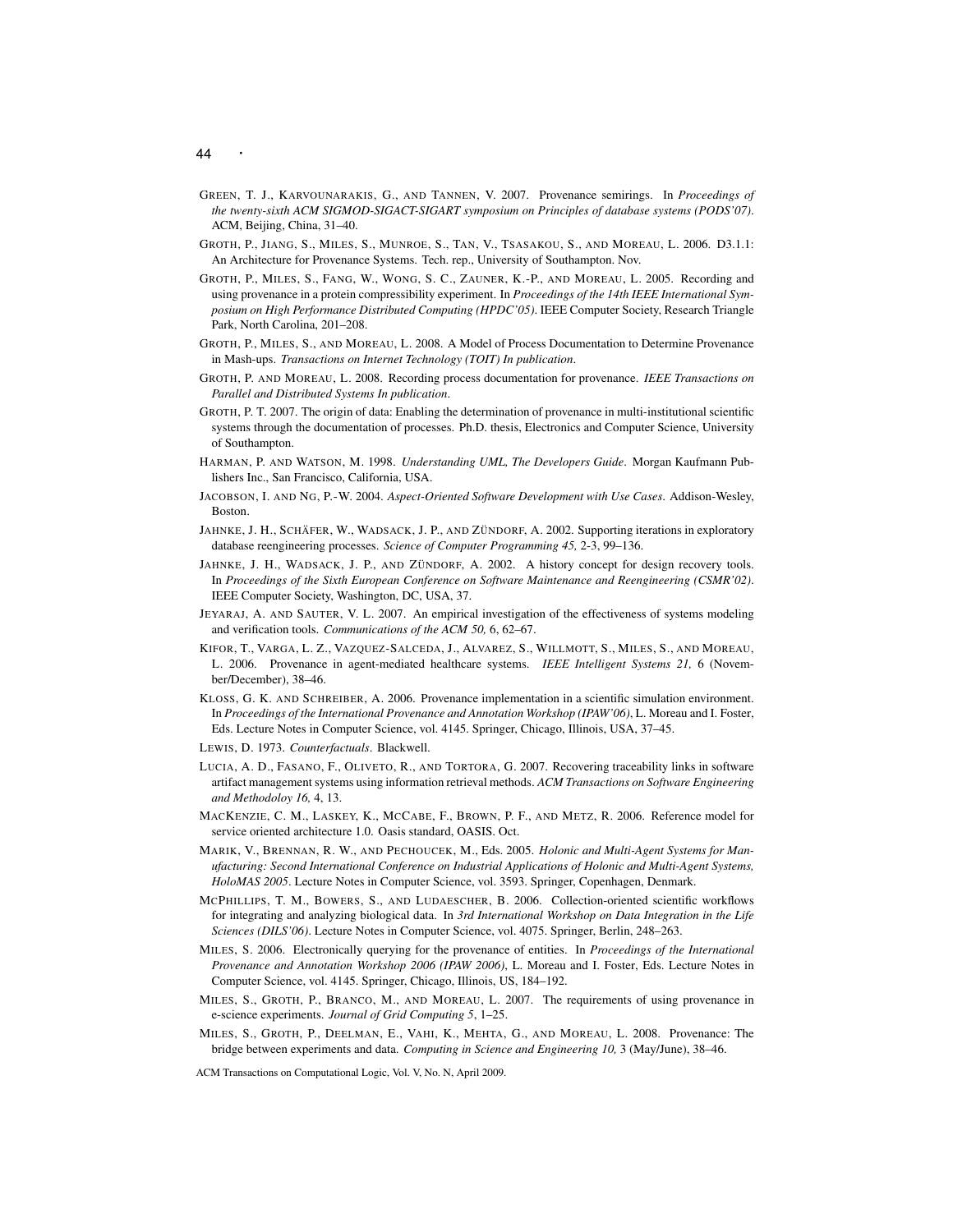- MILES, S., GROTH, P., MUNROE, S., JIANG, S., ASSANDRI, T., AND MOREAU, L. 2007. Extracting causal graphs from an open provenance data model. *Concurrency and Computation: Practice and Experience 20,* 5 (Apr.), 577–586.
- MILES, S., MUNROE, S., GROTH, P., JIANG, S., TAN, V., IBBOTSON, J., AND MOREAU, L. 2006. D3.2.1: The Open Provenance Specification. Tech. rep., University of Southampton. Nov.
- MOREAU, L., GROTH, P., MILES, S., VAZQUEZ, J., IBBOTSON, J., JIANG, S., MUNROE, S., RANA, O., SCHREIBER, A., TAN, V., AND VARGA, L. 2008. The Provenance of Electronic Data. *Communications of the ACM 51,* 4 (Apr.), 52–58.
- MOREAU, L., LUDAESCHER, B., ALTINTAS, I., BARGA, R. S., BOWERS, S., CHIN, G., COHEN, S., COHEN-BOULAKIA, S., CLIFFORD, B., DAVIDSON, S., DEELMAN, E., DIGIAMPIETRI, L., FOSTER, I., FREIRE, J., FREW, J., FUTRELLE, J., GIBSON, T., GIL, Y., GOBLE, C., GOLBECK, J., GROTH, P., HOLLAND, D. A., JIANG, S., KIM, J., KRENEK, A., MCPHILLIPS, T., MEHTA, G., MILES, S., METZGER, D., MUNROE, S., MYERS, J., PLALE, B., PODHORSZKI, N., RATNAKAR, V., SCHUCHARDT, K., SELTZER, M., SIMMHAN, Y. L., SLAUGHTER, P., STEPHAN, E., STEVENS, R., TURI, D., WILDE, M., ZHAO, J., AND ZHAO, Y. 2007. The first provenance challenge. *Concurrency and Computation: Practice and Experience 20,* 5, 400–418.
- MUNISWAMY-REDDY, K.-K., HOLLAND, D., BRAUN, U., AND SELTZER, M. 2006. Provenance-aware storage systems. In *Proceedings of the 2006 USENIX Annual Technical Conference*. Boston, MA.
- MUNROE, S., MILES, S., MOREAU, L., AND VALQUEZ-SALCEDA, J. 2006. Prime: A software engineering methodology for developing provenance-aware applications. In *Proceedings of the Software Engineering and Middleware Workshop (SEM'06)*. ACM, Portland, Oregon, 39–46.
- OCKERBLOOM, J. M. 2007. Copyright and provenance: Some practical problems. *Bulletin of the Technical Committee on Data Engineering 32,* 4 (Dec.), 51–57.
- PEARL, J. 2000. *Causality: Models, Reasoning, and Inference*. Cambridge University Press.
- PHILIPSEN, K. 2008. Pix logging architecture. http://www.logging-architecture.net.
- RAJBHANDARI, S., WOOTTEN, I., ALI, A. S., AND RANA, O. F. 2006. Evaluating Provenance-based Trust for Scientific Workflows. In *Sixth IEEE International Symposium on Cluster Computing and the Grid (CCGrid 2006)*. IEEE Computer Society Press, Singapore, 365–372.
- SIMMHAN, Y., PLALE, B., AND GANNON, D. 2005. A survey of data provenance in e-science. *SIGMOD Record 34,* 3, 31–36.
- SINHA, A. AND SMIDTS, C. 2006. Hottest: A model-based test design technique for enhanced testing of domainspecific applications. *ACM Trans. Softw. Eng. Methodol. 15,* 3, 242–278.
- TAN, W.-C. 2007. Provenance in databases: Past, current, and future. *Bulletin of the Technical Committee on Data Engineering 32,* 4 (Dec.), 3–12.
- THE APACHE LOGGING SERVICES PROJECT. 2007. Log4j. http://logging.apache.org/log4j.
- THIRAN, P., LUC HAINAUTAND GEERT-JAN HOUBEN, J., AND BENSLIMANE, D. 2006. Wrapper-based evolution of legacy information systems. *ACM Transactions on Software Engineering and Methodology 15,* 4, 329–359.
- VANSUMMEREN, S. AND CHENEY, J. 2007. Recording provenance for sql queries and updates. *Bulletin of the Technical Committee on Data Engineering 32,* 4 (Dec.), 29–37.
- WALDEN, C. 2003. Windows-to-Linux roadmap: Part 5. Linux logging. Working with logs. Developerworks library, IBM. Nov.
- WONG, S. C., MILES, S., FANG, W., GROTH, P., AND MOREAU, L. 2005. Provenance-based Validation of E-Science Experiments. In *Proceedings of 4th Internation Semantic Web Conference (ISWC'05)*. Lecture Notes in Computer Science, vol. 3729. Springer, Galway, Ireland, 801–815.
- WOOLDRIDGE, M., JENNINGS, N. R., AND KINNY, D. 2000. The GAIA methodology for agent-oriented analysis and design. *Journal of Autonomous Agents and Multi-Agent Systems 3,* 3, 285–312.
- WOOTTEN, I., RAJBHANDARI, S., AND RANA, O. 2006. Provenance Use Case: BioDiversity Informatics. Tech. Rep. http://www.gridprovenance.org/publications/CardiffUseCase.pdf, University of Cardiff.
- ZHAO, J., GOBLE, C., STEVENS, R., AND TURI, D. 2007. Mining Taverna's semantic web of provenance. *Concurrency and Computation: Practice and Experience 20,* 5, 400–418.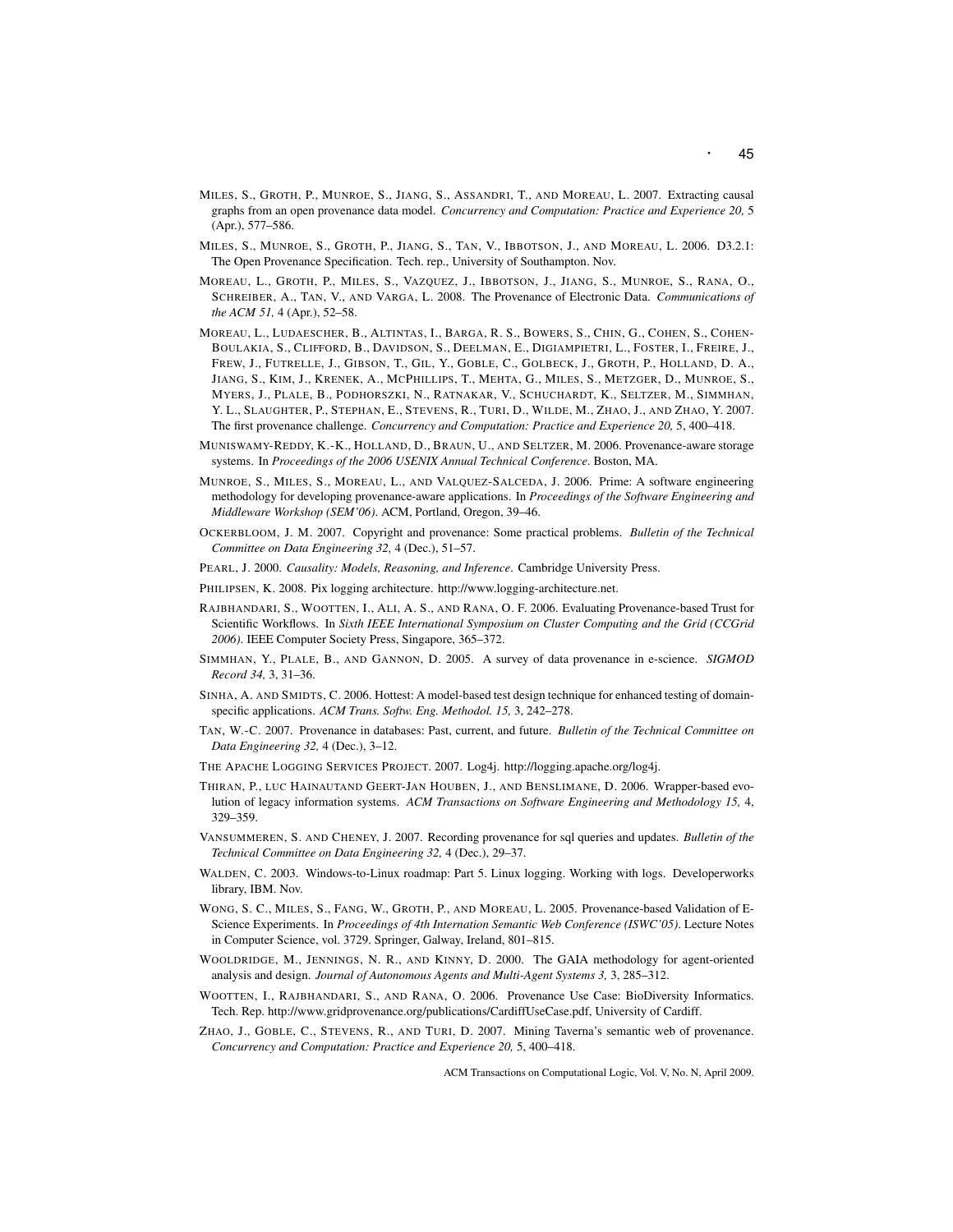# A. THE ORGAN TRANSPLANT MANAGEMENT EXAMPLE CASE STUDY

In this section, we provide examples from another case study, the the Organ Transplant Management (OTM) application, in which organ donors and patients waiting for organs must be matched up according to various criteria, such as blood type, immunology tests and so on. This application is taken from work conducted in collaboration with Technical University of Catalonia [Alvarez et al. 2006]. Part of the workflow of the OTM application is extracted to illustrate how PrIMe was applied.

The example involves conducting blood tests on donor organs in order to screen them for a variety of pathologies. Here, a donor's organs undergo a series of tests to enable a decision to be made about whether they are suitable candidates for transplantation. The high level view of this process contains three entities: the *hospital*, the *electronic healthcare records system* (EHCRS) and the *testing laboratory*. The hospital is where the donor organ is recovered from a recently deceased donor, and where the doctor who initiates the screening process resides. The EHCRS is the place where all the records for the donor are kept. Finally, the testing laboratory is where the organ blood tests are performed.

In terms of workflow, the hospital where the doctor resides must communicate first with the EHCRS to obtain the donor's records, after which the hospital can request a blood test to the testing laboratory, passing along the necessary donor data obtained from the EHCRS. Figure 16 shows the above workflow graphically.



Fig. 16. The OTM workflow

## A.1 PrIMe Phase 1: Provenance Question Capture and Analysis

In the following sections, we will provide the results of applying Phase 1 and 2 of PrIMe to the OTM case study. We exclude Phase 3 for brevity, but note here that all actors are wrapped to record documentation as the application executes. We will not give extensive details of the methodology itself, as these are covered in the main paper.

A.1.1 *Step 1.1: Provenance Questions.* Provenance questions which were posed by OTM users include the following.

- (1) What is the medical analysis tree for diagnosis X?
- (2) Did any deviations take place from the standard workflow for the diagnosis decision given for organ X? (i.e. in Figure 16, a deviation might be if the EHCRS sends a patient's records directly to the testing lab instead of back to the hospital, deviating from the workflow and potentially breaking regulatory rules).
- (3) Given a diagnosis decision, X, for a given organ, Z, at what time did the doctor submit his request for test Y that was used to support X?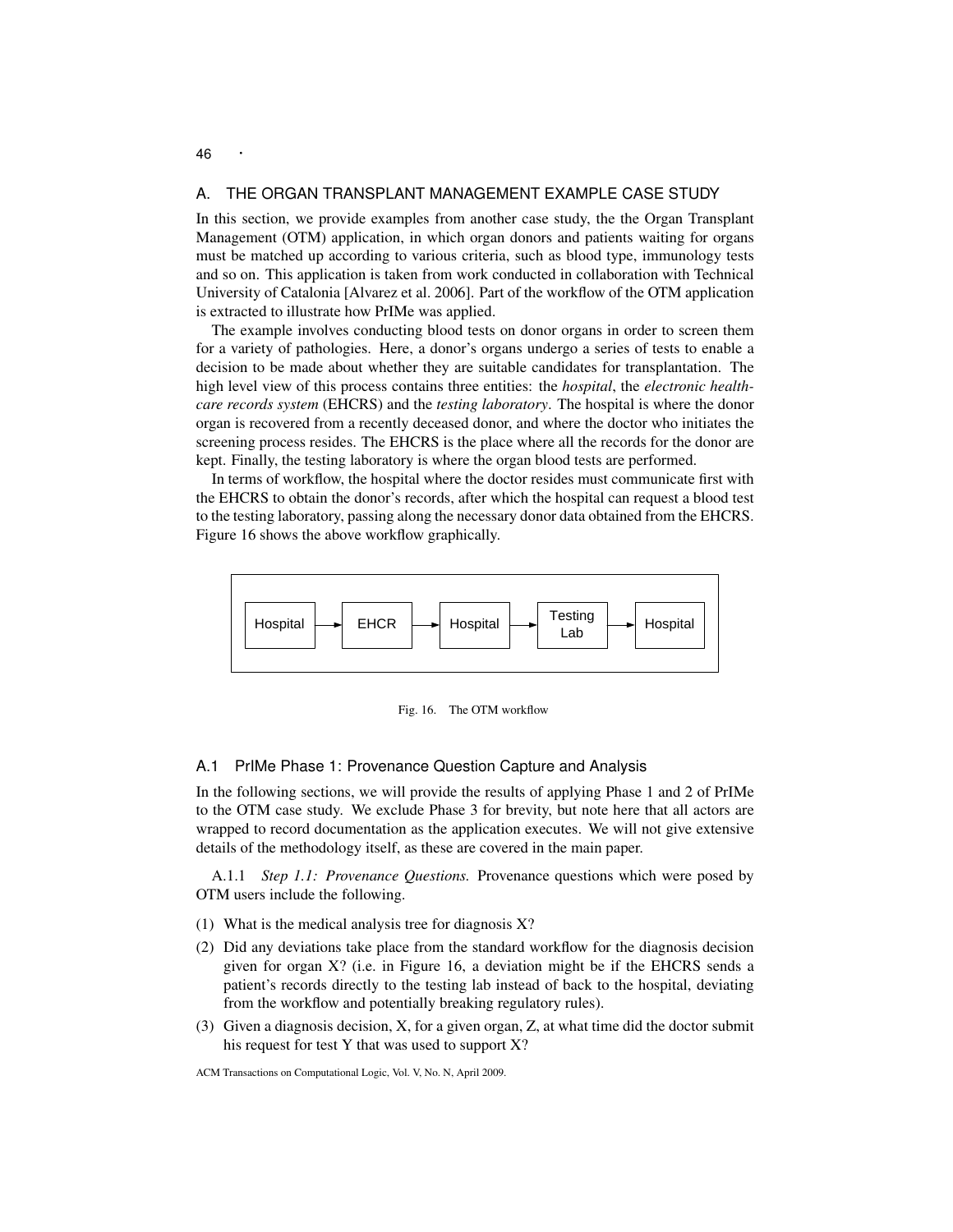A.1.2 *Step 1.2: Analysing Provenance Questions.* The questions were analysed to determine the start items, scopes and further processing of the provenance trace. The results of this analysis for two questions are given in Tables IV and V

|                            | Table IV. Provenance question 1                    |
|----------------------------|----------------------------------------------------|
| <b>Provenance question</b> | What is the medical analysis tree for diagnosis X? |
| <b>Start item</b>          | Diagnosis X                                        |
| <b>Scope</b>               | Medical analysis tree                              |
| <b>Processing step</b>     | None needed                                        |

Table IV. Provenance question 1

|                            | Table V. Provenance question 2                           |
|----------------------------|----------------------------------------------------------|
| <b>Provenance question</b> | Did any deviations take place from the standard workflow |
|                            | for the diagnosis decision given for organ X?            |
| <b>Start item</b>          | Diagnosis decision for organ X                           |
| <b>Scope</b>               | Workflow underpinning diagnosis decision for organ X     |
| <b>Processing step</b>     | Compare the workflow obtained by the query with the      |
|                            | standard workflow and highlight differences              |

# A.2 PrIMe Phase 2: Actor Based Decomposition

A.2.1 *Step 2.1: Identifying Actors.* The initial actors identified in OTM were those described above: Hospital, Electronic Healthcare Records System and Testing Laboratory.

A.2.2 *Step 2.2: Actor Interactions.* In this step we analyse the interactions of our identified actors. As shown in the interaction graph in Figure 17, we see that when a donor organ is to be screened, the hospital (H) communicates with the EHCRS to obtain the *donor ID*. Then, the hospital communicates with the testing laboratory (TL) to obtain the *test results* for the patient identified by the donor ID. In this simple example, there are four messages being passed between the three actors, where each of these messages contain the following data items: the *query* (q1), the *donor ID* (DId), the *request* (rq1) to perform a blood test on the organ, and the test *results* (r1) from the laboratory. The relationships between pairs of messages are shown as dashed lines. Finally, the query itself is shown in the figure as a dark circle that indicates the sending of message M1. The arrows depicting the relationships between messages point towards the *source* of causality, i.e. that the message (M2) containing the donor id was caused by the message (M1) containing the request for the donor id.

A.2.3 *Step 2.3: Decomposition to Knowledgeable Actors.* The model produced in the previous section cannot answer the question "Given a diagnosis decision, X, for a given organ, Z, at what time did the doctor submit his request for test Y that was used to support X?" This is because there is no information about the time at which requests are put into the system within the interactions between any of the identified actors.

Since requests for tests are first issued at the hospital, the first task is to identify the actor within the hospital that has access to the timing information. After examining the hospital, it is discovered that doctors access a user interface (UI) to issue diagnosis requests, and that this user interface first obtains a timestamp from a timing component that it associates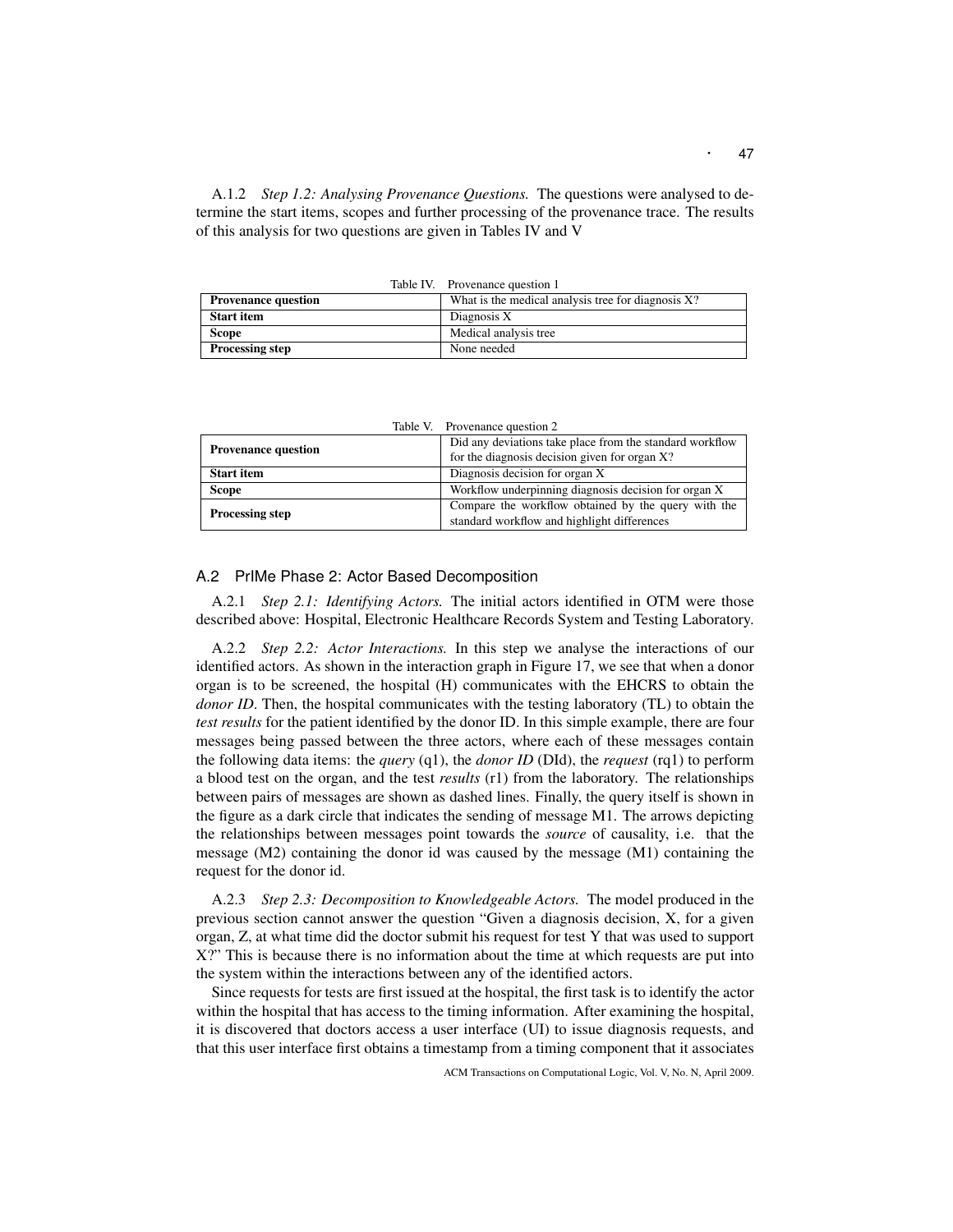

Fig. 17. The interaction graph of the OTM example

with the request. Only after a timestamp has been associated does the UI send the request to a component in the hospital called the *donor data collector* (DDC). It is the DDC that then sends the request for a patient ID to the EHCRS and then passes this on, along with the doctor's diagnosis request to the testing laboratory. The test results are then passed back to the DDC which then sends it back to the UI where the doctor retrieves it, makes a diagnosis decision, sends this to the UI which sends it to the EHCRS to update the patient's file.

This more detailed model of the hospital is represented in Figure 18, which illustrates the decomposition of the hospital into four new actors (contained in the shaded, dashed circle): the Doctor (D), User Interface (UI), Timer (T) and the Donor Data Collector (DDC).

A.2.4 *Step 2.4: Identifying Hidden Actors.* There are no hidden actors in this case study.

# A.3 Illustrative Usage Scenario

In this section, we provide an illustrative scenario in which a provenance question is asked.

As a hospitalized patient's health declines, and in anticipation of a potential organ donation, one of the attending doctors requests the full health record for the patient and sends a blood sample for analysis. Through the user interface (UI), these requests are made by the attending doctor and passed to the Donor Data Collector (DDC) responsible for collecting all the expected results. After brain death is observed and logged into the system, if all requested data and analysis results have been obtained, a doctor is asked to make a decision about the donation of an organ. The decision, i.e., the outcome of the doctor's medical judgment based on the collected data, is explained in a report that is submitted as the decision's justification. Figure 18 displays the interaction graph for this scenario (we omit relationships and actor states for clarity). The UI sends requests (I1, I2, I3) to the DDC service, which gets data from the patient records database (I4, I5) and analysis results from the laboratory (I6, I7), and finally requests a decision (I8, I9). Our provenance-aware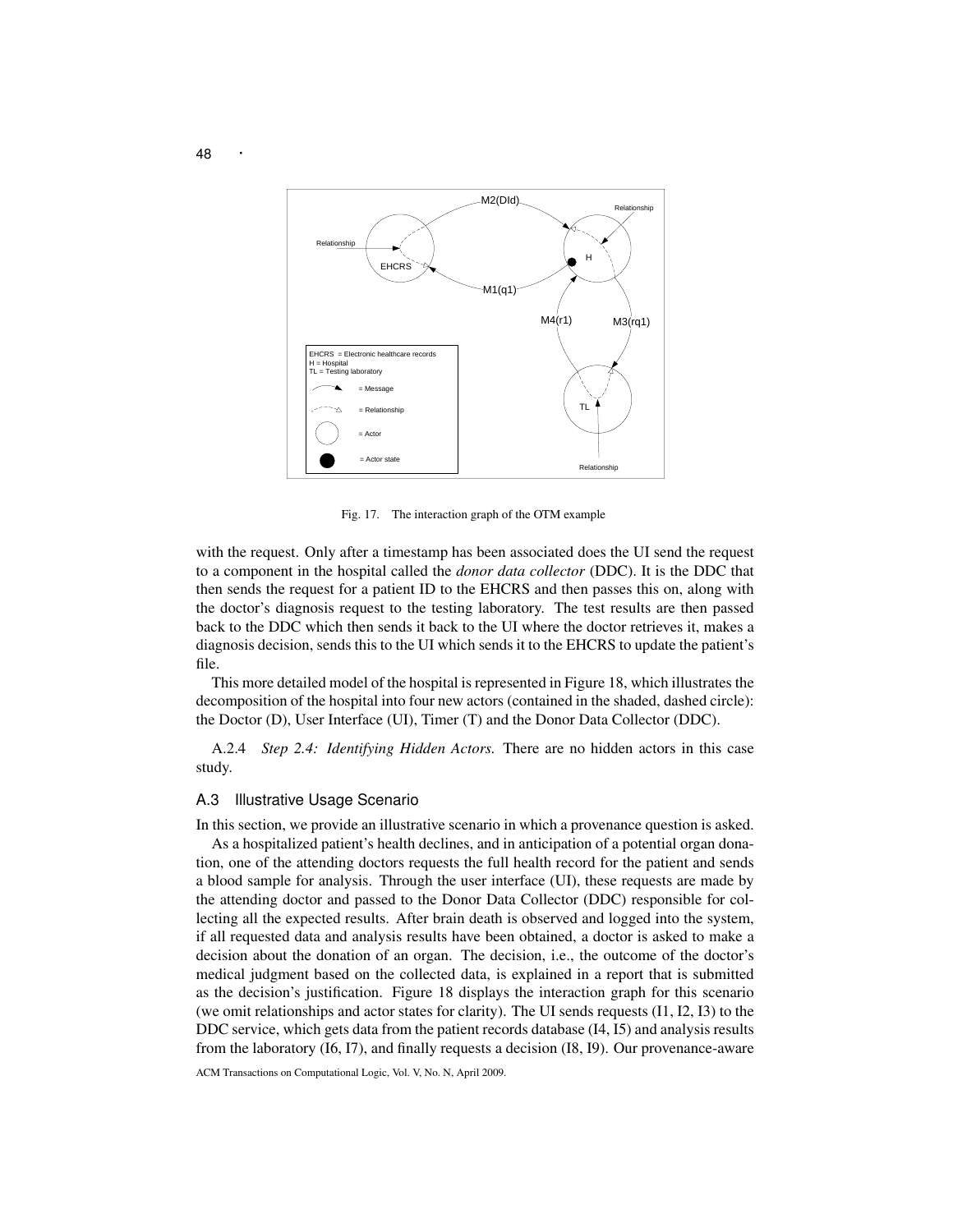

Fig. 18. The interaction graph of the organ donation scenario

application now has the capability to produce an explicit representation of the process actually taking place. This includes p-assertions for all interactions (I1 to I9), relationship p-assertions capturing dependencies between data, and actor state p-assertions. In Figure 19, we find the DAG that represents the provenance of a donation decision, made of relationship p-assertions produced by the provenance-aware OTM application. DAG nodes denote data items, whereas DAG edges represent relationships such as data dependencies (is based on, is justified by) or causal relationships (in response to, is caused by). Each data item is annotated by the interaction in which it occurs. Furthermore, the UI asserts an actor state p-assertion, for each of its interactions, about the user who is logged into the system. To locate the donation decision in the collection of process documentation, the user must specify its *data handle* — a unique, intensional description for the data item whose provenance is being sought (see Section 6.4 for a discussion about *data handles*). Over such documentation, we can issue provenance queries that navigate the provenance graph and prune it according to the querier's needs [Miles et al. 2007]. For instance, from